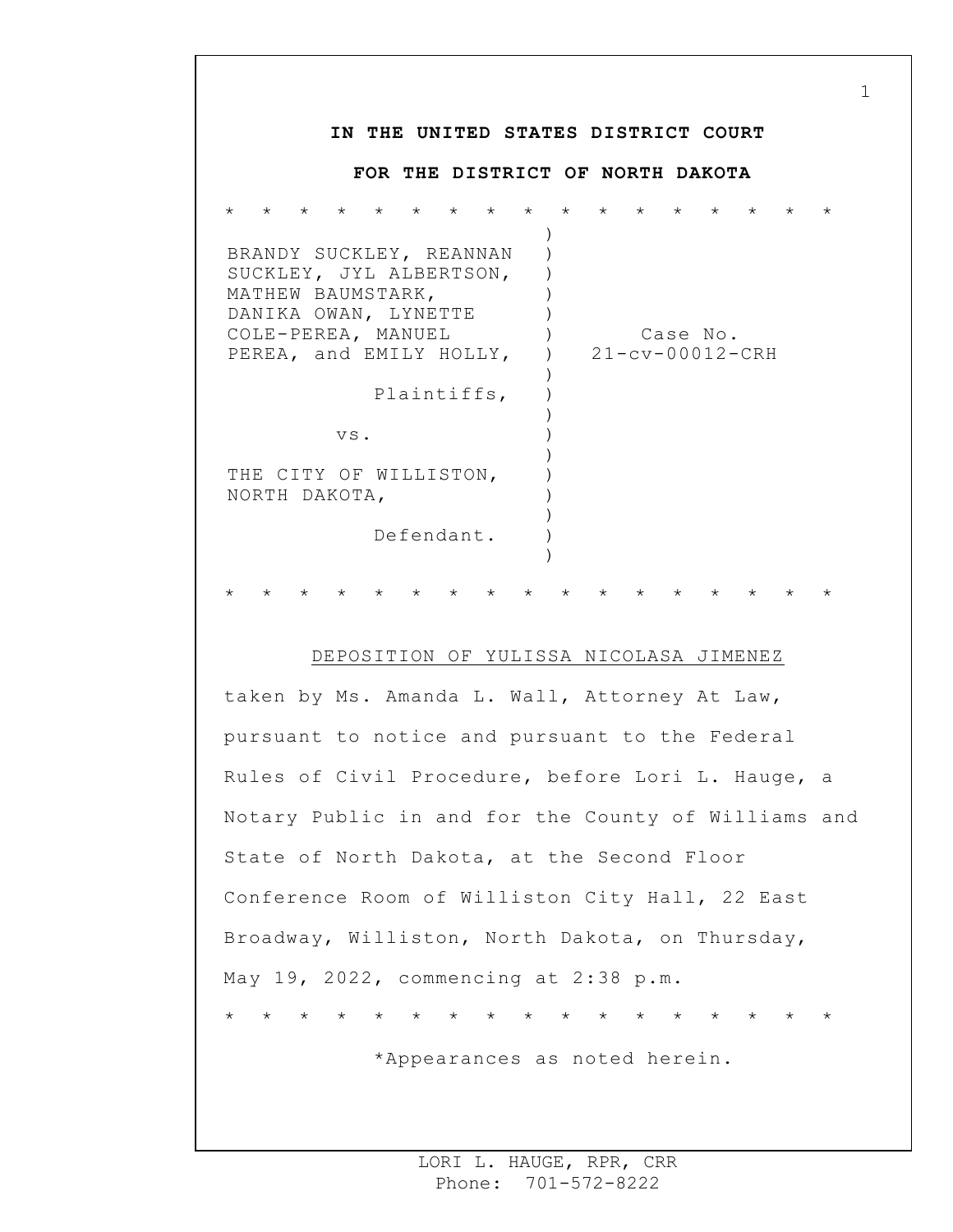A P P E A R A N C E S MR. V. GENE SUMMERLIN, Attorney At Law, and MS. AMANDA L. WALL, Attorney At Law, of Husch Blackwell LLP, 13330 California Street, Suite 200, Omaha, Nebraska, appeared as counsel for and on behalf of the Plaintiffs. MR. BRIAN D. SCHMIDT, Attorney At Law, of Smith Porsborg Schweigert Armstrong Moldenhauer & Smith, 122 East Broadway Avenue, P.O. Box 460, Bismarck, North Dakota, appeared as counsel for and on behalf of the Defendant. ALSO APPEARING: MS. YULISSA NICOLASA JIMENEZ, Deponent.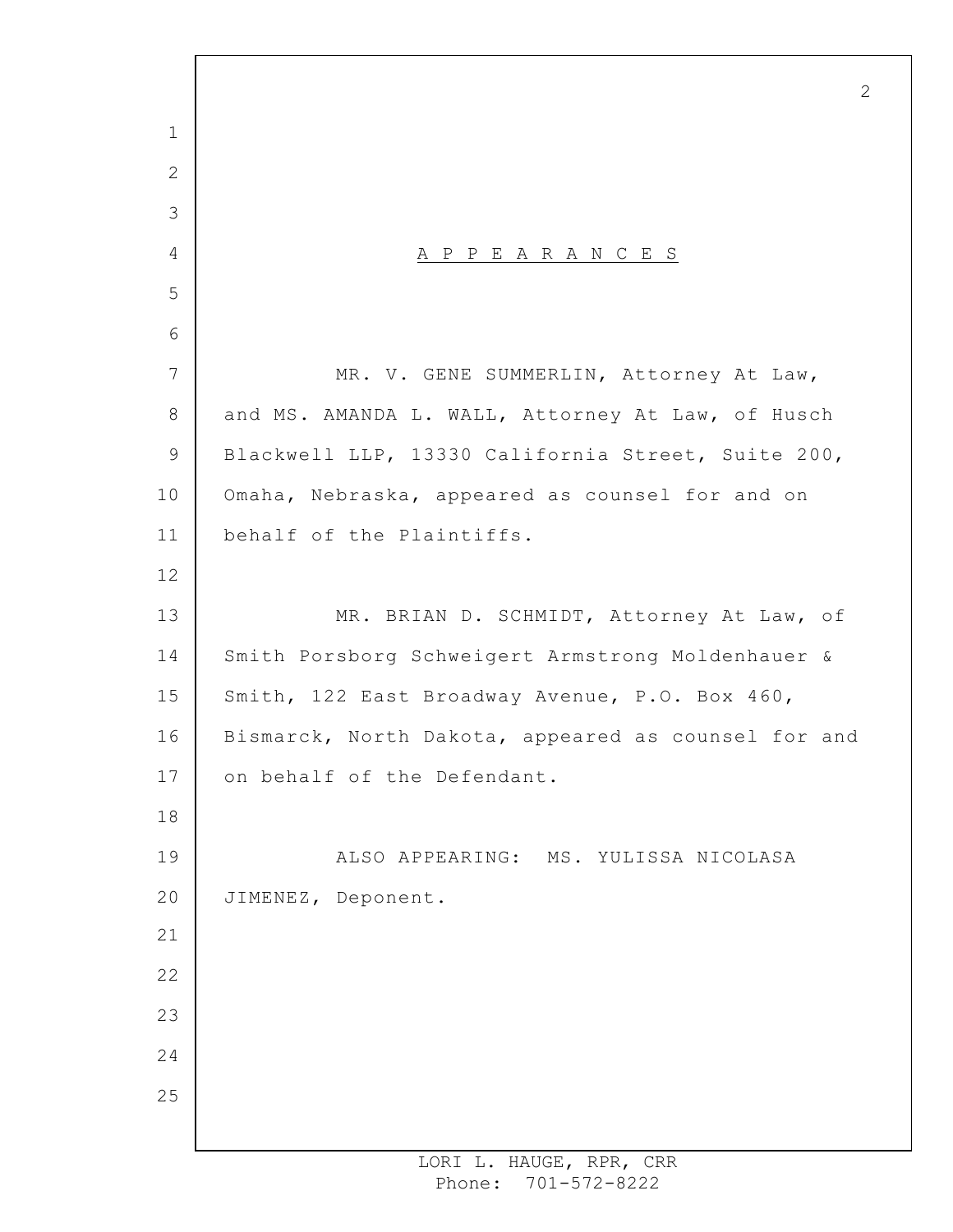|                |                                                 | $\mathcal{S}$ |
|----------------|-------------------------------------------------|---------------|
| $\mathbf 1$    | TABLE OF CONTENTS                               |               |
| $\mathbf{2}$   |                                                 |               |
| $\mathfrak{Z}$ | YULISSA NICOLASA JIMENEZ                        |               |
| $\overline{4}$ | Examination by Ms. Wall  Page<br>$\overline{4}$ |               |
| 5              |                                                 |               |
| $\sqrt{6}$     |                                                 |               |
| $\overline{7}$ |                                                 |               |
| $\,8\,$        |                                                 |               |
| $\mathsf 9$    |                                                 |               |
| $10$           |                                                 |               |
| $11$           |                                                 |               |
| 12             |                                                 |               |
| 13             |                                                 |               |
| 14             |                                                 |               |
| 15             |                                                 |               |
| 16             |                                                 |               |
| 17             |                                                 |               |
| $18\,$         |                                                 |               |
| 19             |                                                 |               |
| $20$           |                                                 |               |
| 21             |                                                 |               |
| 22             |                                                 |               |
| 23             |                                                 |               |
| 24             | Certificate of Deponent  Page<br>48             |               |
| 25             | Certificate of Court Reporter  Page<br>49       |               |
|                |                                                 |               |

 $\Gamma$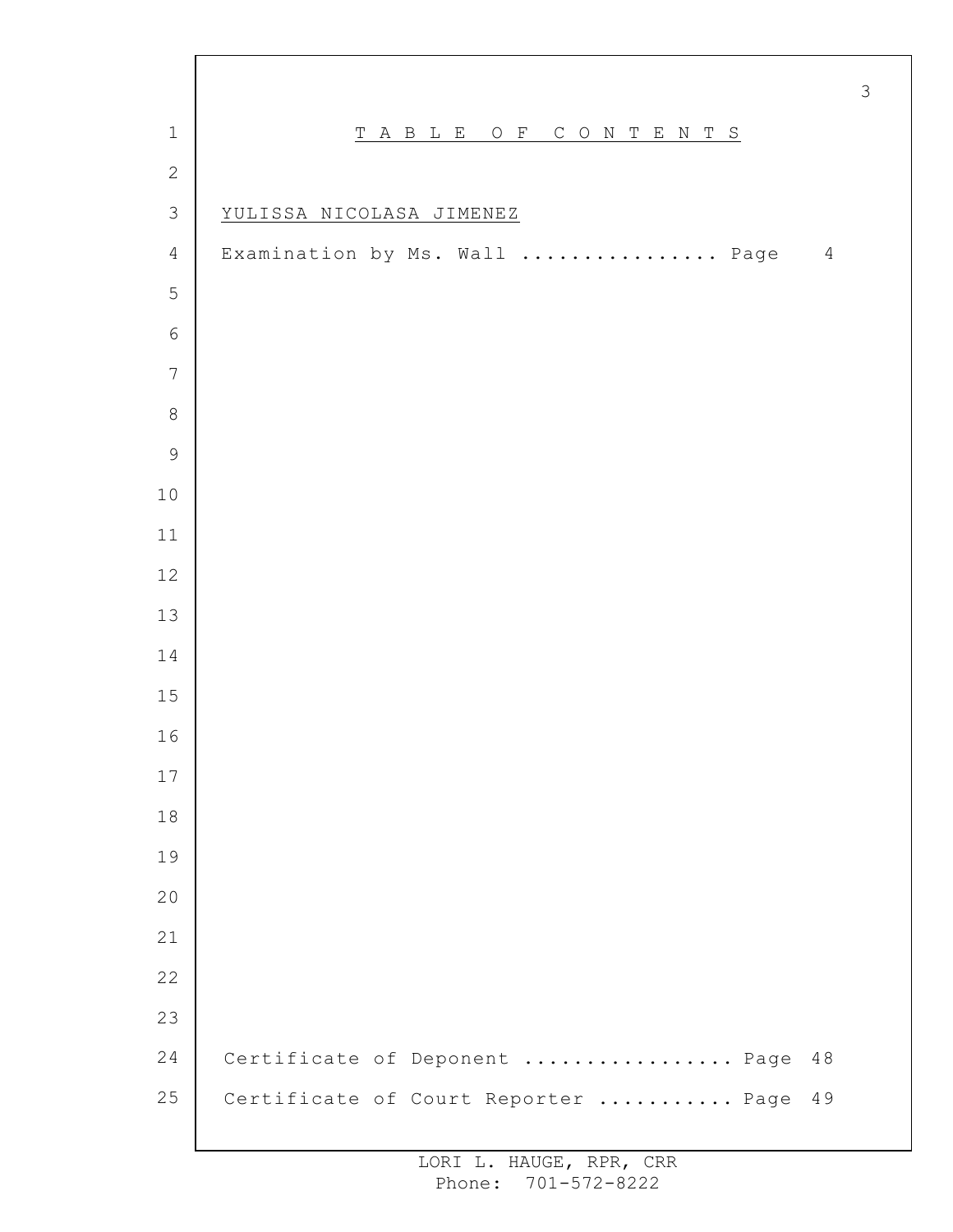1 2 3 4 5 6 7 8 9 10 11 12 13 14 15 16 17 18 19 20 21 22 23 24 25 4 (The proceedings commenced at 2:38 p.m.) Whereupon, YULISSA NICOLASA JIMENEZ, called as a witness by the plaintiffs, after having been first duly sworn, was examined and testified as follows: EXAMINATION BY MS. WALL: Q. Can you please state your full name for the record. A. Yulissa Nicolasa Jimenez. Q. Beautiful name. A. Thank you. Q. My name is Amanda Wall. We just met a couple minutes ago. A. Mm-hmm. Q. I am an attorney for a group of plaintiffs who have brought a case against the City of Williston regarding their pit bull ban, and today you are here to be deposed regarding that matter. A. Okay. Q. Do you understand that? A. Yes, ma'am. Q. Okay. What is your title? A. Animal -- or community service officer,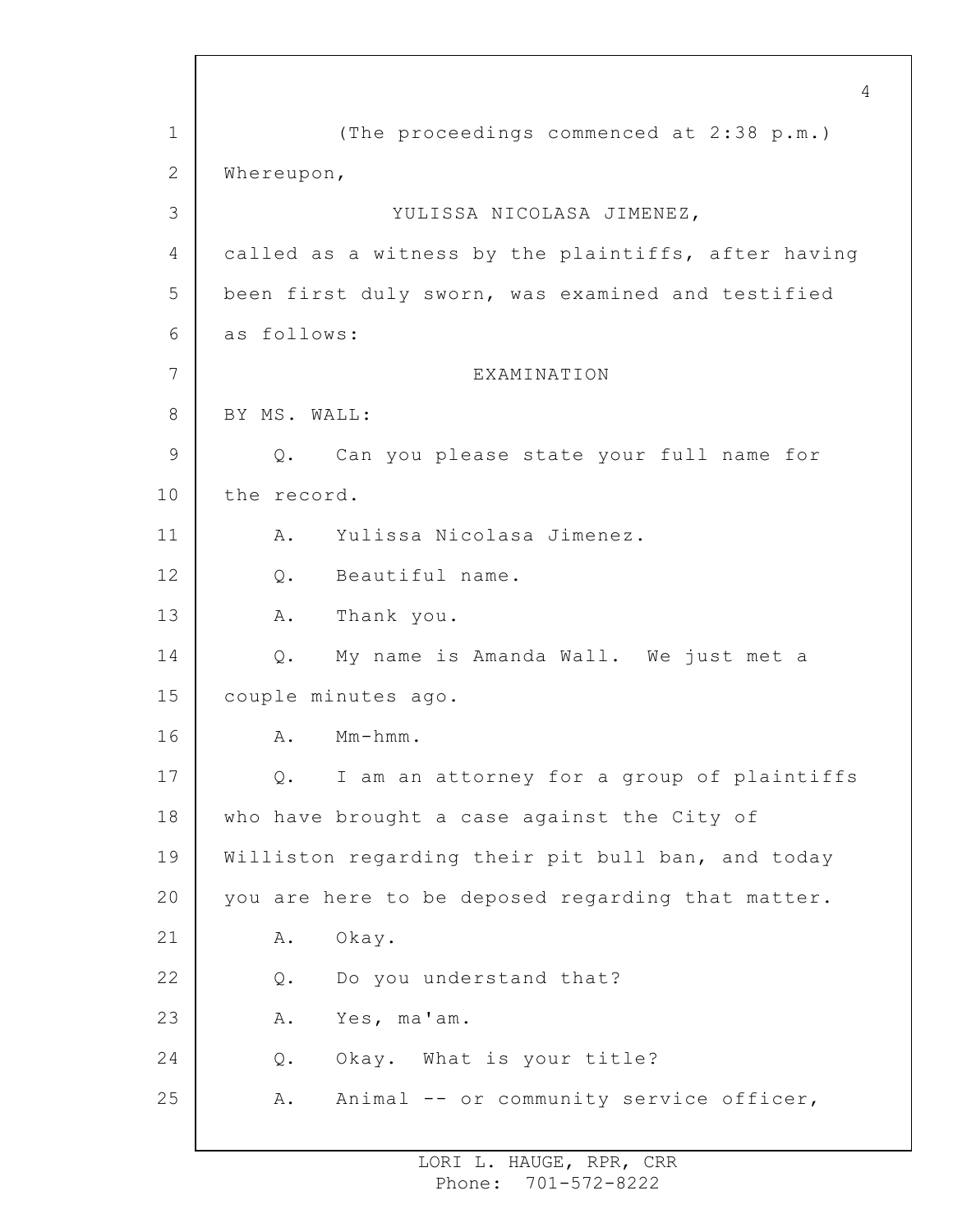1 2 3 4 5 6 7 8 9 10 11 12 13 14 15 16 17 18 19 20 21 22 23 24 25 5 CSO. Q. And how long have you been in that position? A. October of last year. Q. 2021? A. Yes. Q. Okay. And have you held other positions with the City of Williston? A. Yes. I was a dispatcher in 2018, and then I moved to the police department. Q. When did you move to the police -- A. Oh. Q. -- department? A. So I was a dispatcher for two years, and then I came over here in October -- that same October. Q. Okay. So you went straight from your dispatcher position in 2018 to then being a CSO in October 2021? A. Yes. Q. Okay. And when you became a CSO, was that just a title change within the City, or did you have to actually apply for that position? A. I applied for parking enforcement at the beginning, and then the position came up -- up on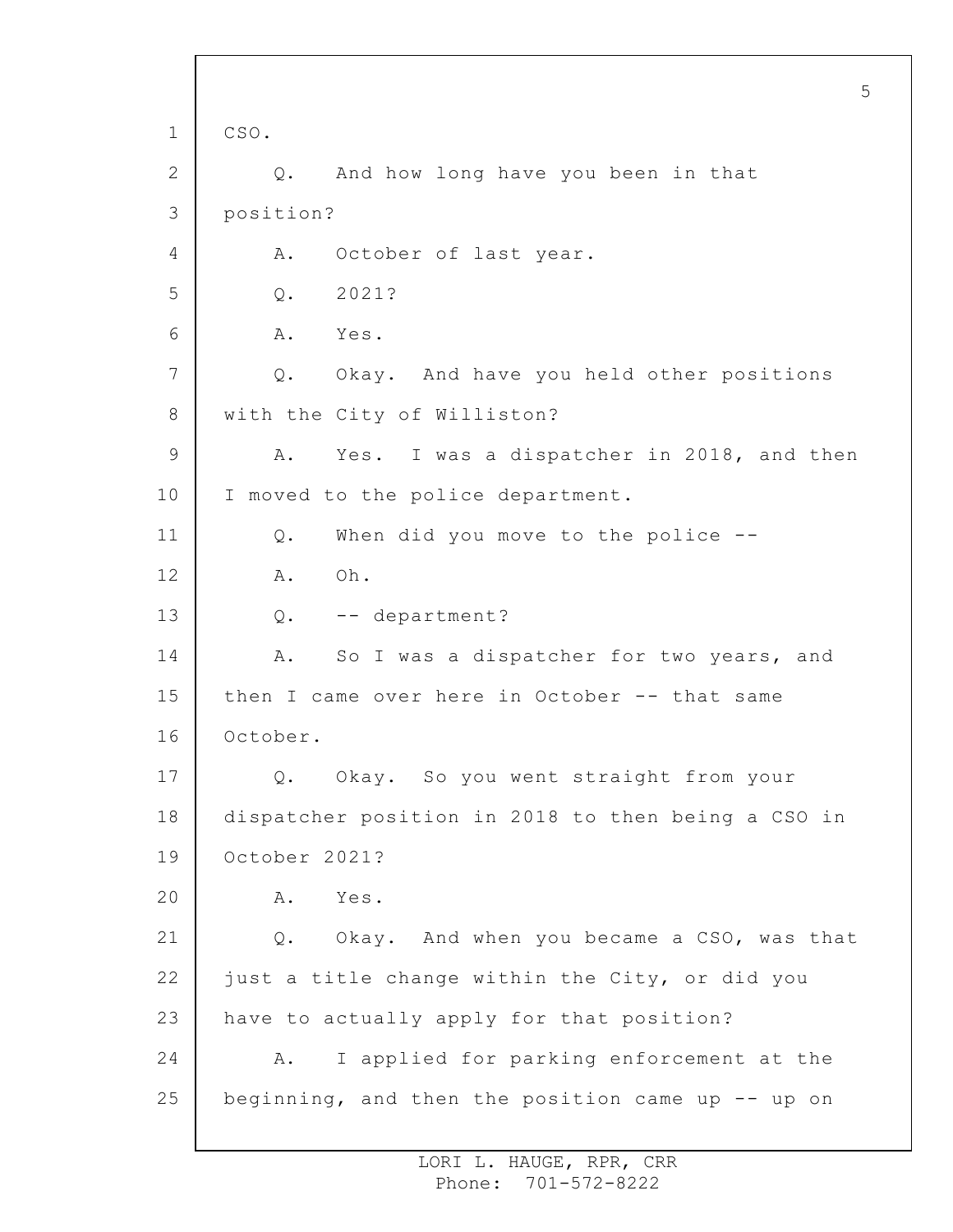1 2 3 4 5 6 7 8 9 10 11 12 13 14 15 16 17 18 19 20 21 22 23 24 25 6 when we were, like, hired. They asked me if I was comfortable with animals, and I said yes. Q. Okay. When did you apply to do parking enforcement? A. It was a month before I got hired; I applied, and then I got hired. Q. Okay. So roughly, yeah, September of 2021? A. Yes. Q. Okay. And what was your interview process like? A. It was -- there was a board of, like - not board, I guess. There was different people in the interview process, and each of them asked me a question, and I answered, and they liked me. Q. How many interviews did you have? A. I only had the one. Q. Okay. Do you remember who conducted that interview? A. Ooh, no. I don't remember. Q. Okay. No problem. Were you asked to take a breed identification test during your interview process? A. I was not. No. Q. Okay. So then about a month after you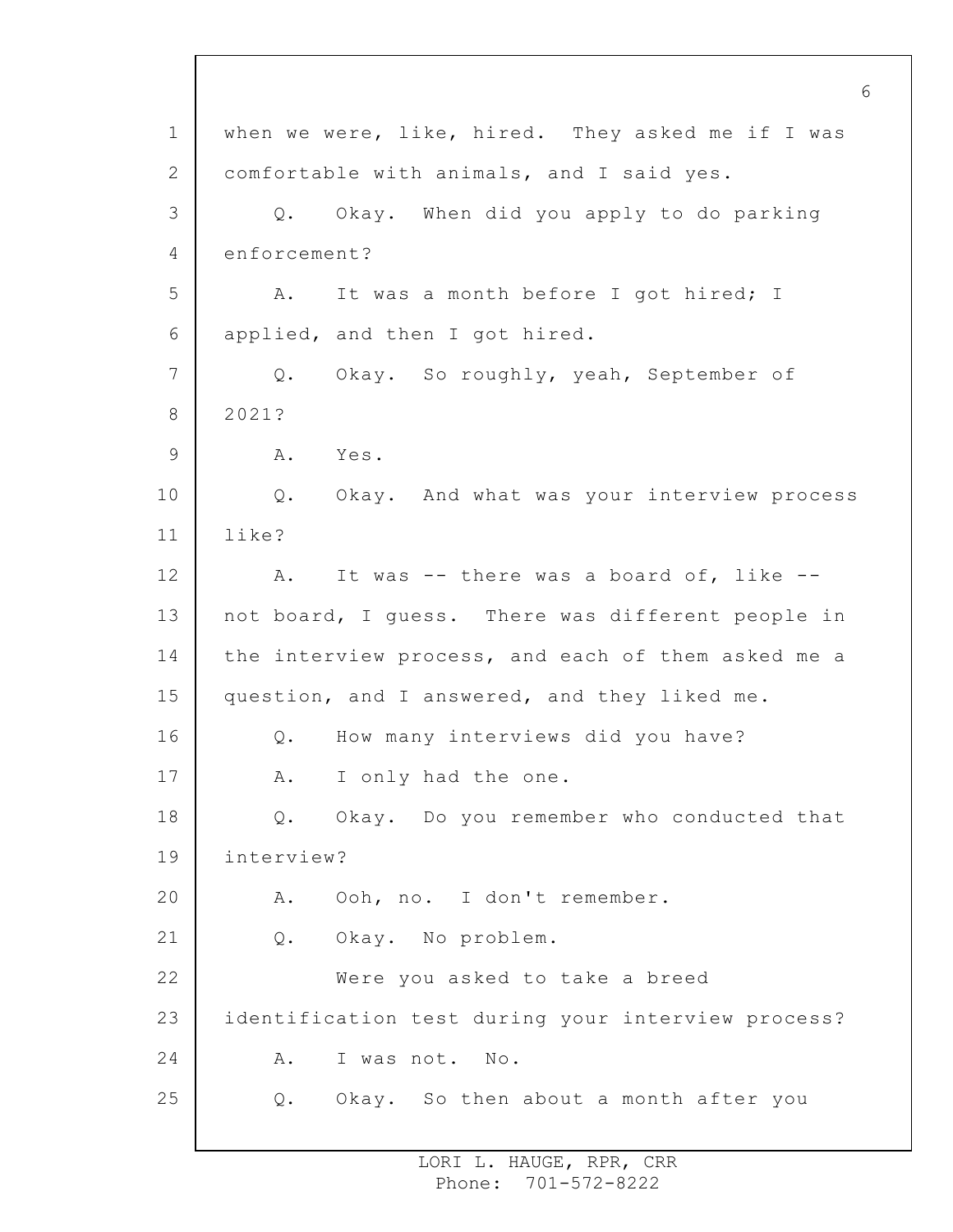1 2 3 4 5 6 7 8 9 10 11 12 13 14 15 16 17 18 19 20 21 22 23 24 25 applied, you started the position in October -- A. October. Q. -- 2021. What do your duties entail? A. Right now? Q. Correct. A. I -- I do parking enforcement and animal control, so I write parking tickets on the parking enforcement side, and then I en -- enforce the parking laws of the City of Williston within the wood -- city of Williston, and then I also do animal control and enforce those laws as well for animal control. Q. And when I asked the question, you said, "Right now?" Were you implying that your job duties have changed within -- while you've been  $a$  --  $a$  CSO? A. Well, they went from just parking enforcement to parking enforcement and animal control. Q. Okay. Great. When did that happen? A. Hmm, shortly after I got hired. I don't remember the time difference. Q. Okay. So you were initially hired as just parking enforcement, and then you -- your job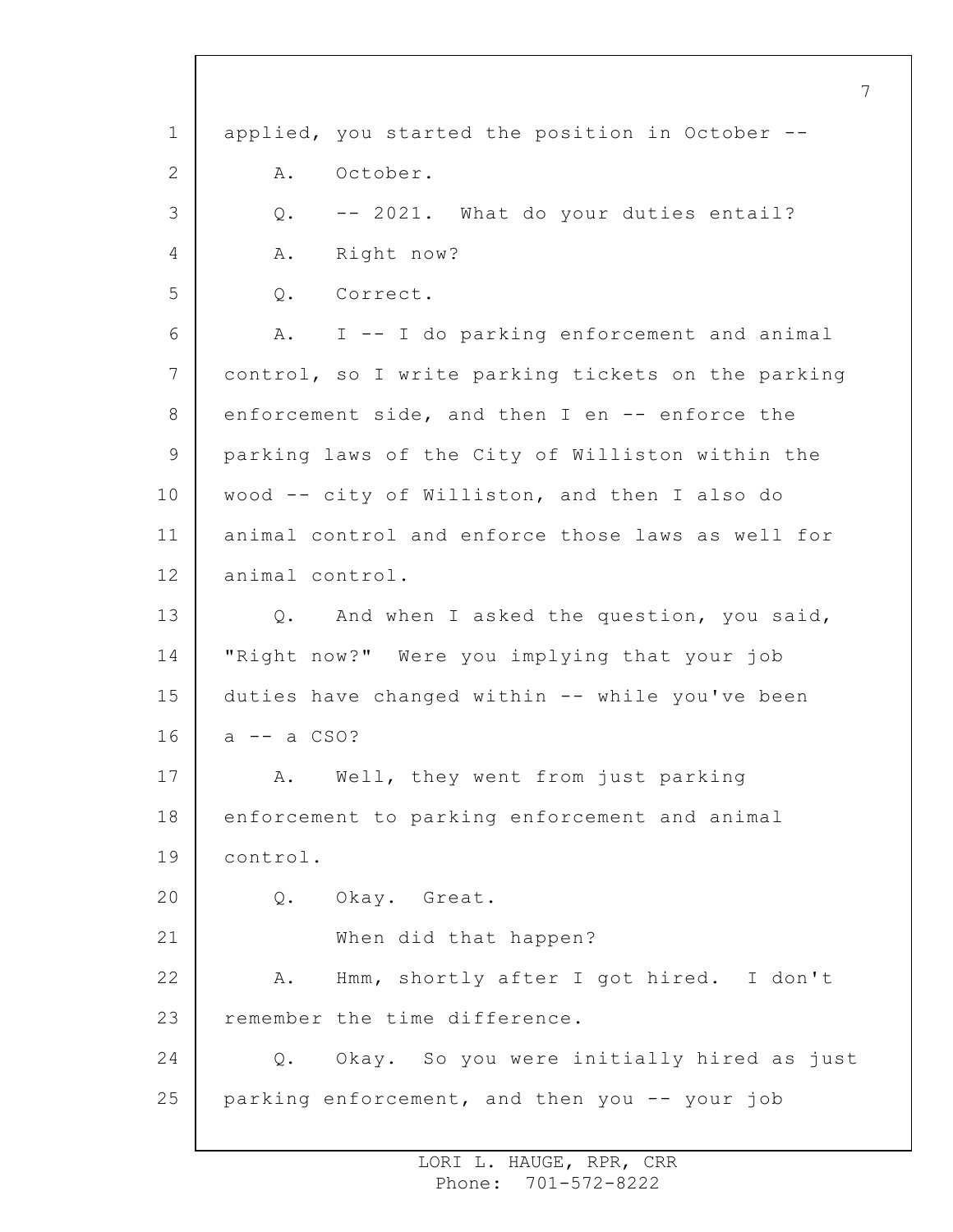1 2 3 4 5 6 7 8 9 10 11 12 13 14 15 16 17 18 19 20 21 22 23 24 25 8 duties of animal control -- A. Yes. Q. -- were added to that? A. Mm-hmm (nodding affirmatively). Q. Okay. And you said "shortly after." Was it within -- like, before the end of the year in 2021? A. I don't remember when we signed over to that position exactly, but it wasn't very long after. So I don't know what kind of time frame. Q. Okay. When you switched over to have duties that included the animal control, were you provided additional training? A. Yes. Q. And what was that training? A. It was with Carli. We did a ride-along together, and then we also did, like, a -- a class. Q. Is "Carli" Carli Wade? A. Yes. Sorry. Carli Wade. Q. Tell me about the ride-along. A. Ride-along consisted of, I mean, riding along with her and kind of going to animal calls with her. Q. How many ride-alongs did you do? A. One.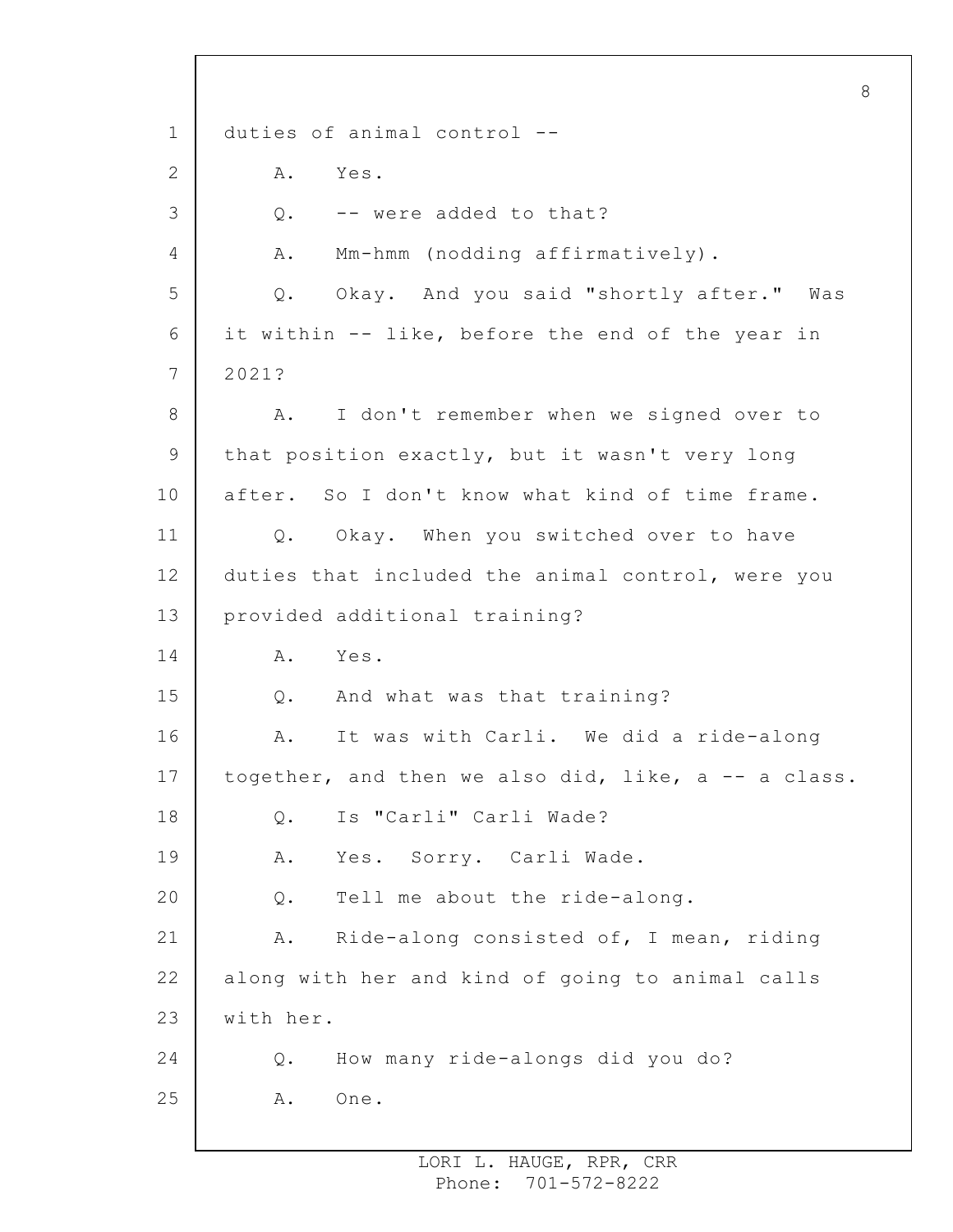1 2 3 4 5 6 7 8 9 10 11 12 13 14 15 16 17 18 19 20 21 22 23 24 25 9 Q. And then you said you attended a class; is that correct? A. Yeah, with her as well. Q. Who else was in the class besides -- A. It was just me and her, because I got hired on. Q. Okay. Do you recall roughly when that was? A. No. Q. Would that have been close in proximity to the time that your job duties -- A. Yes. Q. -- started to include animal control duties? A. Yes. Q. Okay. And who is Carli Wade in relation to your job? A. She's my supervisor. Q. Okay. And she would supervise you both for animal control and parking enforcement duties? A. Yes, ma'am. Q. Okay. During the class that you took with Carli, what did that entail? A. It was a PowerPoint of anything that we could potentially come across in the field. It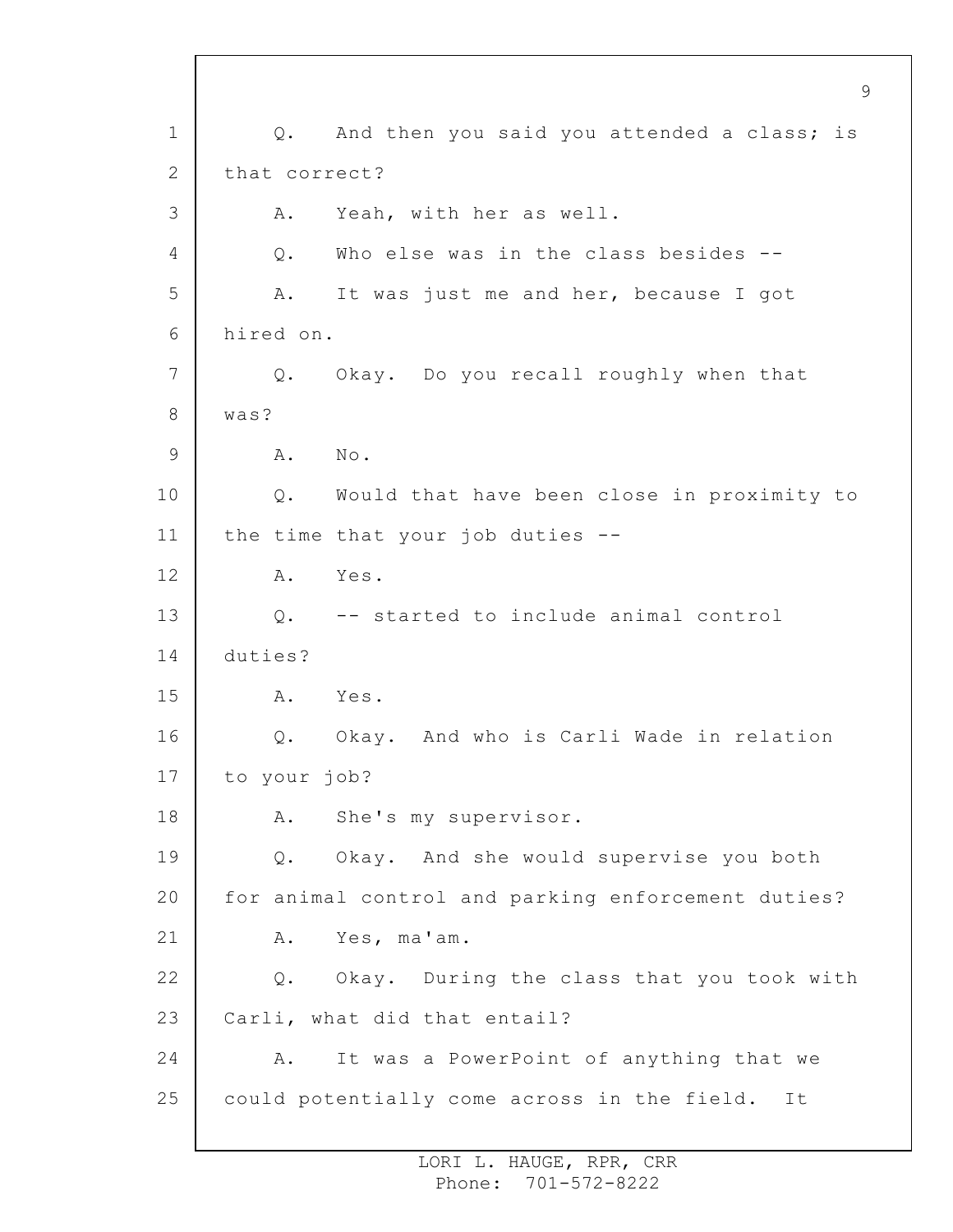1 2 3 4 5 6 7 8 9 10 11 12 13 14 15 16 17 18 19 20 21 22 23 24 25 just kind of showed us the basics of what animal control duties are, and then we also got a packet of our ordinances that we enforce and, like, the fees and things that came with. Q. Oh. MS. WALL: Let's go ahead and pull out Ambrosini Exhibit 1, please. BY MS. WALL: Q. All right. You were just handed what was marked in Madison Ambrosini's deposition as Exhibit 1. A. Okay. Q. You can flip through that. A. Mm-hmm. Q. Is this the PowerPoint that you reviewed with Carli Wade that you were just describing to me? A. Yes, ma'am. Q. And give me some more information on how she went through this. Was it page by page? A. Yeah, so it was slide by slide. I guess it was on a PowerPoint. Q. Okay. So you didn't have the -- the physical printout; it was on -- up on a screen? A. Yes. And we also got one too.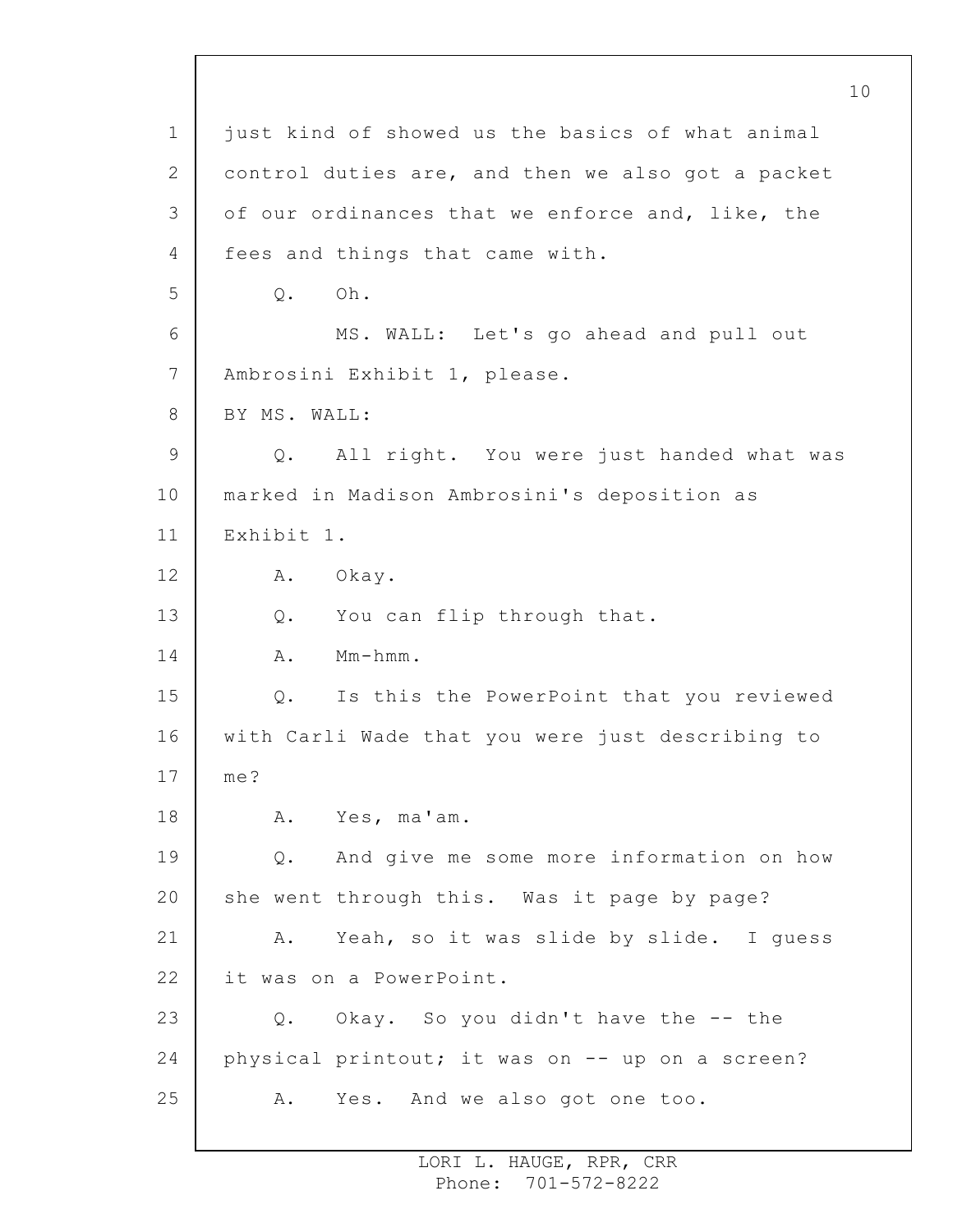1 2 3 4 5 6 7 8 9 10 11 12 13 14 15 16 17 18 19 20 21 22 23 24 25 11 Q. You have a physical copy of it as well? A. Mm-hmm (nodding affirmatively). MS. WALL: Okay. Then let's go to Ambrosini Number 5. BY MS. WALL: Q. You were just handed what was marked in Madison Ambrosini's deposition as Exhibit 5. A. Okay. Q. Do you want to take a -- flip through that, and if -- if you look at the bottom, what's stamped City  $7 - -1$ 'm sorry  $- -479$  to 499, I believe, is specific to animal control. A. (The deponent complied with Counsel's request.) Mm-hmm. Q. Would this have been the packet of information you mentioned that you received during training? A. I believe we have one of these. We have a binder of our own in each vehicle, and it has a lot of the information that we got from training. Q. But this is not the packet of information that you reviewed during that training day with Carli? A. It could be the whole thing, yes. I'm not sure.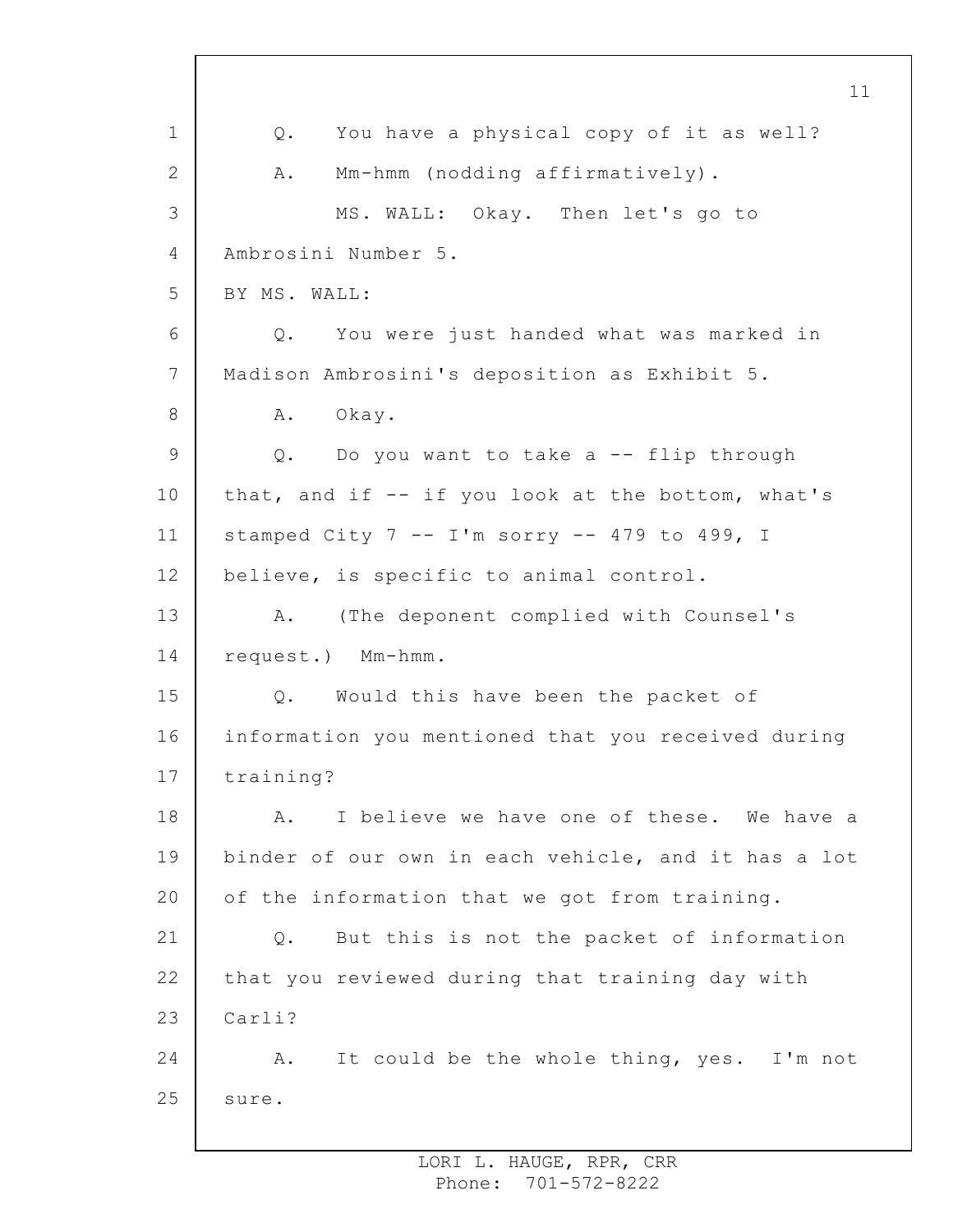1 2 3 4 5 6 7 8 9 10 11 12 13 14 15 16 17 18 19 20 21 22 23 24 25 Q. Okay. Other than the one ride-along, your class with Carli, what other training were you provided related to your animal control duties? A. We went to a class out of state, in Nevada, through ACCA Academy. Q. Do you know what the ACCA stands for? A. No. Q. Okay. What was the class about? A. Basic animal control. It was the basic class. Q. Can you recall some of the sessions? A. Not predom -- no, not anything that really stands out. It was a lot of stuff that we already handled in the field and -- Q. Who attended that class with you? A. Wade did. Q. Okay. So just you and Carli Wade? A. Yes. Q. And when was this? A. Summer of -- ooh, I don't remember. It would have been the summer that I got hired - after -- summer after. So 2020, last year. Wait. '21. It's so hard to remember dates. It would have been the summer after I got hired. Q. Okay. Hired on --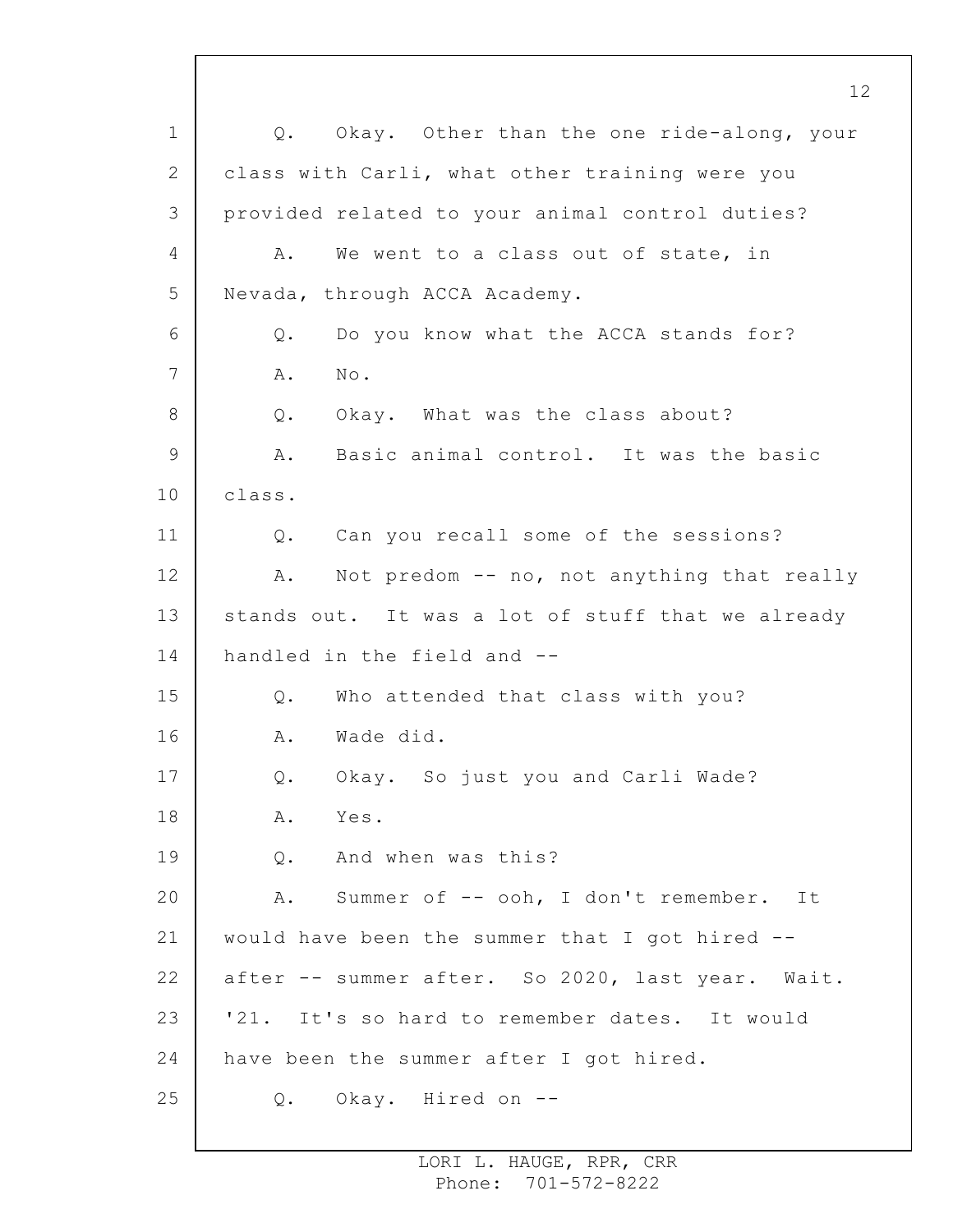1 2 3 4 5 6 7 8 9 10 11 12 13 14 15 16 17 18 19 20 21 22 23 24 25 13 A. Animal, like -- Q. -- patrol? A. Yeah, the PD. Q. Which was in October of 2021? A. No. So I would have hire -- gotten hired 2020. Q. Okay. A. Yes, so 2020, and then the summer would have been '21. Q. Okay. A. Sorry. Q. You're okay. So just to -- to make sure we're on the same page so we've got the record correct, you were hired as a dispatcher in Williston in 2018? A. Yes. Q. And -- A. Two years after, I got hired by PD, yes. So it would -- 2020, not '21. Q. Okay. So then you became a -- what -- I guess, what was your -- what was your actual title when you -- was it parking enforcement? A. Parking enforcement -- Q. Okay. A. -- yeah.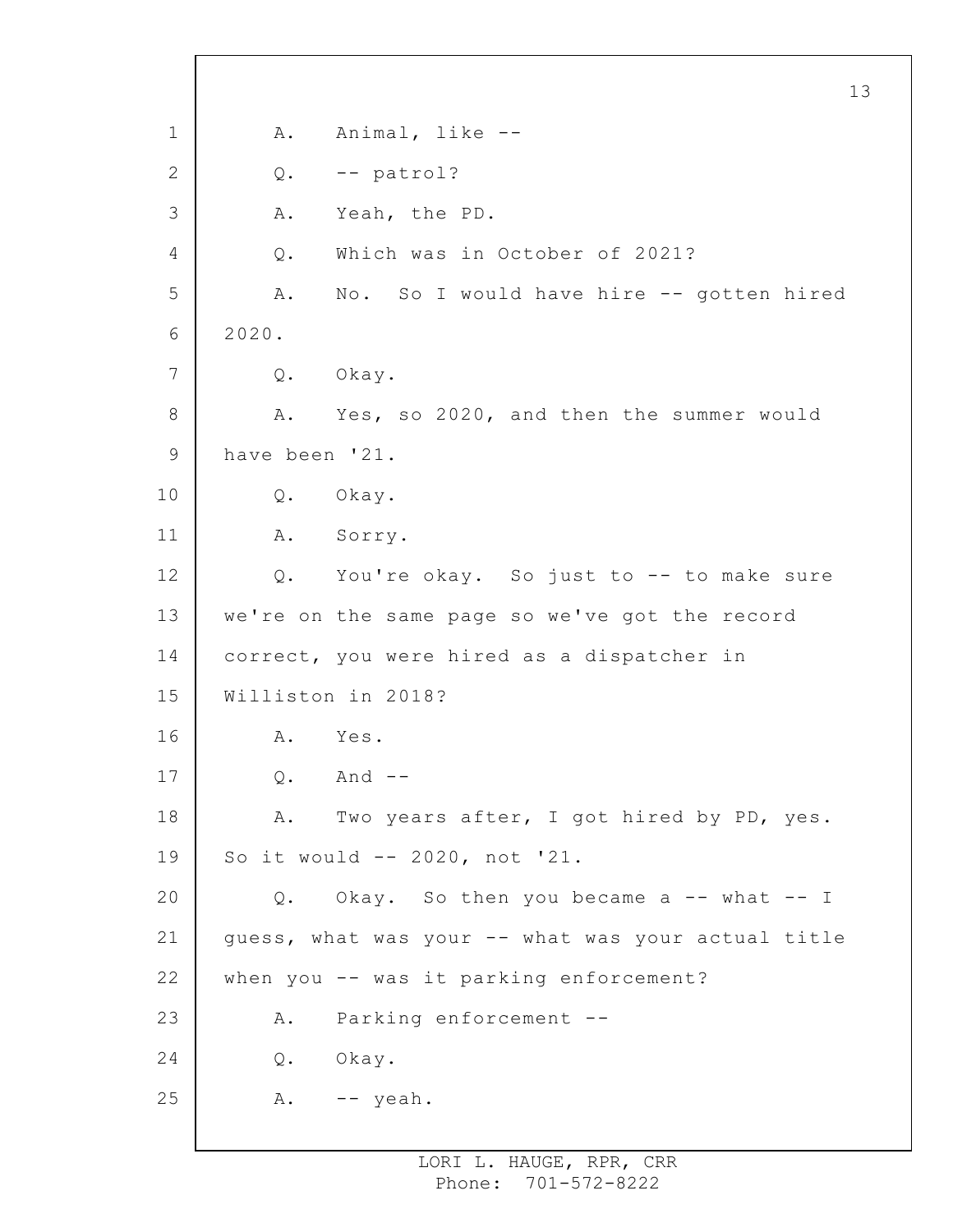1 2 3 4 5 6 7 8 9 10 11 12 13 14 15 16 17 18 19 20 21 22 23 24 25 Q. So parking enforcement started in October of 2020? A. Yes. Q. And does that help you, then, recall roughly when those animal control duties were added and you became a community service officer? A. It would have been roughly the beginning of that year, because then we got training after. Q. The beginning of 2021? A. Yes. Q. Okay. And then it would have been summer of 2021 that you would have been -- A. Yes. Q. -- in this class out of state from - from -- put on by the ACCA? A. Yes. Q. Okay. Do you recall if that training had any information on breed identification? A. No. I don't remember. Q. Have you utilized any of that training - strike that. Let me start -- Were there any materials provided in that training? A. Like, physical materials? Q. Yes.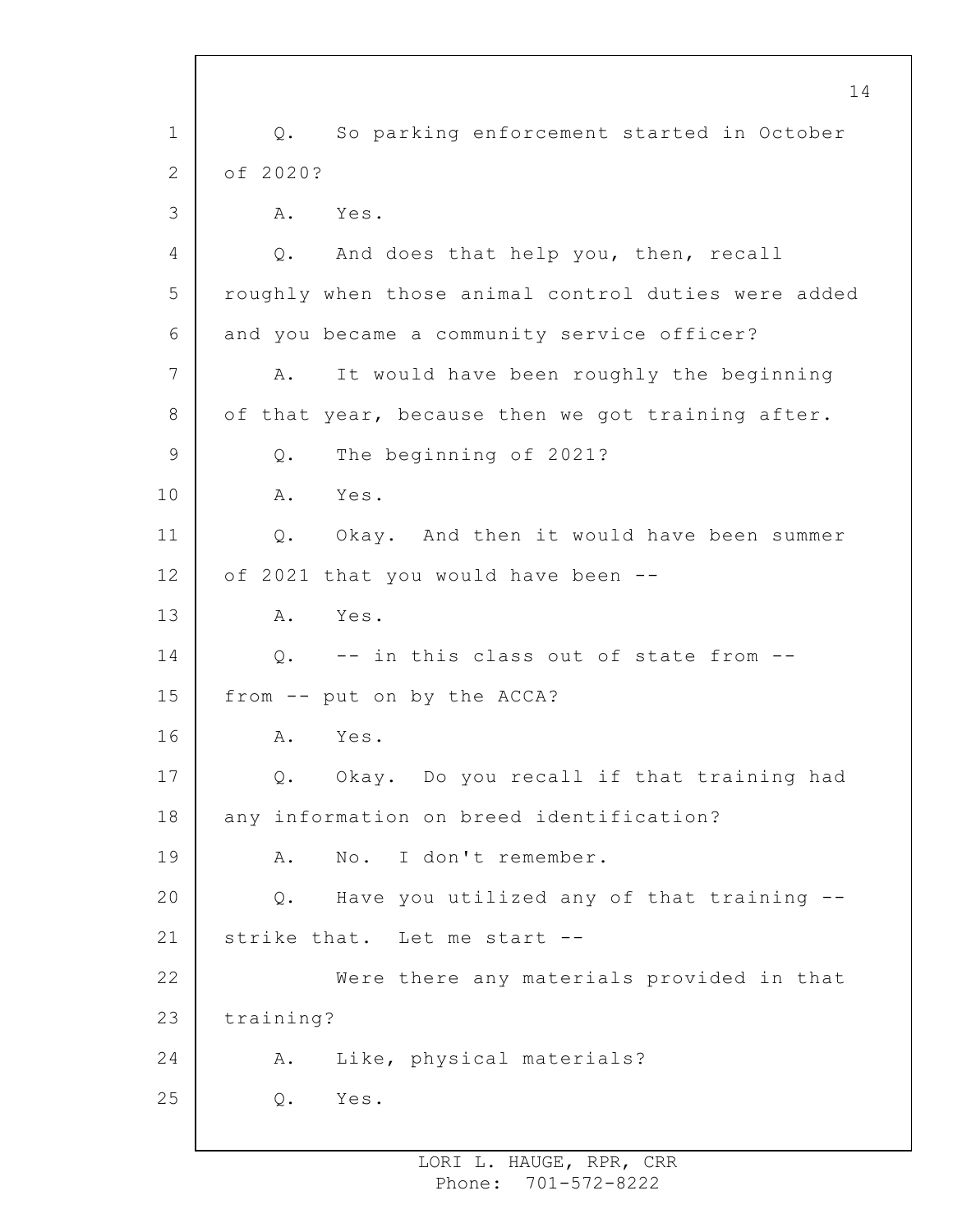1 2 3 4 5 6 7 8 9 10 11 12 13 14 15 16 17 18 19 20 21 22 23 24 25 15 A. No. Q. Okay. Did either you or Ms. Wade provide the other animal control officers with information or a presentation regarding what you learned in that training? A. We went to the same one, so they went as well. Q. Other animal control officers went -- A. To the ACCA. Q. Okay. At the same time or at a different time? A. At a different time. I just don't remember if it was before or after we went. Q. Okay. How many animal control officers are in the department -- or CSOs are in the department right now? A. Four. Q. Four. So you, Ms. Wade, and then Ms. Ambrosini -- A. Mm-hmm (nodding affirmatively).  $Q.$  -- and Am -- Amber --A. Yes. Q. What's her last name? A. Pelzl. Q. Pelzl. Great.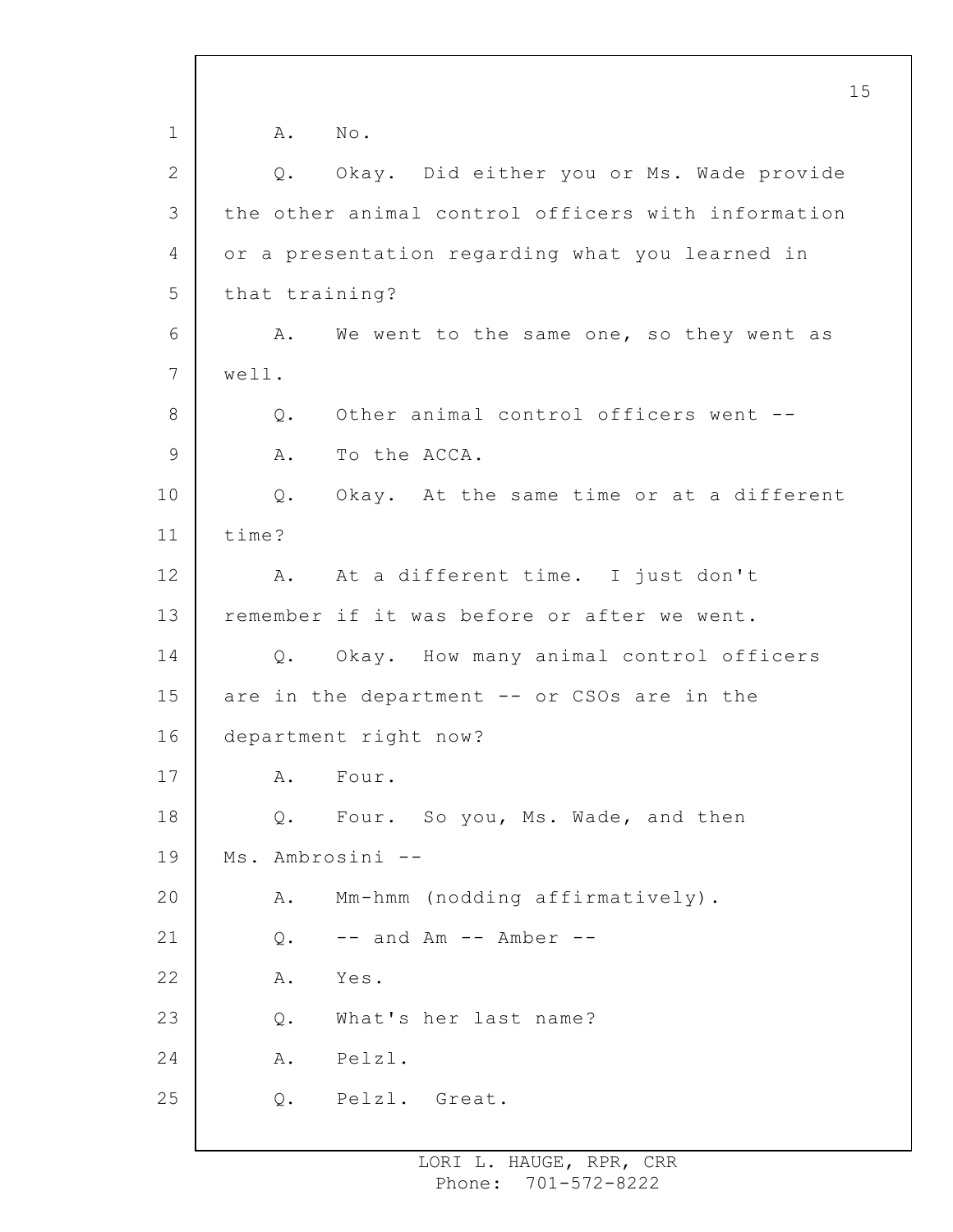1 2 3 4 5 6 7 8 9 10 11 12 13 14 15 16 17 18 19 20 21 22 23 24 25 And all four of you have attended this - this training? A. Yes. Q. Okay. Do you know if it's been held in Nevada every time? A. No. It's held in different states -- Q. Okay. A. -- every time. Q. Does Carli Wade go every time with the animal control officers? A. (The deponent shook her head negatively.) Q. "No"? A. No. Q. Okay. All right. So we've talked about the ride-along, your class with Carli that included the PowerPoint and packet of ordinances, your class out of state in Nevada. What other training have you received? A. Those are all the trainings that I know of. Q. Okay. Are there any other training materials, other than what we've already spoken about, that you've reviewed or been provided? A. No, ma'am. Q. Okay. Outside of your position with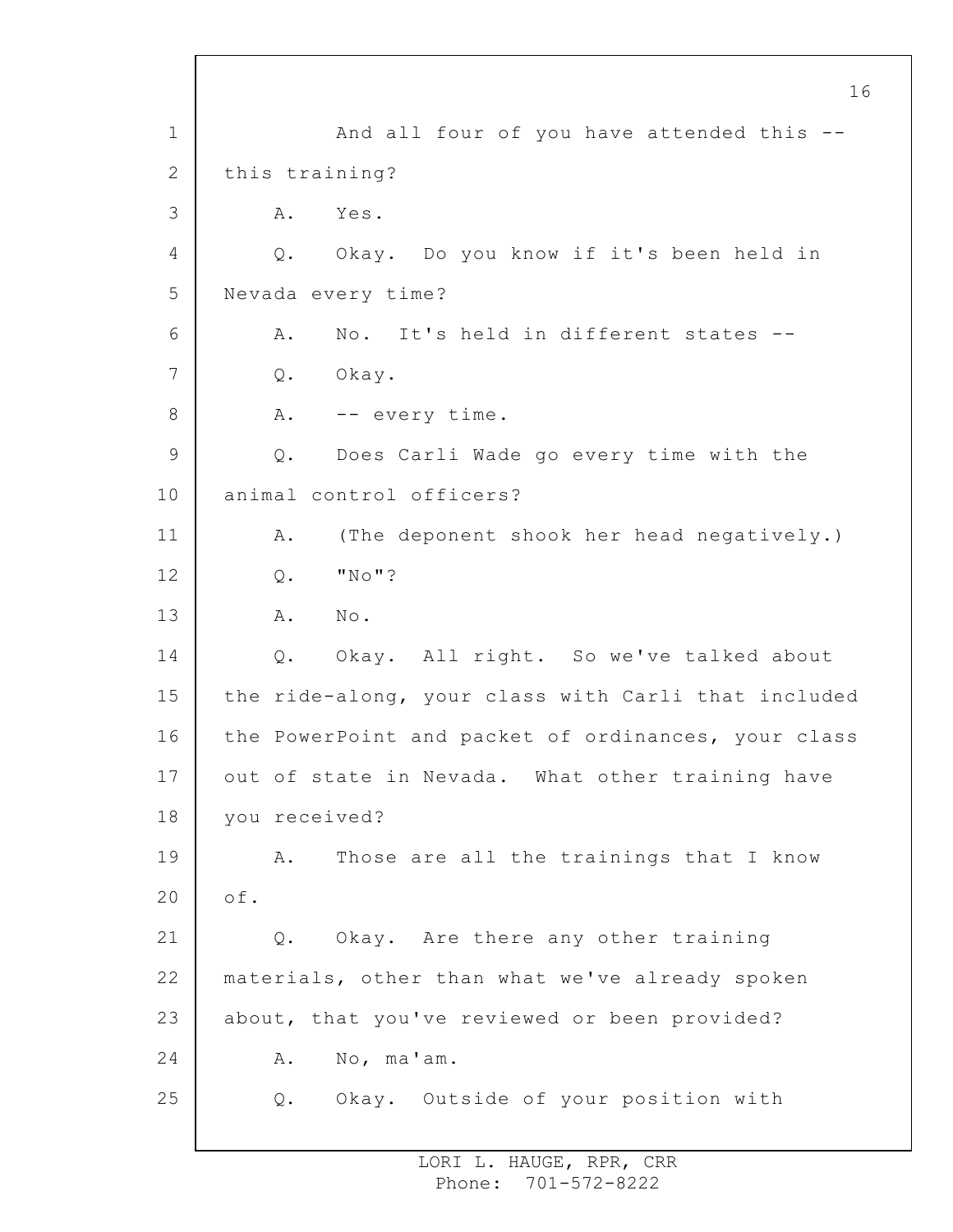1 2 3 4 5 6 7 8 9 10 11 12 13 14 15 16 17 18 19 20 21 22 23 24 25 animal control, have you had any prior training on breed identification? A. No, ma'am. Q. Okay. Before you started as a CSO, when that included your animal control duties, have you had any background working with animals before that? A. No, ma'am. Q. Okay. Just generally, what's your educational background? A. For animals? Q. Just generally. A. Oh. Q. Mm-hmm. A. Generally? So I have my high school diploma. I went to college for two years here in Williston--I didn't graduate from there--and then I'm here. Yeah. Q. Are you from Williston originally? A. No. I'm from Idaho. Q. Okay. What brought you to Williston? A. My parents. Q. Okay. A. Yeah, I was brought at a young age. Q. Is part of your job as a community service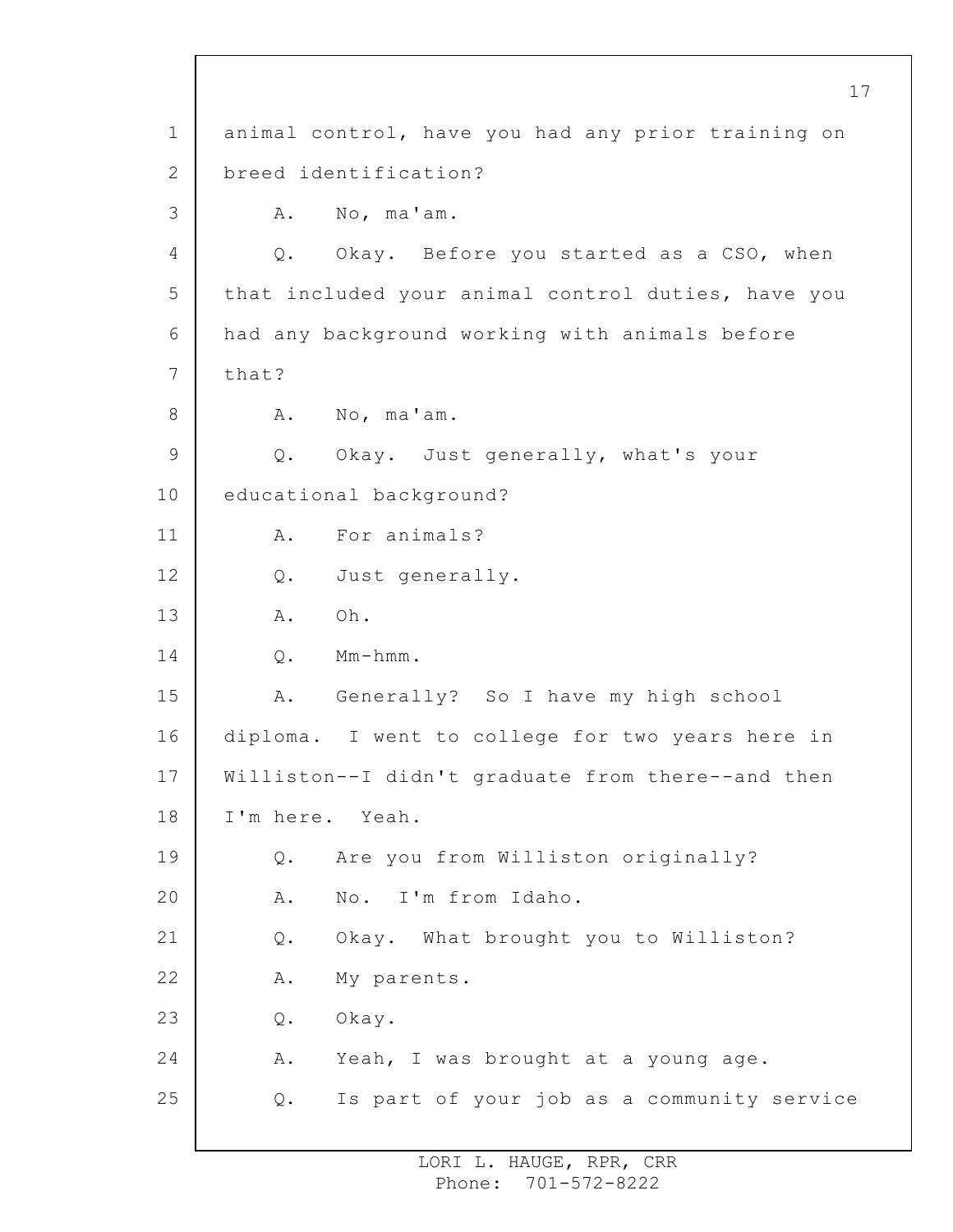1 2 3 4 5 6 7 8 9 10 11 12 13 14 15 16 17 18 19 20 21 22 23 24 25 18 officer to enforce the Williston pit bull ban? A. Yes. We have a pit bull law. Q. Okay. And how do you go about enforcing that? A. When we cite for a pit bull, we enforce that ordinance. Q. I'm sorry. What did you say? A. Oh. So when we cite for a pit bull, we cite with the ordinance of 4-89. Q. Okay. And how do you determine that a dog is a breed that's banned under 4-89? A. It's really hard to describe. I -- when we see one -- when we see it, we cite for it. Q. We've heard that a couple times. I think somebody said, "It's hard to describe, but you know it when you see it." Would you agree with that? A. Yes, ma'am. Q. Okay. Have you ever personally enforced the pit bull ban? A. Yes. Q. Okay. Do you know approximately how many times? A. I believe about once. Q. Okay. Do you know when that was?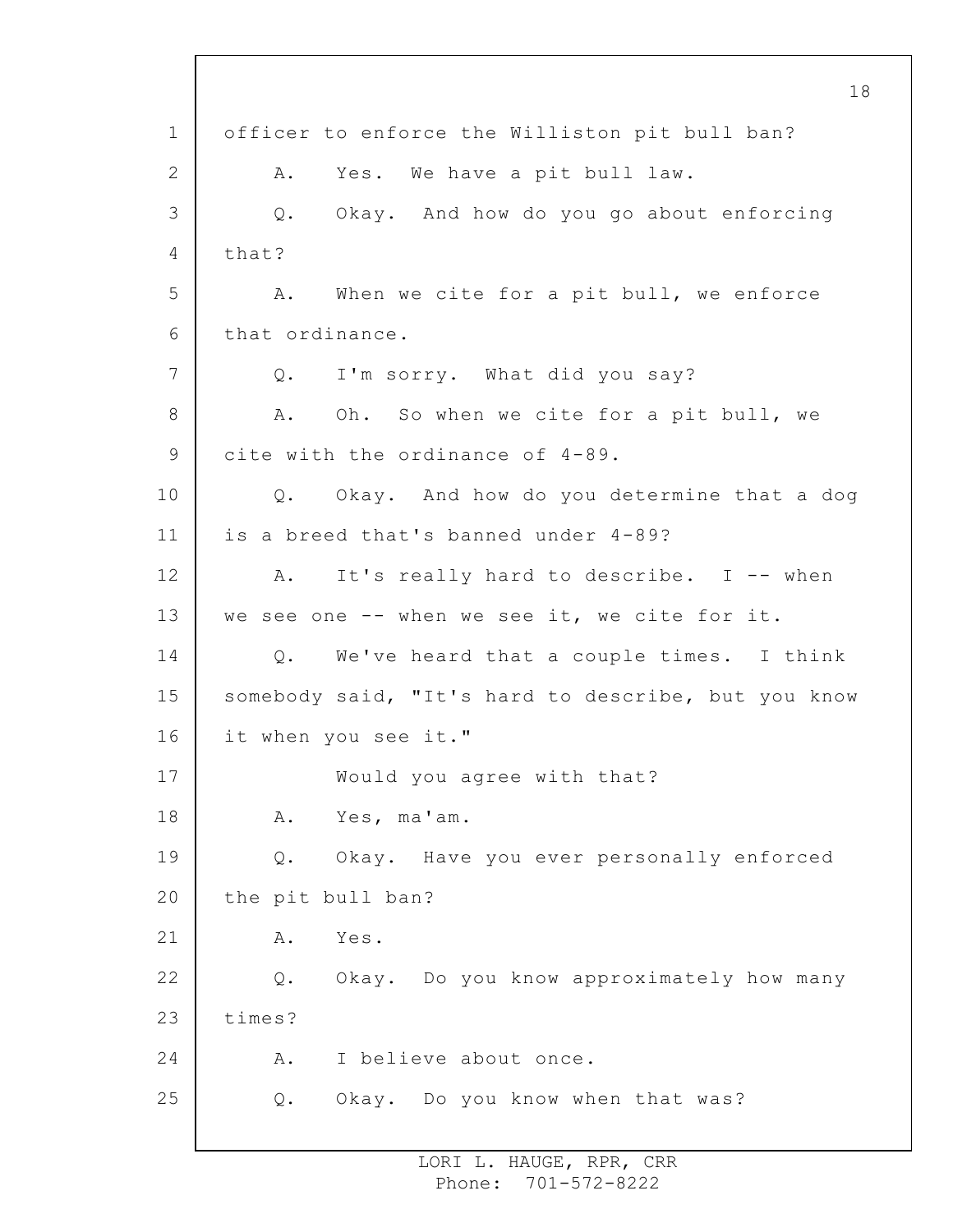1 2 3 4 5 6 7 8 9 10 11 12 13 14 15 16 17 18 19 20 21 22 23 24 25 19 A. I don't recall when. MS. WALL: Okay. I am going to -- like to mark Johnson -- or give her Johnson Exhibit 1. MR. SCHMIDT: It's right on top. MS. WALL: Good eye, Brian. BY MS. WALL: Q. All right. You've been handed what was marked in Amy Johnson's deposition as Exhibit 1. This was provided through your counsel as a citation list from pit bull citations, and when I looked through it, the only citation that I was able to identify you as the officer was on this first page. It looks like August 13, 2021. Do you see that down at the bottom? A. Yes, ma'am. Q. You just testified that you've only enforced the pit bull ban one time. A. (The deponent nodded affirmatively.) Q. Would this have been the one time? A. Yes, ma'am. Q. Okay. Thank you. Tell me a little bit more about this one time that you had to enforce the pit bull ban. What was the situation? A. I -- I honestly don't remember. It was so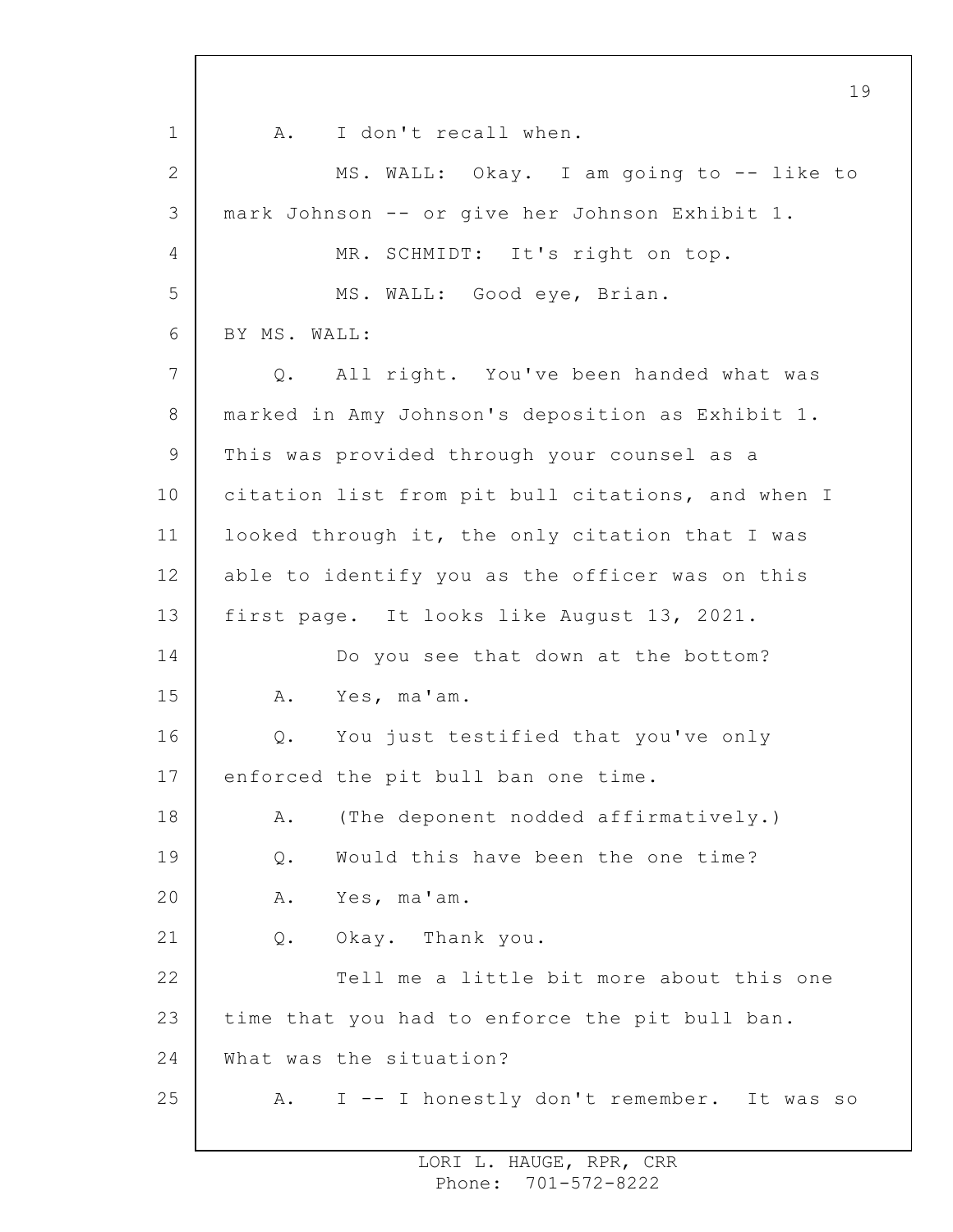1 2 3 4 5 6 7 8 9 10 11 12 13 14 15 16 17 18 19 20 21 22 23 24 25 long ago. I do remember that I did get a second opinion on the identification, and then I cited for it. Q. Who gave you that second opinion? A. Carli Wade. Q. Do you recall if this was a first offense for the offender? A. I believe it was, yes. Q. All right. Why did you feel like you needed to get a second opinion? A. I guess I wanted to double-check. Q. And when Carli Wade gave a second opinion, was that her coming, seeing the dog in person, or through a photograph? A. I don't remember. Q. Okay. Since you've only had one occurrence that you've enforced the pit bull ban, what other types of, I guess, animal control duties are you typically tasked with? A. We just enforce the ordinances that are in our ordinance. Examples could be, like, animal at large, not having a city license for your pets, vaccinations, and stuff like that, and then we go to any animal call that's provided to us. If someone calls something in, we go to it. So it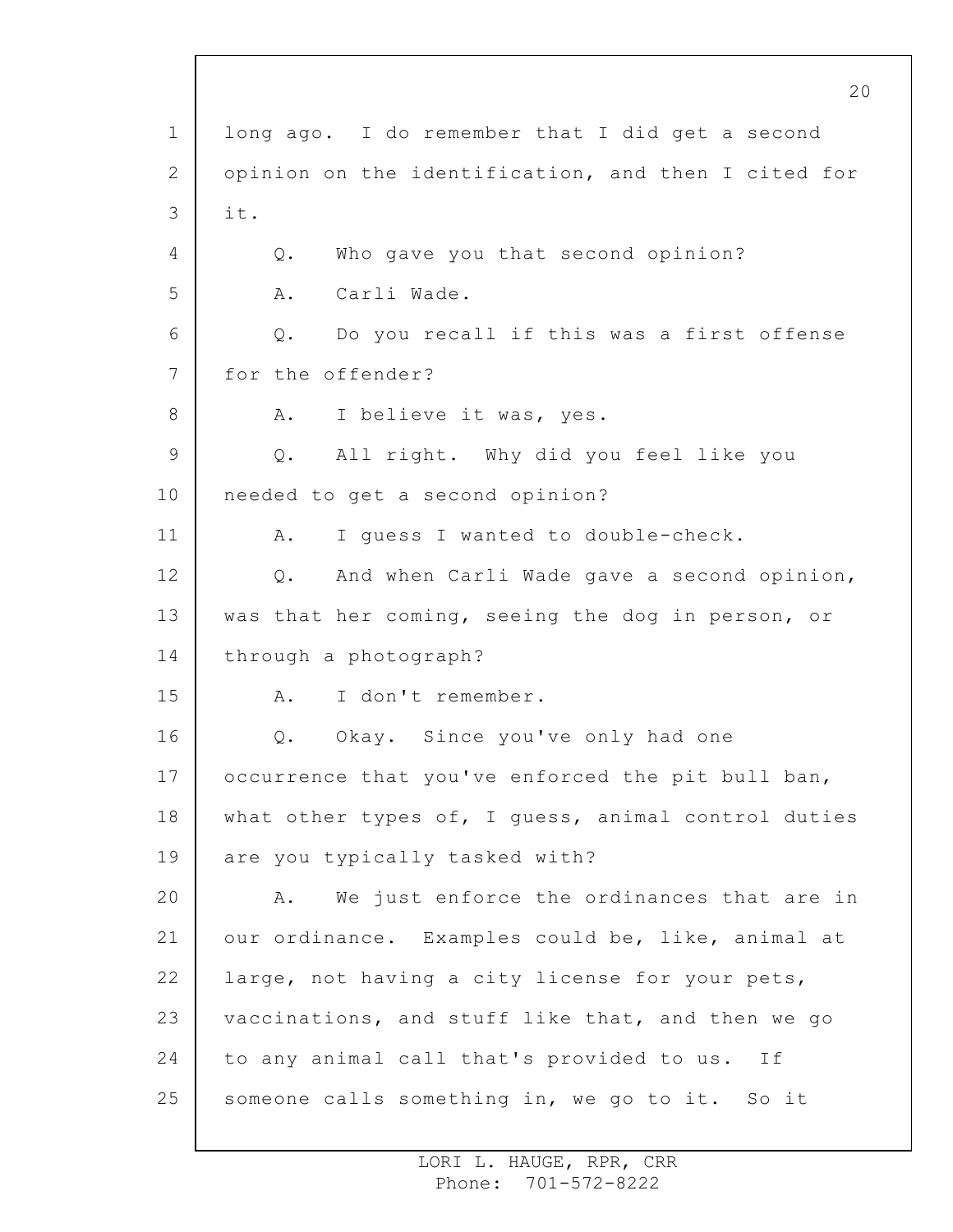1 2 3 4 5 6 7 8 9 10 11 12 13 14 15 16 17 18 19 20 21 22 23 24 25 21 kind of just goes from there. Q. Okay. I'm trying to get a feel for if certain CSOs -- A. Mm-hmm. Q. -- have, like, certain duties that maybe differ from others. Are you all tasked the same? A. Yep. Q. Okay. A. Yeah. Q. Is there a reason why some officers that have even started after you've started have more experience enforcing the pit bull ban? A. No. It just kind of rolls -- it's very, I guess, random what calls we go to, who's available at the time, what officer gets there first, which one cites and which one doesn't. Q. Okay. So it's not a situation where one has more expertise, so they go out -- A. No. Q. -- and/or one feels more comfortable so they go out? A. Yeah. It's just when the calls come in. Q. Do you -- do you have a sense for what percentage of your job is the, like, code enforcement/parking enforcement and how much of it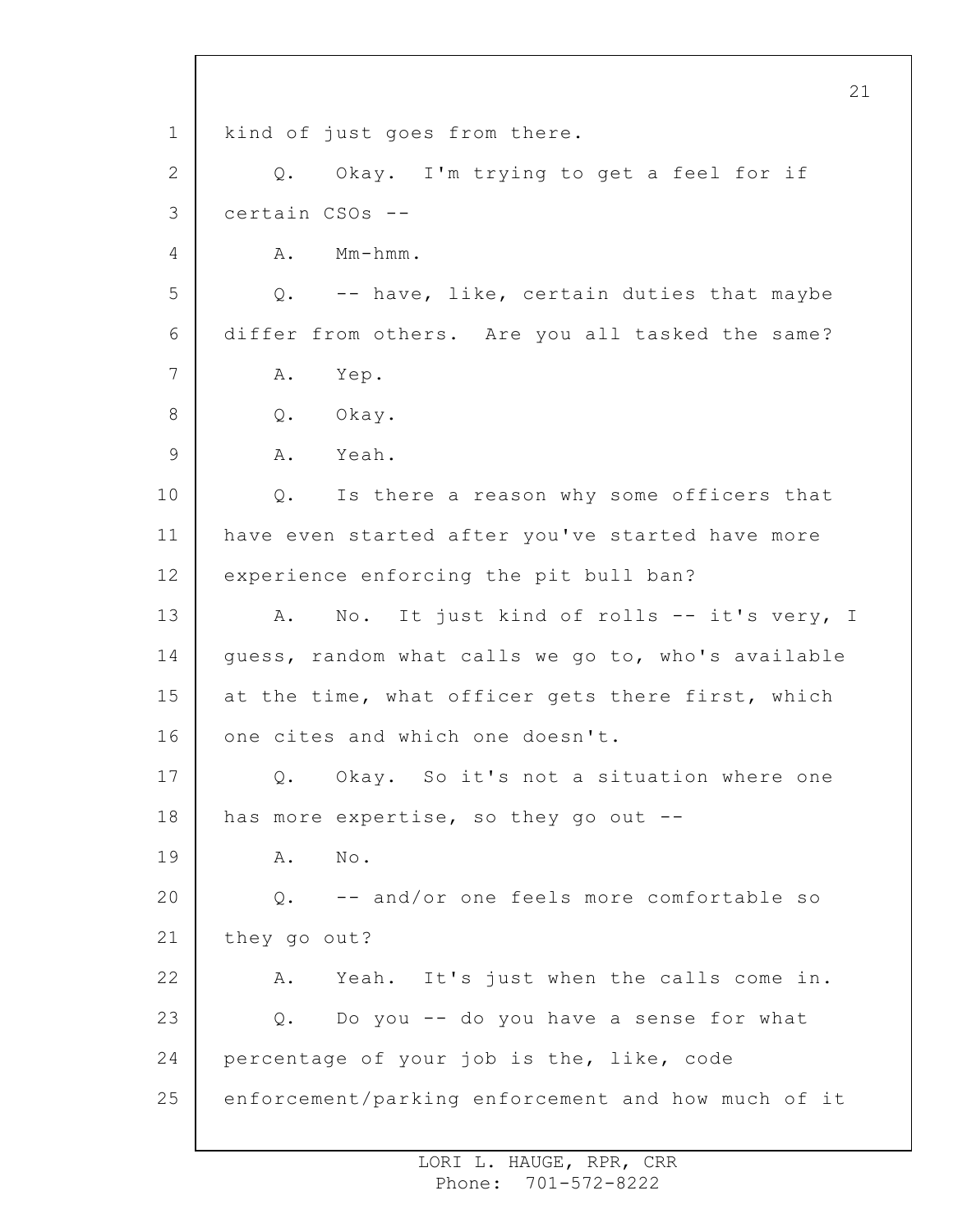1 is animal control?

| $\overline{2}$ | I wouldn't say there's a percentage. I<br>Α.        |
|----------------|-----------------------------------------------------|
| 3              | just know there's, like, seasons where one is more  |
| 4              | predominant than the other. Wintertimes are slower  |
| 5              | animal calls, and summer is usually when the animal |
| 6              | calls start picking up. And then parking            |
| 7              | enforcement is the complete opposite, so --         |
| $8\,$          | Q. Okay. So although you've only had one pit        |
| 9              | bull citation -- or only written one pit bull       |
| 10             | citation, have you been on calls with other         |
| 11             | officers --                                         |
| 12             | A. Yes, ma'am.                                      |
| 13             | Q. -- that have involved enforcement of the         |
| 14             | pit bull ban?                                       |
| 15             | Α.<br>Yes.                                          |
| 16             | How many of those have you been involved<br>Q.      |
| 17             | in?                                                 |
| 18             | Hmm, I don't know the exact number.<br>Α.<br>Ι      |
| 19             | would say roughly double digits, like 10, 15,       |
| 20             | maybe.                                              |
| 21             | Okay.<br>Q.                                         |
| 22             | Α.<br>Not very many.                                |
| 23             | So the one that we just looked at on<br>Q.          |
| 24             | Johnson Exhibit 1 that lists you as the -- the      |
| 25             | officer, would you have had somebody with you or -- |
|                |                                                     |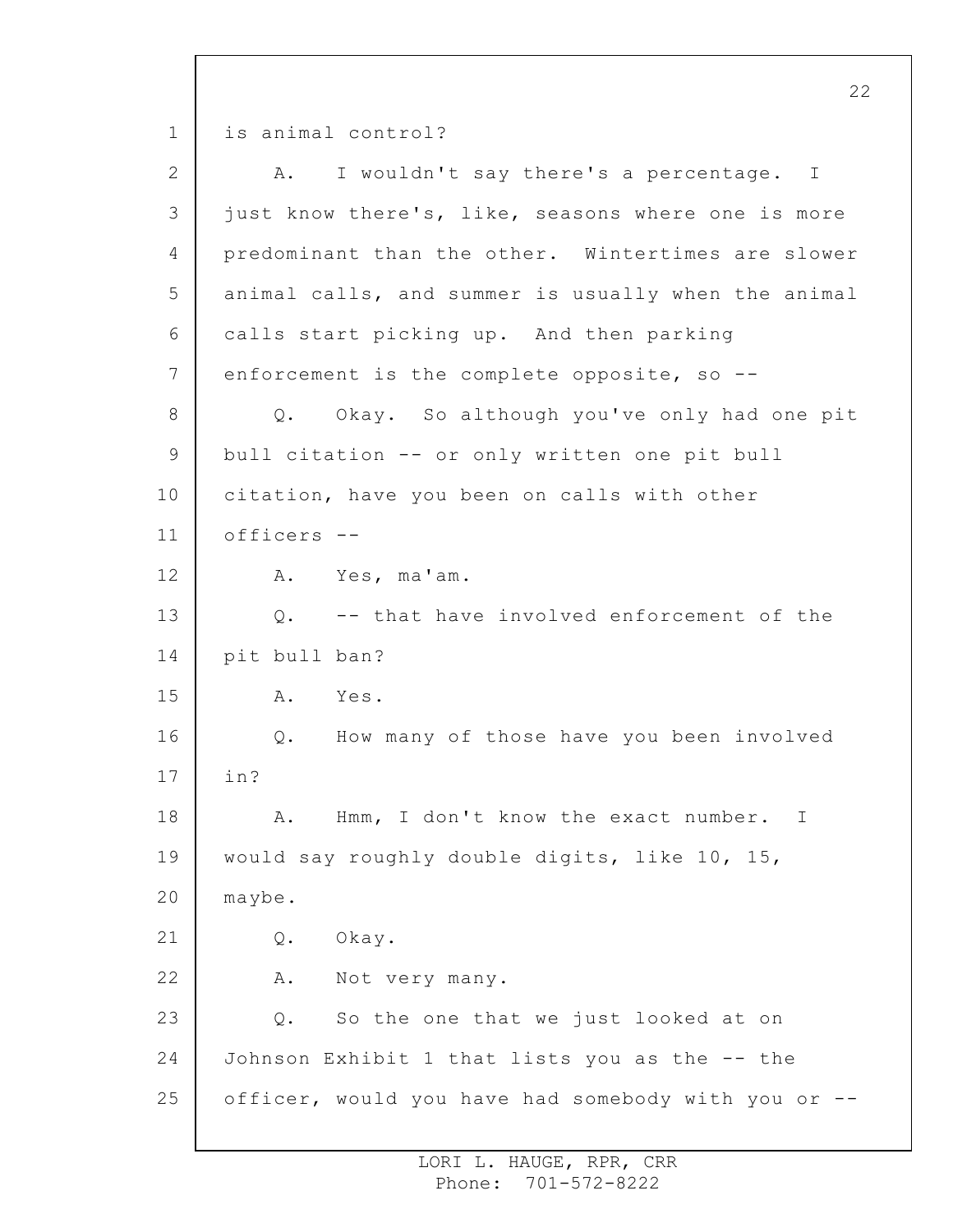1 2 3 4 5 6 7 8 9 10 11 12 13 14 15 16 17 18 19 20 21 22 23 24 25 A. No. Q. No? Okay. A. I would have ridden by myself. Q. Okay. So why -- why -- what is the difference between having one officer and having, you know, multiple officers--two officers--that come to a call? A. Oh, it depends on the call. I mean, if -every call's different, whether one shows up, two show up; if someone's off because of vacation; if one of the trucks is down, one of us has to ride with the other person. Just really depends on, like, the situation. Q. Mm-hmm. A. Yeah. Q. Are the roughly 10 to 15 other pit bull enforcement actions that you've been involved in with other officers -- have they been a variety of the different other officers, or is there -- A. Yeah, it could be a regular officer, like patrol, or it could be ACOs or -- it's not -- Q. So sometimes police officers? A. Yes -- Q. Okay. A. -- sometimes, if -- it's a day thing.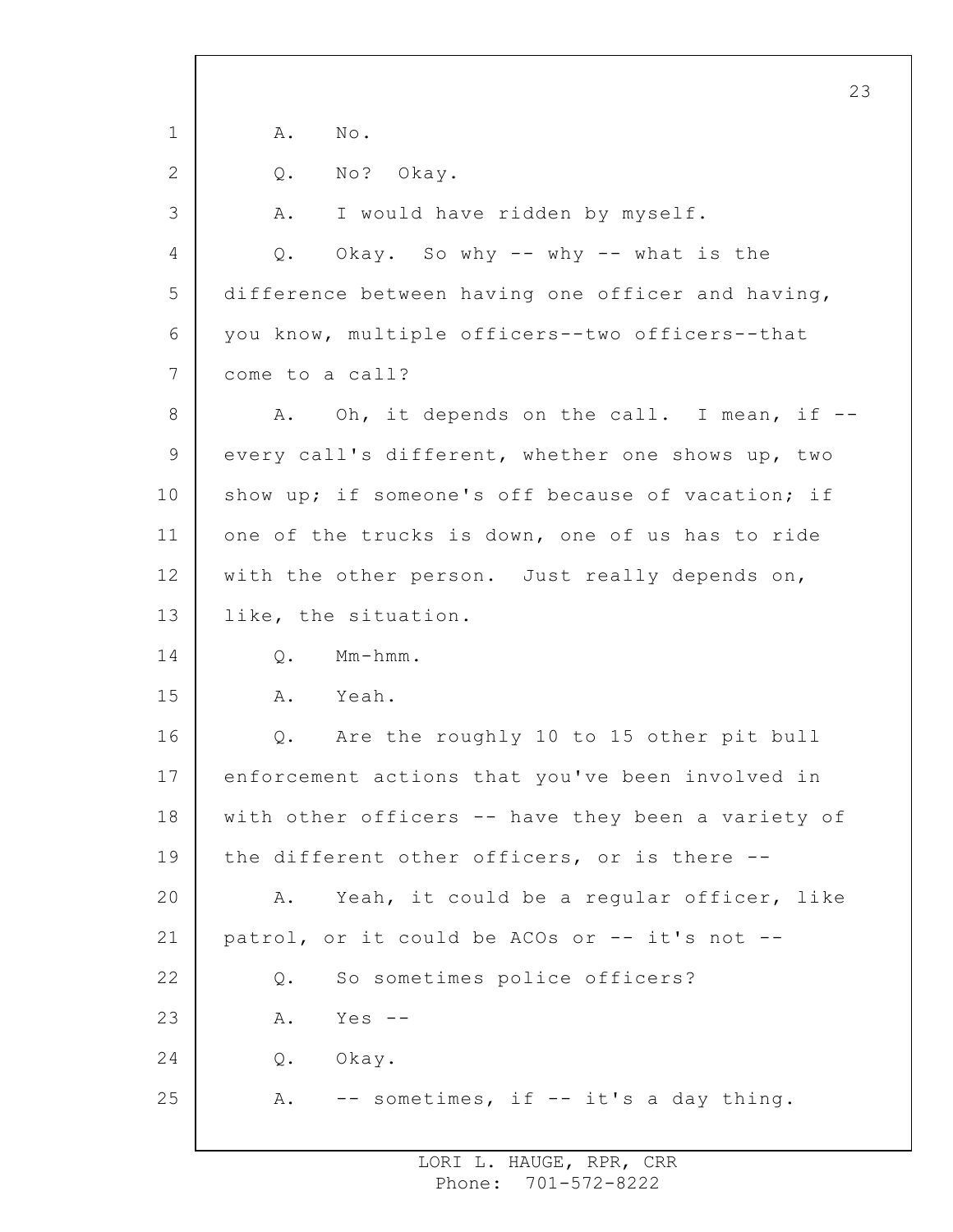1 2 3 4 5 6 7 8 9 10 11 12 13 14 15 16 17 18 19 20 21 22 23 24 25 Q. Okay. How much of your animal control duties would you say involves enforcement of the ban? A. It's a very low percentage. Q. And we've heard from other community service officers that the pit bull ban offense is a Class B misdemeanor. Is that correct? A. Yes. Q. And that's an arrestable offense; correct? A. Yes. Q. Okay. And I understand that the policy is there isn't an arrest on the first offense, but you are arrested on your second offense. Is that correct? A. Yes, ma'am. Q. Okay. But the animal control officers don't physically perform the arrests; those are performed by sworn police officers. Is that correct? A. Yes, ma'am. Q. Okay. Have you -- in any of the pit bull ban enforcement situations that you've been involved in, have any of those included an arrest based on the ban? A. No, ma'am.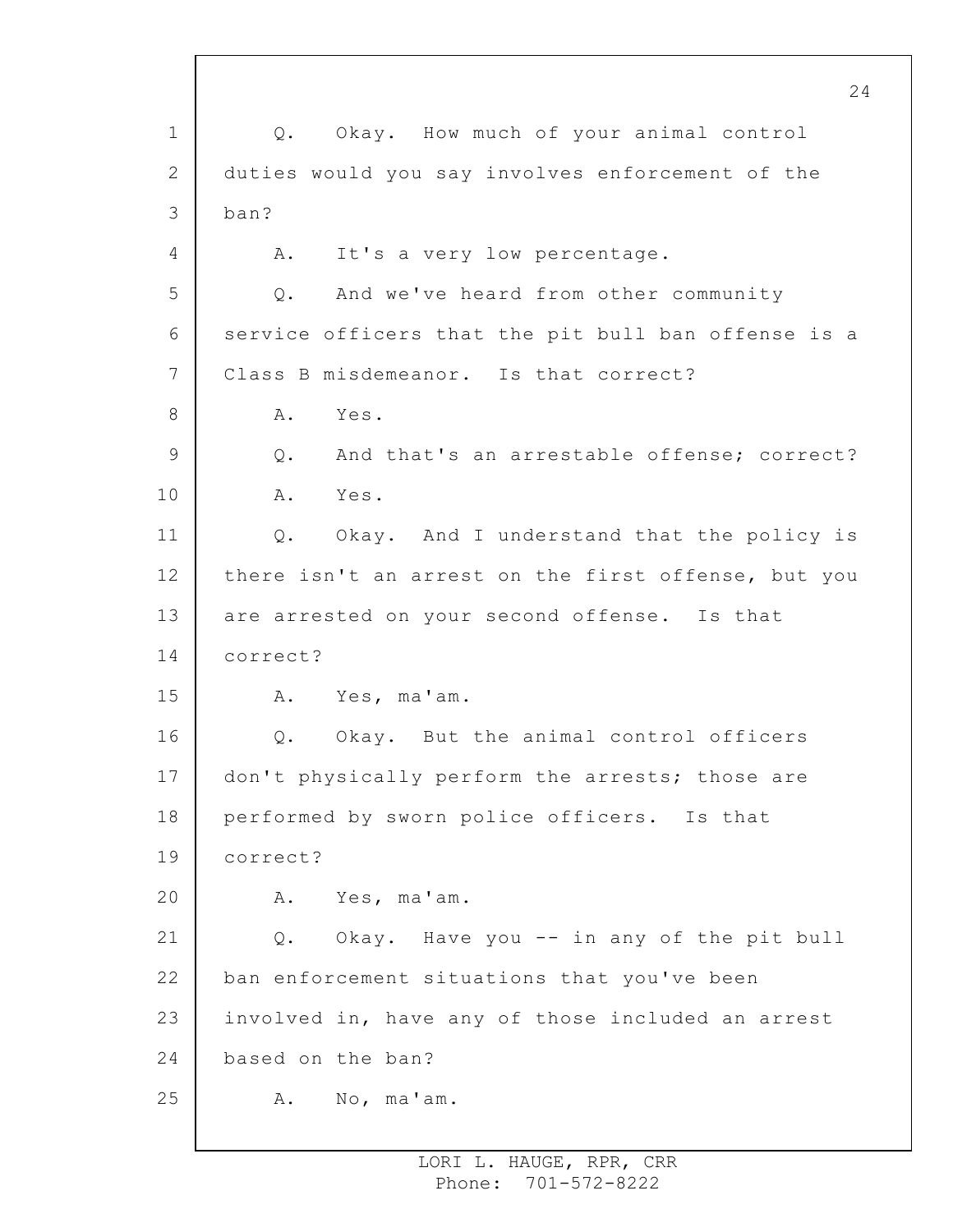1 2 3 4 5 6 7 8 9 10 11 12 13 14 15 16 17 18 19 20 21 22 23 24 25 25 Q. Okay. All right. And we talked -- I -- I understand it is hard to describe when you -- when you see a pit bull. Are there certain physical characteristics, though, that you've been taught to kind of look out for? A. No. It's kind of, like, just an umbrella of them all together. There's not a specific one that we target. Q. What -- can you list those kinds of umbrella characteristics that you look for? A. Like, again, like, it's really hard to describe in words. You just know when you see one. Q. Okay. You can't provide any -- A. No. Q. -- any description of any type of physical characteristic?  $A.$  Not by  $-$ Q. I understand not -- A. -- themselves -- Q. -- one --  $A. \t-- no.$ Q. Okay. What about, if we're looking at a dog altogether, what are the -- if you're -- if you're thinking in your mind right now what a perfect pit bull looks like, what are -- what are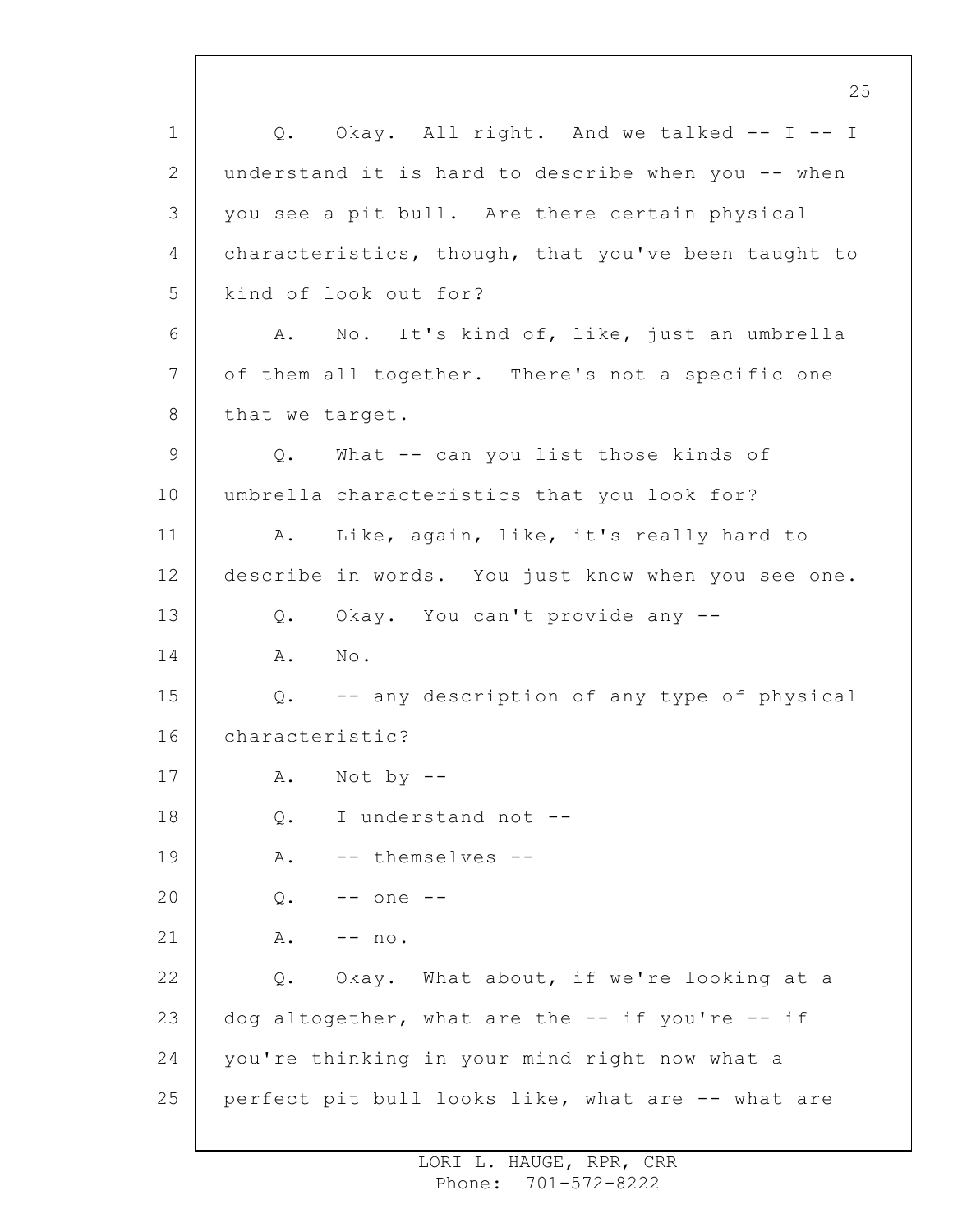1 2 3 4 5 6 7 8 9 10 11 12 13 14 15 16 17 18 19 20 21 22 23 24 25 the -- how do you describe that for me? A. Again, it's really hard to describe in words -- Q. Okay. A. -- and articulate into words. Q. You just know it when you see it? A. Yes. Q. Okay. Is it correct that the behavior of a pit bull is irrelevant under the ban? A. I wouldn't say it's the first -- no. I mean -- I guess, how would you word that? It -- MR. SCHMIDT: I'll object to the form. But you can go ahead and answer. MS. WALL: And I can -- I'll -- I'll correct that. BY MS. WALL: Q. You're familiar with the ordinance -- the pit bull ordinance that bans pit bulls in the city of Williston; correct? A. Yes, ma'am. Q. Is there any requirement, that you're aware of, under the ban that is specific to a dog's demeanor or behavior? A. Can you ask that question again? Sorry. Q. Probably not.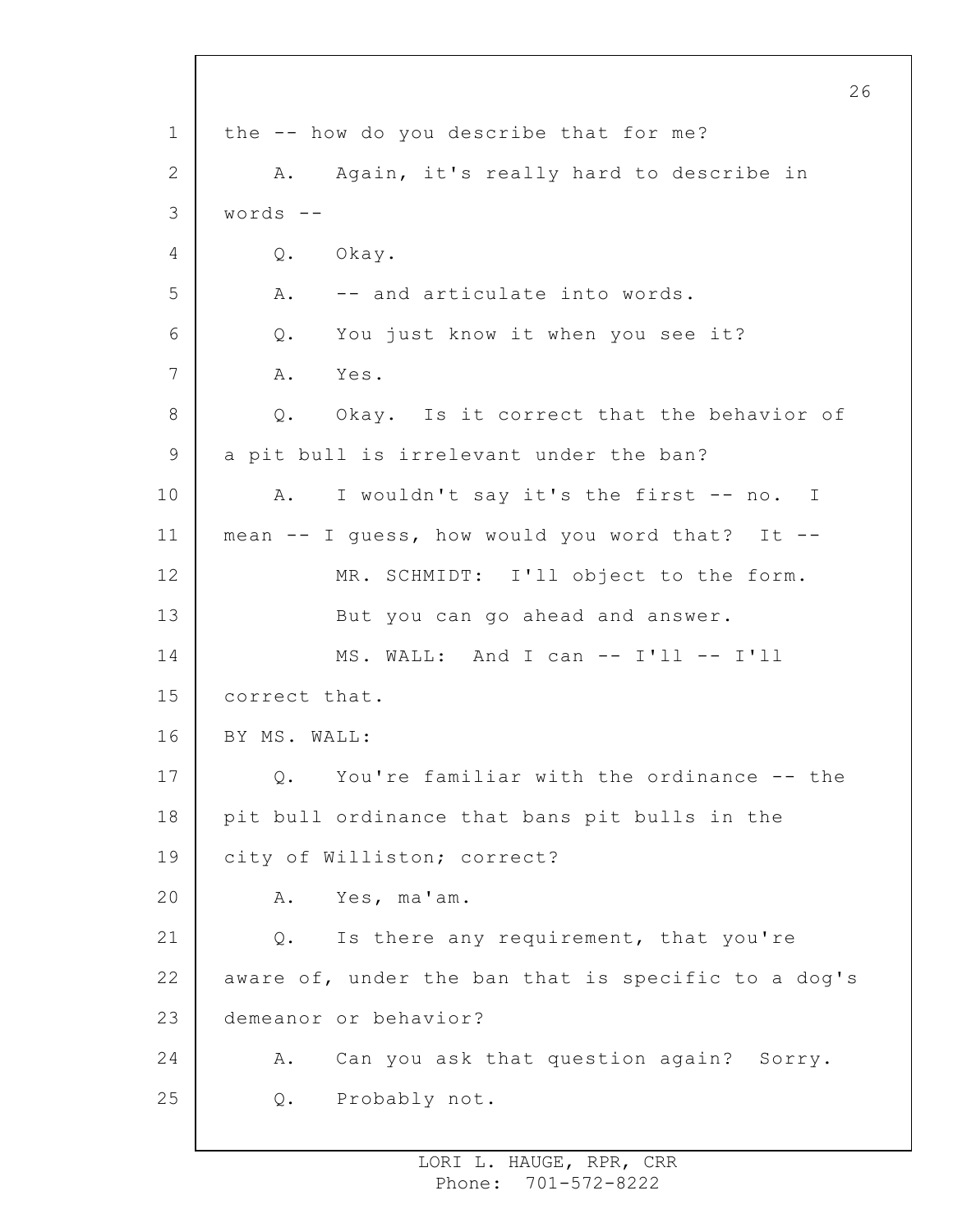1 2 3 4 5 6 7 8 9 10 11 12 13 14 15 16 17 18 19 20 21 22 23 24 25 MS. WALL: How about we -- let's mark -or let's give her Spitz 1, please. BY MS. WALL: Q. All right. You've been handed what was marked in Officer Spitz' deposition as Exhibit 1. Are you familiar with this document as the Williston pit bull ban? A. Yes, ma'am. Q. Okay. And that would be under Section 4-89; correct? A. Yes. Q. Okay. And I'll go ahead and give you a minute if you want to read through that. A. (The deponent complied with Counsel's request.) Okay. Q. So I won't be able to repeat my question again. I'll just ask a different question. A. Okay. Q. So now that you've kind of -- I know you're familiar with the -- the ordinance, but now just reading it again, is there anything in this ordinance, in 4-89, that specifies a violation based off of a dog's demeanor or behavior? A. No. Q. Okay. So is it correct that behavior is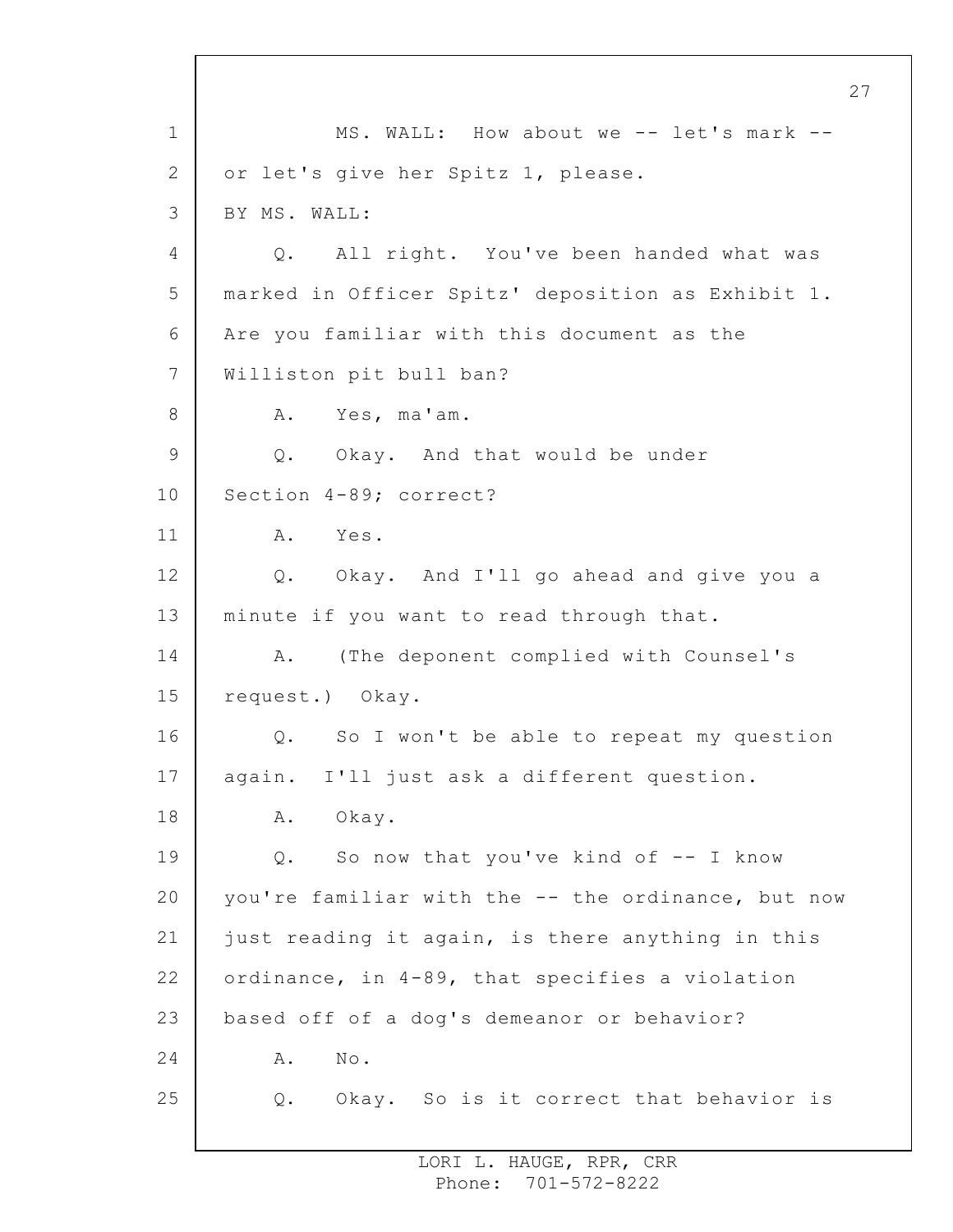1 2 3 4 5 6 7 8 9 10 11 12 13 14 15 16 17 18 19 20 21 22 23 24 25 irrelevant when you're considering if you enforce this section of the pit bull ban? A. Yes, ma'am. Q. Thank you. Have you been in a situation where - either in the one that you were alone on or the - the 10 to 15 times that you've been with somebody to enforce the pit bull ban where the -- there are multiple people who reside in the home? A. Hmm, I -- no, I don't think I've ever been on a call with multiple people in the home. Q. So when you've answered a call related to the pit bull ban, it's always been one person -- A. That we've -- yeah, that I've talked to. Q. -- that's been there with the -- with the pit bull? If there were multiple people in a home -- A. Okay. Q. -- well, let's say even a husband and a wife with a pit bull, how do you decide whom to write the citation for? A. Whoever states they're the owner of the dog. Q. Okay. What if nobody was willing to state they were the owner of the dog?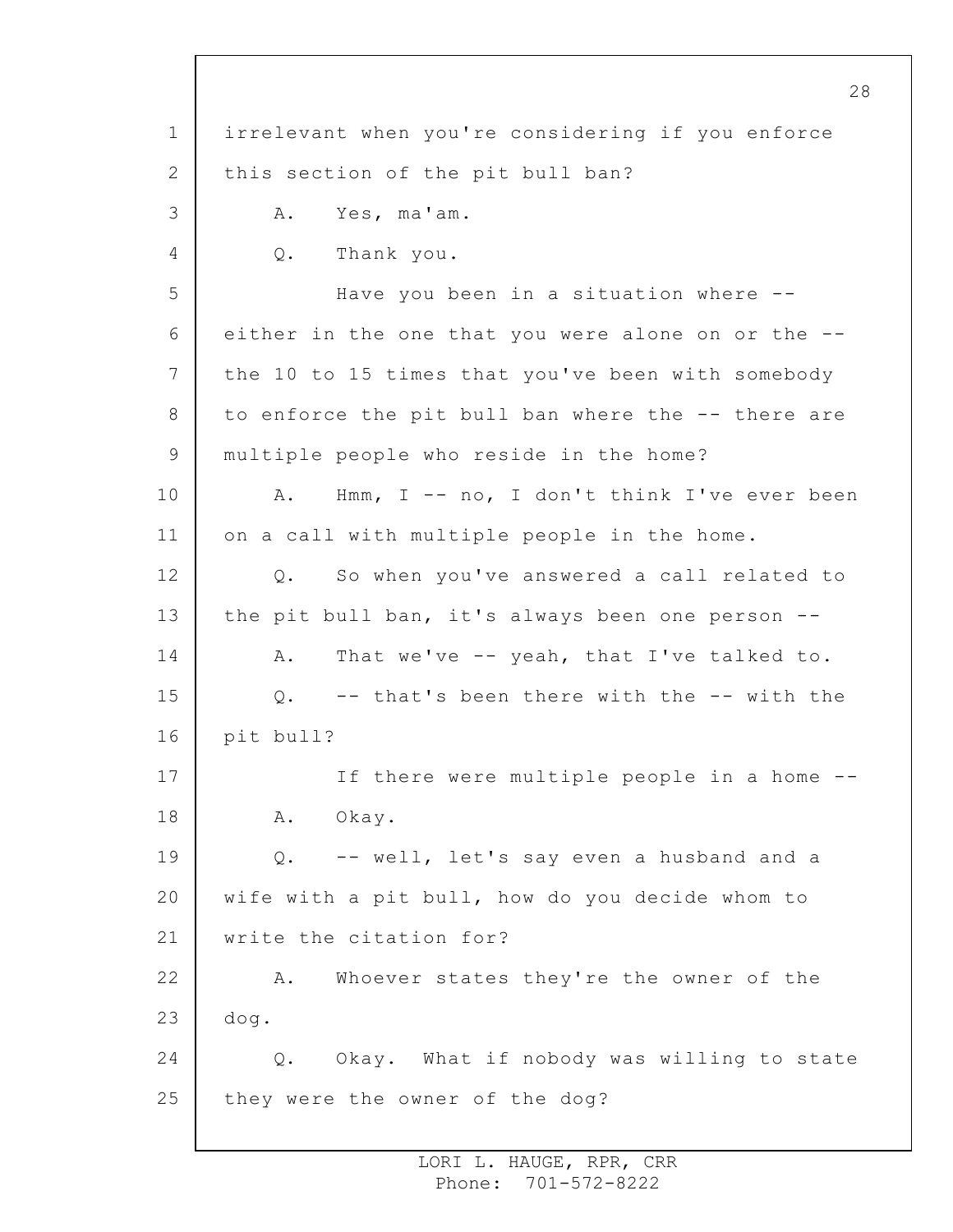1 2 3 4 5 6 7 8 9 10 11 12 13 14 15 16 17 18 19 20 21 22 23 24 25 29 A. If we can't determine the owner, we usually cite both. MS. WALL: Okay. I have two page 1's. I was like, "Wait." BY MS. WALL: Q. In any of the enforcement actions that you've been involved in, do you know if there's been DNA testing? A. Yes. Q. Yes, there has been DNA testing? A. Yes. Q. How is it determined when a dog is DNA-tested? A. When either, one, we're told to DNA-test, or when we've -- I believe it's almost always when we're told to. Q. What situations would you be told to DNA-test? A. After impoundment. Q. Okay. And who tells you to? A. It's either -- I believe it's either Carli Wade or Olson -- Taylor Olson. Q. Taylor Olson is the city attorney; correct? A. Yes, ma'am.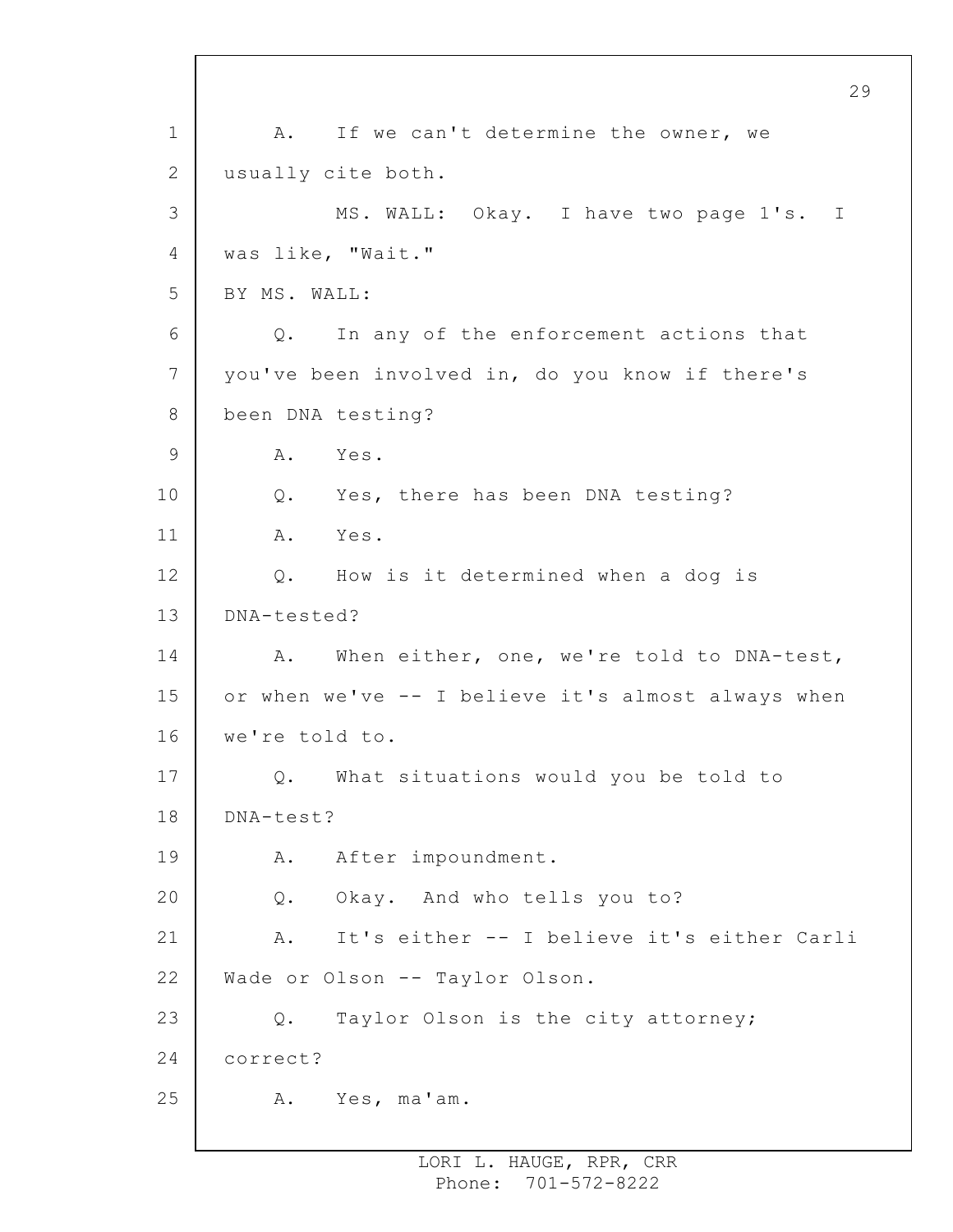1 2 3 4 5 6 7 8 9 10 11 12 13 14 15 16 17 18 19 20 21 22 23 24 25 30 Q. Okay. And I believe you just testified that when a dog's impounded, they're always DNA-tested. Is that correct? A. Yes. Q. Is that every dog or just every dog that is impounded for a pit bull-related citation? A. Mostly every dog that's impounded for  $4 - 89$ . Q. Okay. So if you picked up a stray dog that was at -- at large and it had to be impounded because you couldn't locate the owner -- A. Mm-hmm. Q. -- if you didn't think that it was a - that it had pit bull characteristics, it wouldn't automatically be DNA-tested -- A. No, ma'am. Q. -- because it was impounded? Okay. Is the -- is the policy to DNA-test the impounded dogs that were -- that were impounded due to 4-89, is that a new policy? A. It's one that came up recently, yes. Q. Okay. Do you recall about when? A. Uh-uh (shaking her head negatively). Q. Okay. A. No. Sorry.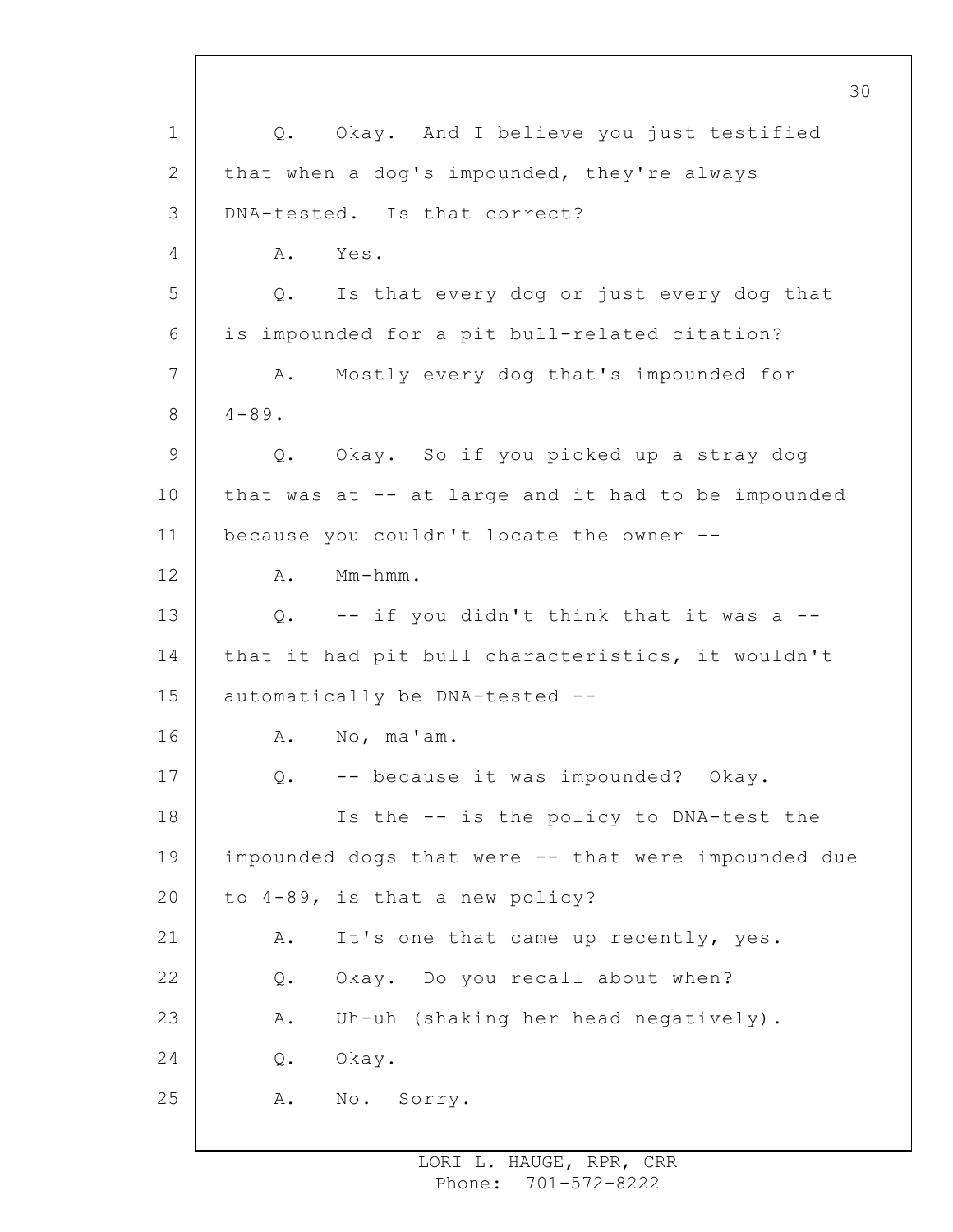1 2 3 4 5 6 7 8 9 10 11 12 13 14 15 16 17 18 19 20 21 22 23 24 25 31 Q. Okay. And you -- you started your -- your animal control duties started, I believe we've determined, January of 2021, approximately; correct? A. Approximately, yes. Q. So when you started, it was not the -- the policy to DNA-test every impounded potential pit bull dog? A. No. Q. Okay. Can you give me a rough estimate of when that started? Has it been within -- it's been super recently, like, within the last month? A. I feel like it's been a few months that has passed. I don't know exactly how long. It wasn't, like, too recent. Q. Okay. Do you know why that new policy was implemented? A. I do not know the reason. No. Q. Do you know who implemented the new policy? A. I believe it was Taylor Olson. Q. Okay. Do you know if owners are notified that their dogs have been DNA-tested or may be DNA-tested? A. I have never physically -- I haven't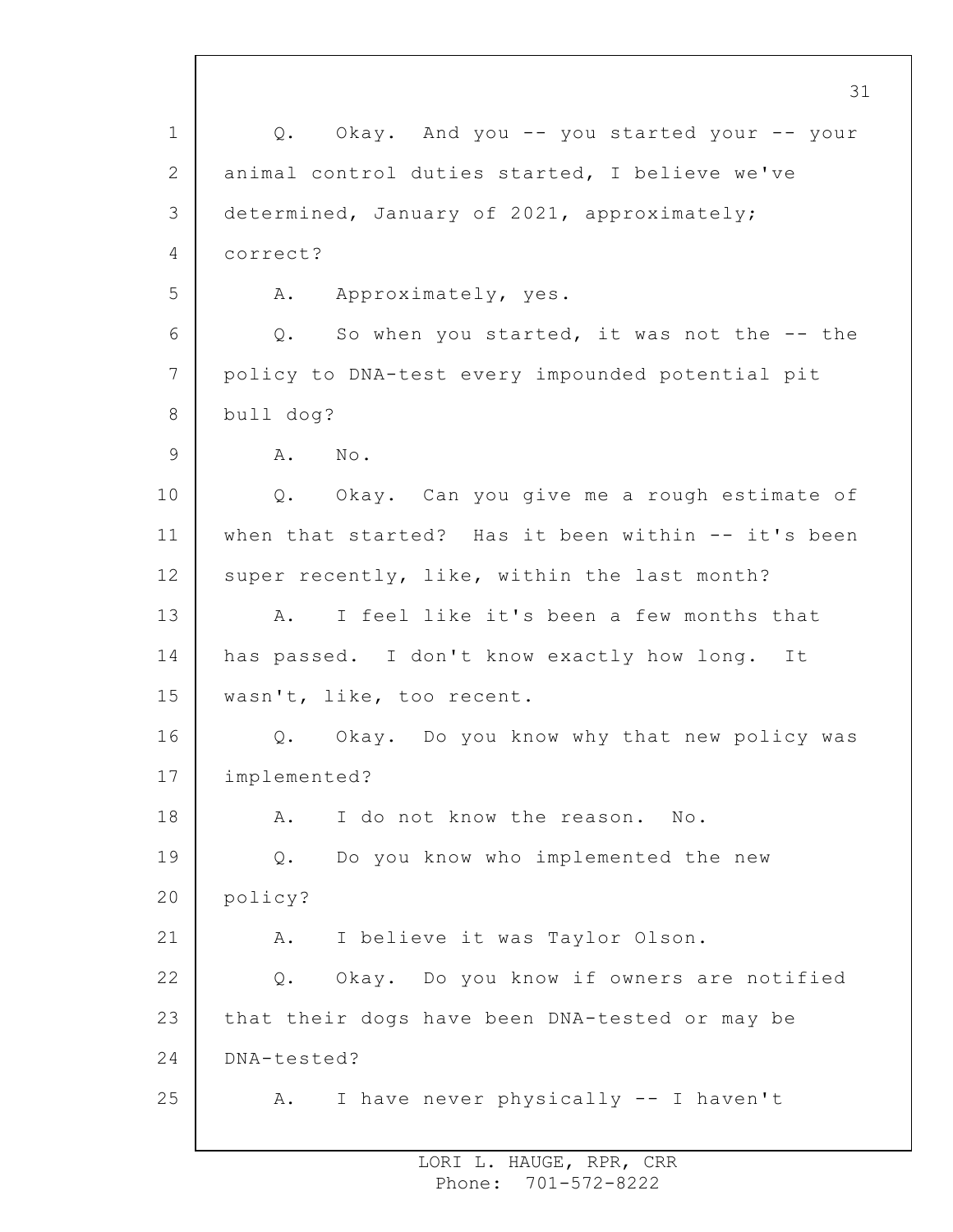1 2 3 4 5 6 7 8 9 10 11 12 13 14 15 16 17 18 19 20 21 22 23 24 25 32 DNA-tested a dog before -- Q. Mm-hmm. A. -- for a pit bull, so I wouldn't know what our procedures would be. Q. Okay. When you're on a call and a dog needs to be impounded based off of the ordinance, have you personally or heard others tell owners that they -- that their dog's going to be DNA-tested? A. I mean, if it's not my case, I really don't know. Q. Okay. A. I don't question anything. Q. Yeah. What is your role on the call when -- when it's not your case? A. I just assist with impoundment, and then after that citation, anything that's for owners or anything,  $I - - I$  don't know of just because  $- -$ Q. Mm-hmm. A. -- I'm not in contact with the owner. I usually assist with the impoundment of the dog. Q. Okay. But you'd be physically -- like, these 10 to 15 that we talked about, you're physically, like, on-site when the citation is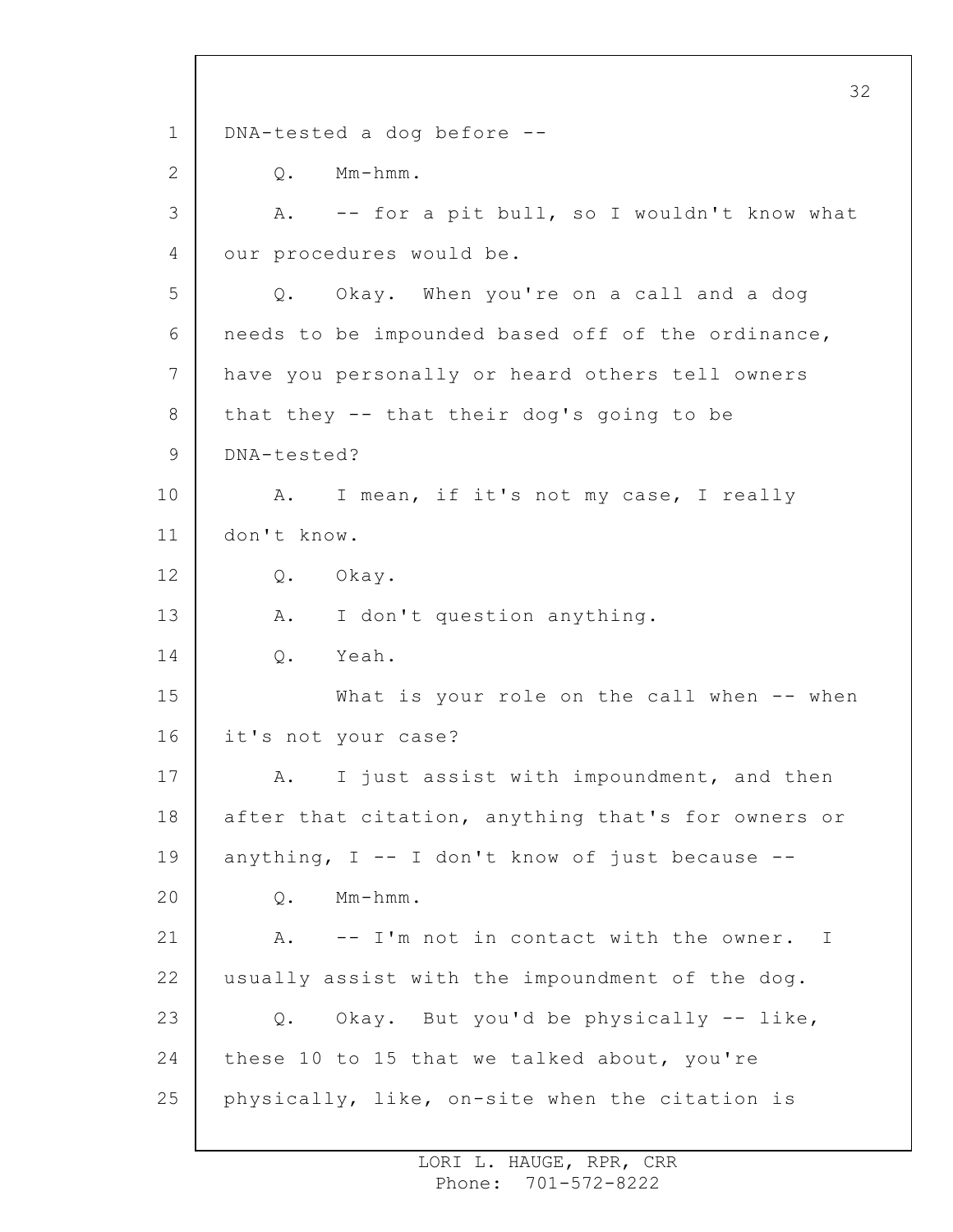```
1
 2
 3
 4
5
 6
7
8
9
10
11
12
13
14
15
16
17
18
19
20
21
22
23
24
25
                                                       33
     given and --
         A. Yes.
         Q. Okay. If you're not the lead officer, do
     you not have to write a report?
         A. We write a supportive narrative, yes.
         Q. Okay. In the one case that you were the
     lead officer on, did you say you did not have to
     DNA-test that dog?
         A. We DNA-tested him after.
         Q. You did?
         A. Yes.
         Q. Okay. And why was that done?
         A. Because the dog was cited for 4-89, so we
     were told to DNA-test the dog.
         Q. Okay. And if we look back at Johnson
     Exhibit 1, that was in August -- or that was on
     August 13, 2021, was that one citation that you're
     listed as the lead officer; correct?
         A. Yes.
         Q. So at the -- at that time, in August of
     2021, would the new DNA test policy have been in
     place?
         A. I believe so.
         Q. Okay.
         A. We did DNA-test it --
```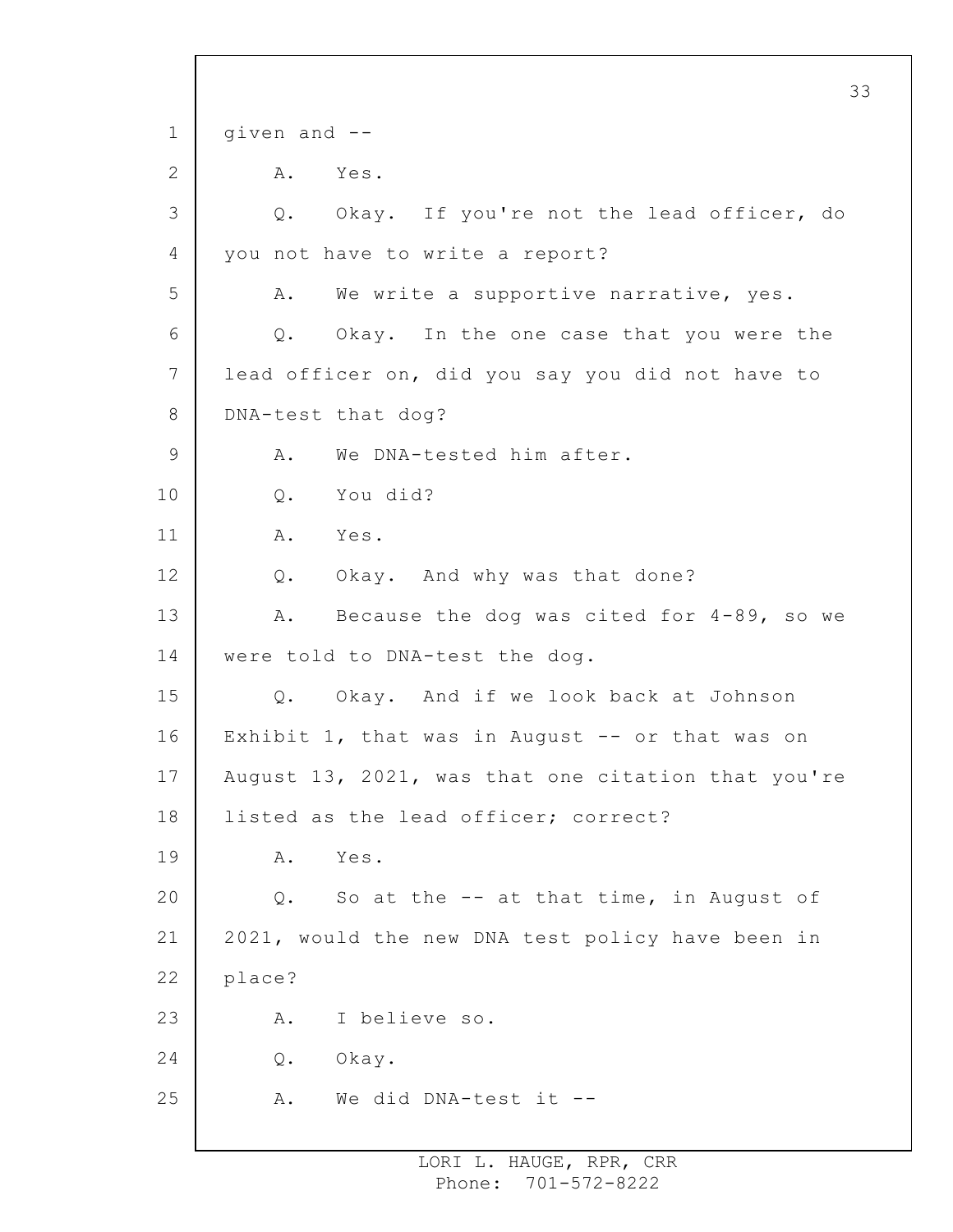1 2 3 4 5 6 7 8 9 10 11 12 13 14 15 16 17 18 19 20 21 22 23 24 25 Q. Okay.  $A.$  -- then. Q. And what is -- what is the process once that DNA test comes back? A. I don't know anything. So when we DNA-test it, it's -- the dog gets swabbed -- Q. Mm-hmm. A. -- and then the swab gets sent out, and then we wait for the results. The results come back. I don't necessarily know who those results go to or if they're just kept in our system. Q. Have you ever seen DNA test results from any of the 4-89 citations? A. I've only seen the one from mine. Q. Okay. So the lead officer maybe -- A. Yeah. Q. -- receives it? A. Yeah. Q. What are you looking for when a DNA test comes back? A. Any of the banned breeds -- Q. Okay.  $A.$  -- in  $4-89.$ Q. And what percentage of a banned breed is -- is needed?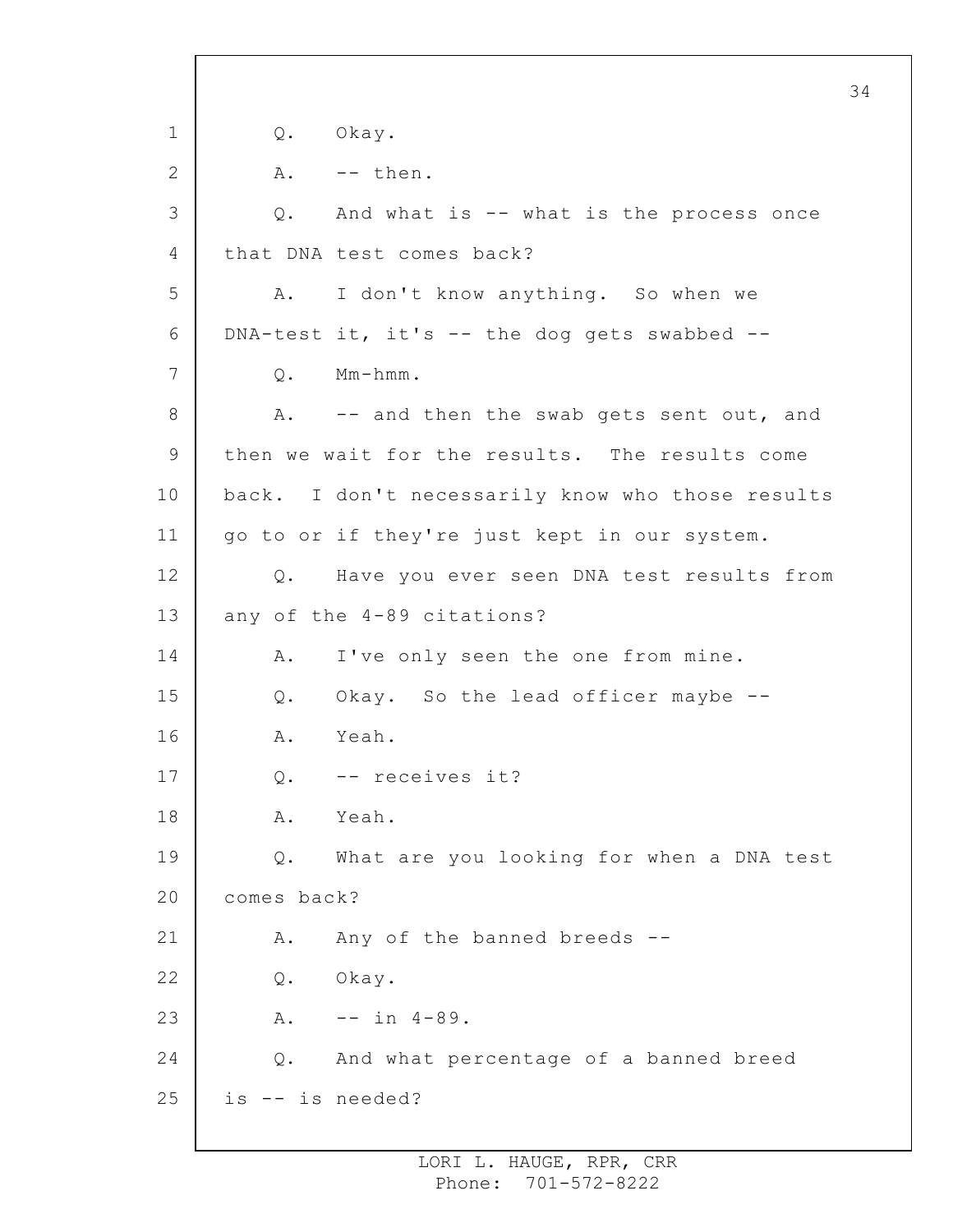1 2 3 4 5 6 7 8 9 10 11 12 13 14 15 16 17 18 19 20 21 22 23 24 25 35 A. Any. Q. Any percent at all? A. (The deponent nodded affirmatively.) Q. Is there any amount that's too low? A. No. Q. Even if it comes back .001 percent of a banned breed? A. I've never had that before, so I don't --Q. Okay. Hypothetically speaking, if you did have one that came back that low, would that still qualify as a violation under the ordinance? MR. SCHMIDT: Object to form. But go ahead. THE DEPONENT: No, I -- I -- yes. So we would cite if any percentage came back, but I've never had a percentage that low to determine. BY MS. WALL: Q. Okay. So any -- any percentage of a banned breed would be a violation of the ordinance --  $A.$  Yes  $-$ Q. -- correct?  $A.$  --  $ma'am.$ Q. Okay. MR. SCHMIDT: Object to form.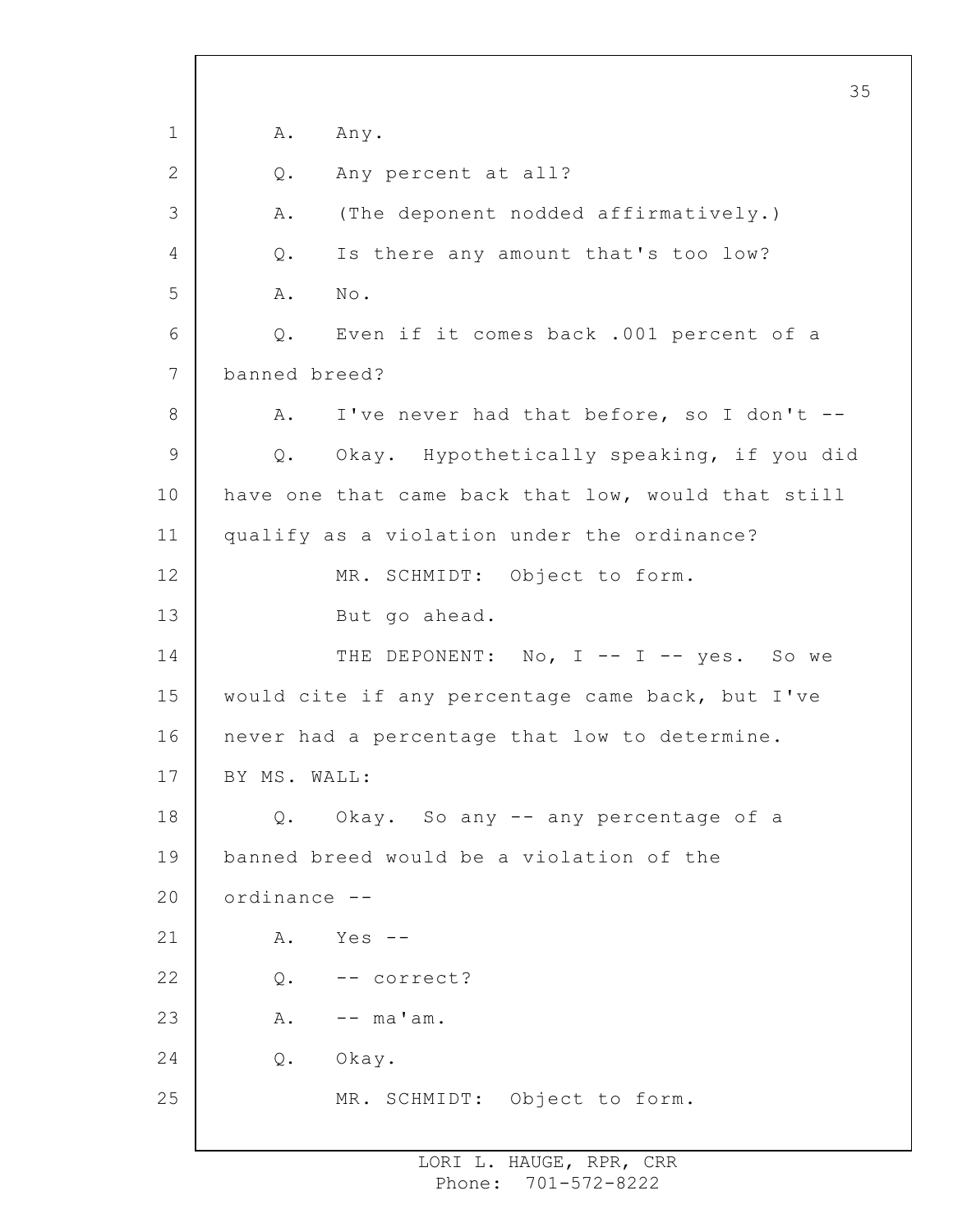1 2 3 4 5 6 7 8 9 10 11 12 13 14 15 16 17 18 19 20 21 22 23 24 25 36 Go ahead. BY MS. WALL: Q. Can you repeat your answer so -- did you say "yes"? A. Yes. Q. Okay. All right. I'm going to show you some puppy pictures. That would be Exhibit 4. All right. I'm going to hand you what was marked in Madison Ambrosini's deposition as Exhibit 4 (doing so). And go ahead and spend some time looking through those pictures real quick if you want to flip through them. A. (The deponent complied with Counsel's request.) Q. All right. So starting with page 1, we have the dog with the red leash and collar. A. Uh-huh. Q. Looking at this picture -- and I -- I recognize this is -- you know, you're not -- A. Hard. Q. -- physically looking at a dog--a picture makes it a little bit more difficult--but can you identify a predominant breed or breeds in this dog? A. I can't. No. Q. Okay. Let's go ahead and flip to 2.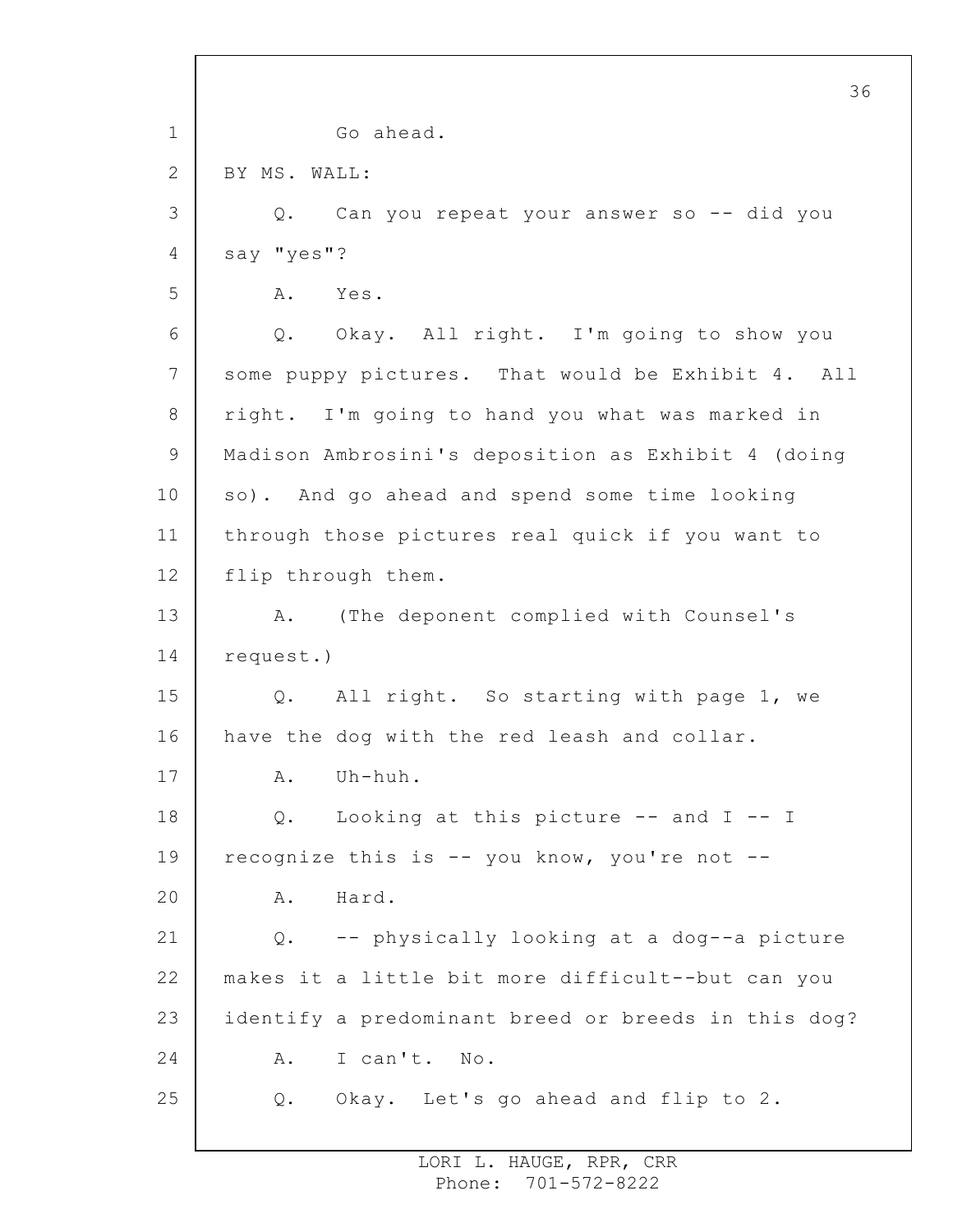1 2 3 4 5 6 7 8 9 10 11 12 13 14 15 16 17 18 19 20 21 22 23 24 25 37 A. (The deponent complied with Counsel's request.) Q. And 2 and 3 are going to be a picture of the same dog. A. Okay. Q. What about this dog? Can you identify a predominant breed or breeds? A. No, ma'am. Q. Okay. 4 and 5 are similar -- the same - same dog. Can you identify a predominant breed or breeds? A. No. Q. Okay. When you say no, you can't identify a predominant breed or multiple breeds of dogs, are -- is it fair to say that's because you think it's a -- it's a mixed-breed dog and there isn't one predominant breed? A. Yes, ma'am. Q. Okay. Thank you. 6 and 7 are the same dog. Can you identify a predominant breed or breeds? A. No, ma'am. Q. Okay. 8 and 9 are the same dog. Can you identify a predominant breed or breeds? A. No, ma'am.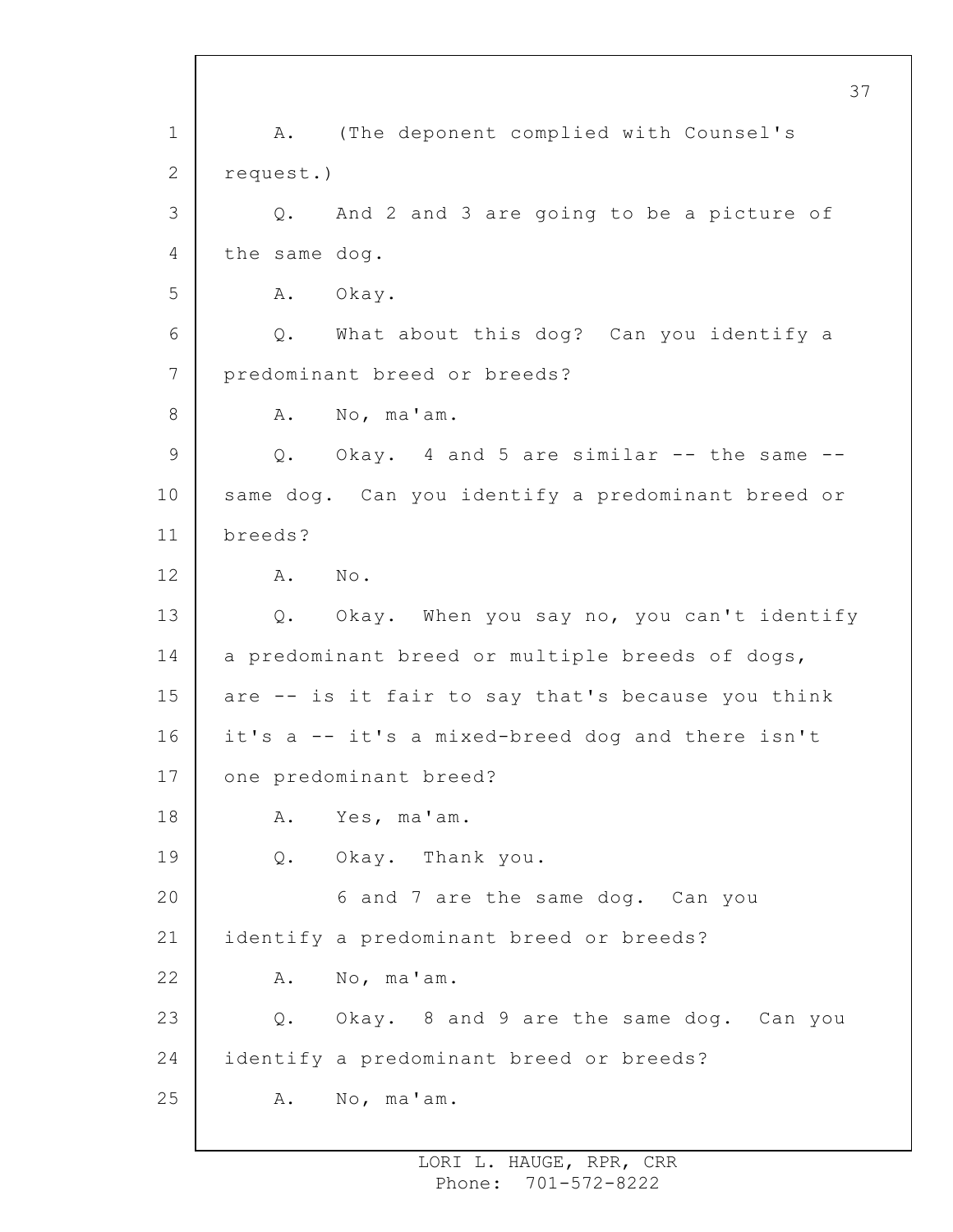1 2 3 4 5 6 7 8 9 10 11 12 13 14 15 16 17 18 19 20 21 22 23 24 25 Q. 10, predominant breed or breeds? A. No. Q. 11, and I think maybe there's one -- no. 11 is by itself. Can you identify a predominant breed or breeds for 11? A. No, ma'am. Q. 12 and 13 are the same dog. A. No. Q. You cannot identify a predominant breed or breeds? A. No, ma'am. Q. Okay. 14 and 15 are the same dog. Can you identify a predominant breed or breeds? A. No. Q. Okay. And pages 16 and 17 -- MS. WALL: Bless you. BY MS. WALL: Q. -- are the same dog. Can you identify a predominant -- MR. SUMMERLIN: I'm going to have to sit at the other end of the table. BY MS. WALL: Q. -- breed or breeds for 16 and 17? A. No, ma'am. MR. SCHMIDT: If we transcribe burps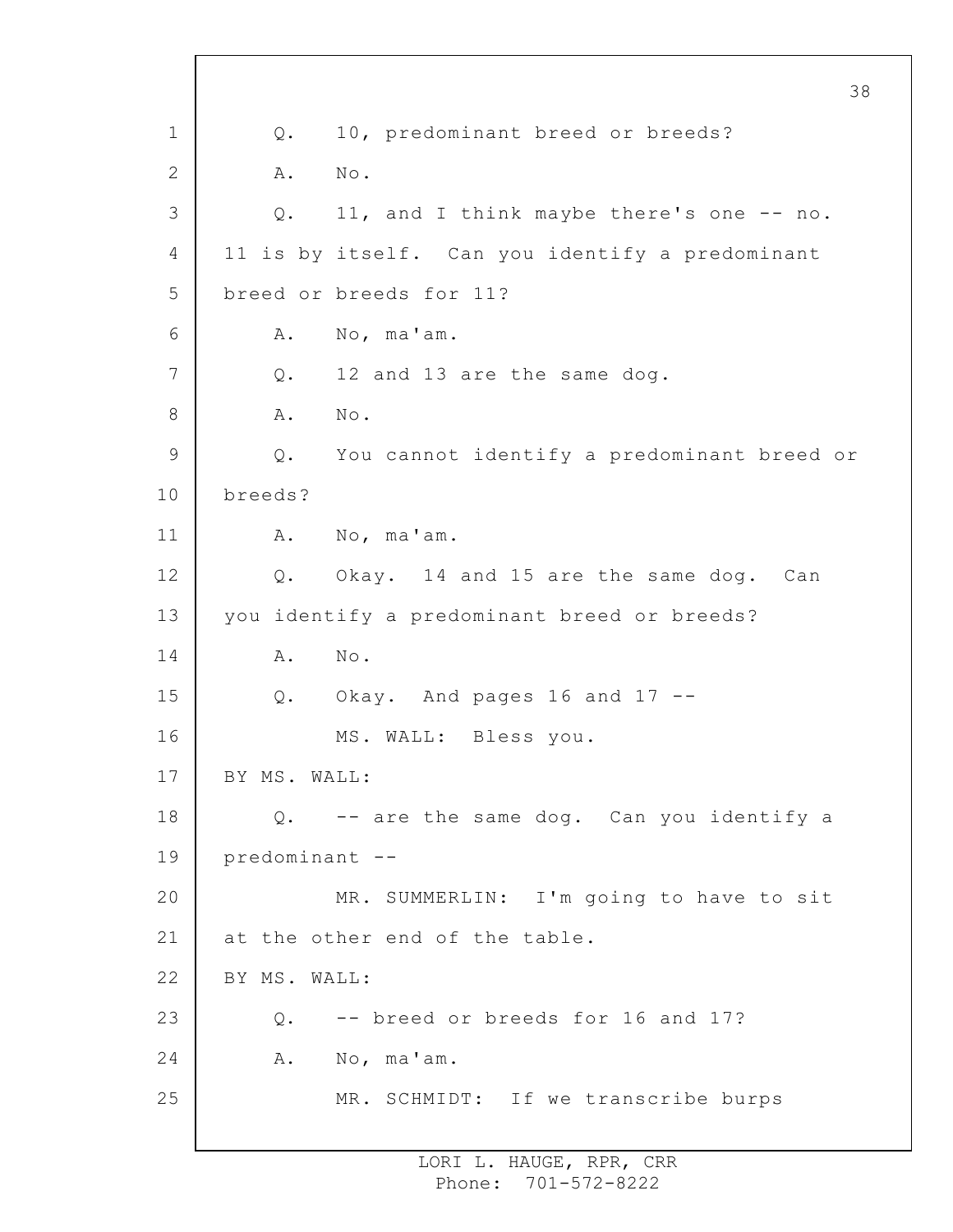1 2 3 4 5 6 7 8 9 10 11 12 13 14 15 16 17 18 19 20 21 22 23 24 25 39 during this deposition, we can transcribe his sneezes. BY MS. WALL: Q. Okay. We'll do the -- the next dog photo was -- hand you what was marked in Madison Ambrosini's deposition as Exhibit 6. So this one, you'll see up at the top, there are some pictures of dogs. At the bottom, we have the breakdown of breed -- a DNA breed test from Embark. Do you see that? A. Yes, ma'am. Q. Okay. Do you want to spend some time flipping through this, take a look at the dogs, and then I'll ask you some questions. A. Okay (complying with Counsel's request). All right. Q. All right. When you flip through these photos -- we can look through them again -- A. Okay. Q. -- as I'm asking questions, but are there any dogs in Ambrosini Exhibit 6 that when you looked at the photos  $--$  and, again, recognizing, you know, photos are -- are different than seeing a live animal, but based on these photos, if you saw this dog on the street, would you cite the owner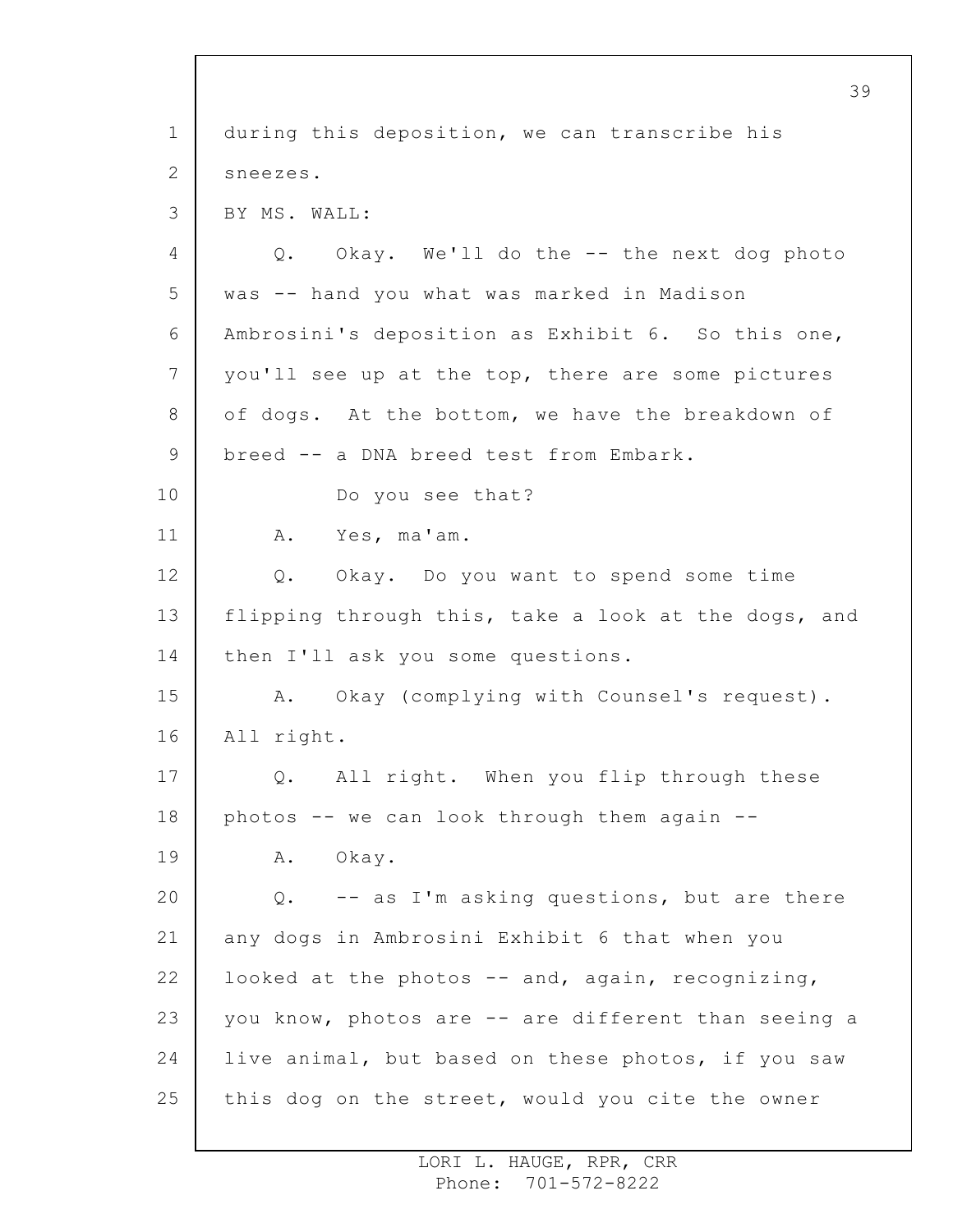1 2 3 4 5 6 7 8 9 10 11 12 13 14 15 16 17 18 19 20 21 22 23 24 25 40 under 4-89 for the pit bull ban? A. No, ma'am. Q. Not any of them? A. No. Q. Okay. So if you take a look at kind of the DNA tests--I don't know if you did that as you were going along--but multiple of these dogs have some of the banned breeds in them; is that correct? A. Yes, ma'am. Q. Okay. So is it fair to say that although some dogs may have a banned breed in their DNA, if they don't have a physical characteristic of the banned breed, then there wouldn't be a citation? MR. SCHMIDT: Object to form. Go ahead. THE DEPONENT: Can you ask that again? BY MS. WALL: Q. Yes, I can. A. Sorry. Q. That's fair. So we have the -- the photos that we just looked at. A. Correct. Q. Some of the dogs in these photos have banned breeds in their DNA --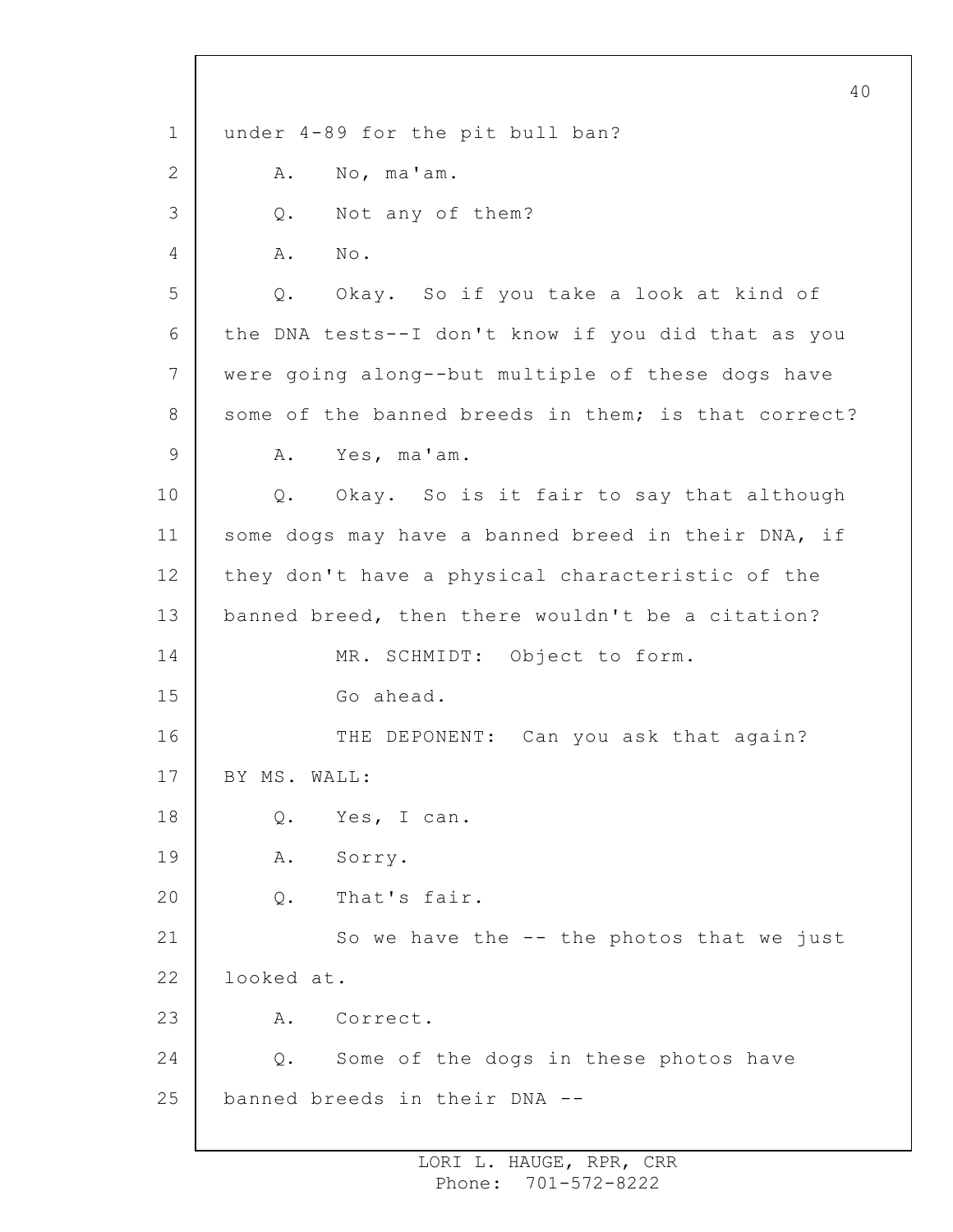1 2 3 4 5 6 7 8 9 10 11 12 13 14 15 16 17 18 19 20 21 22 23 24 25 41 A. Yes. Q. -- at least pursuant to this exhibit; correct? A. Yes. Q. Okay. And you just testified that looking through the pictures of these dogs, if you saw any of them on the street, you wouldn't cite for a pit bull violation; is that correct? A. Yes, ma'am. Q. Okay. So based off of that, is it correct that there may be dogs that have a banned breed in their DNA, but because they don't have a physical characteristic of a banned breed, they wouldn't be cited? MR. SCHMIDT: Object to form. You can answer. THE DEPONENT: Yes. BY MS. WALL: Q. Thank you. You can keep looking at the cute dog pictures, but we are done. A. Okay. Q. Do you know who sets the policies for animal control? A. I do not know.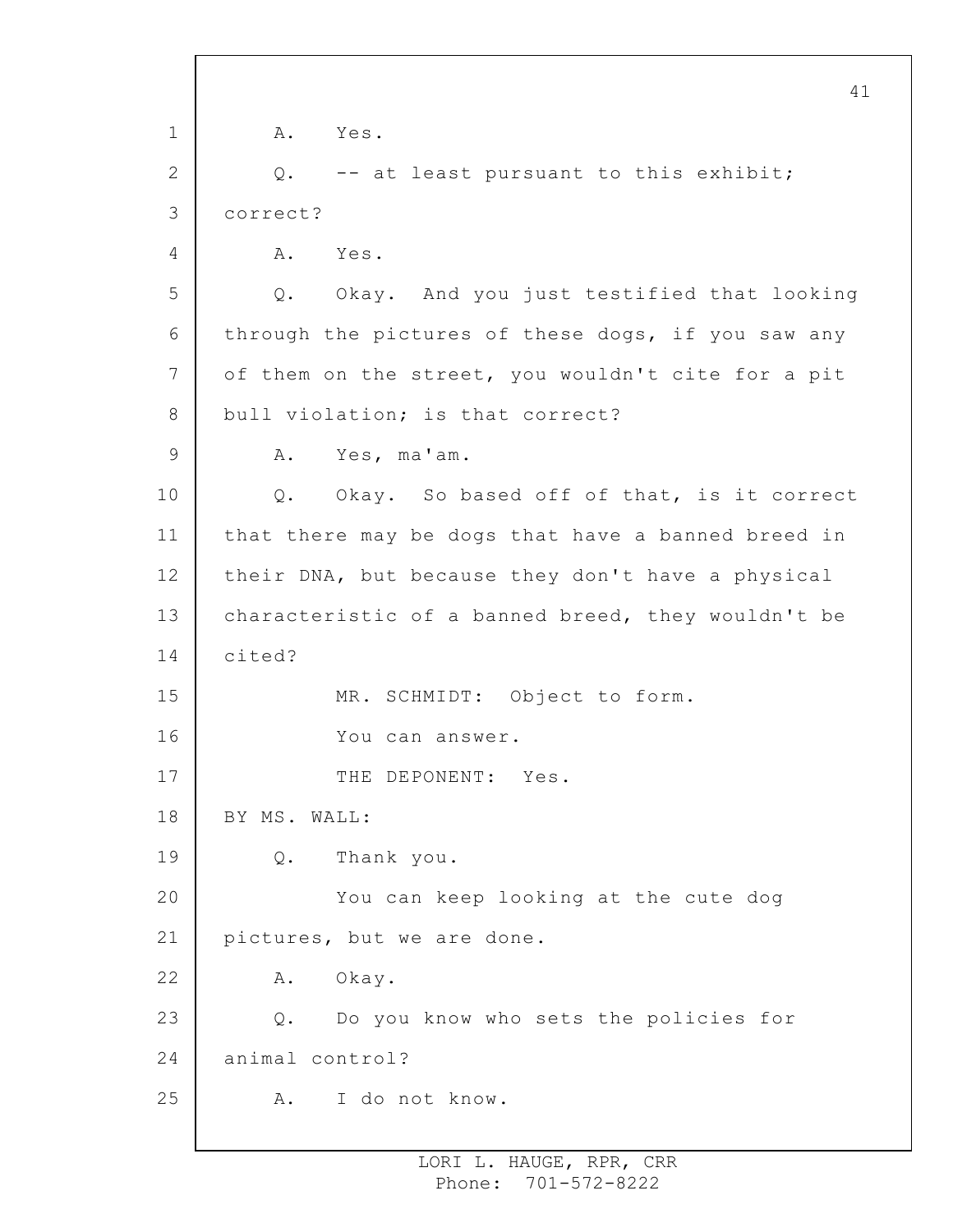1 2 3 4 5 6 7 8 9 10 11 12 13 14 15 16 17 18 19 20 21 22 23 24 25 Q. Okay. Have you -- we -- I can't remember what exhibit number it is now. Let me look. Ambrosini Exhibit 5. I handed you that big packet which, I believe, are the animal control policies and procedures, and I believe you testified you have -- you have been given or have seen this policy manual. Correct? A. Yes, ma'am. Q. Okay. And if we look down -- let's see. It is on City 483. Let me know when you get there. A. (The deponent complied with Counsel's request.) Q. The very last -- very end of the page -- A. Mm-hmm. Q. -- (g), indicates that "Dog is left with an owner"--on "Pit Bull Calls"--"unless vicious and the owner is cited with pit bull ban in the" -- or "pit bull"--sorry--"in the city and given a mandatory court appearance." Do you see that? A. Yes, ma'am. Q. Okay. And you flip the page, and (h) says, "If the dog is vicious, it is taken to the city pound and held pending court action. The owner is cited with pit bull in the city and given

> LORI L. HAUGE, RPR, CRR Phone: 701-572-8222

42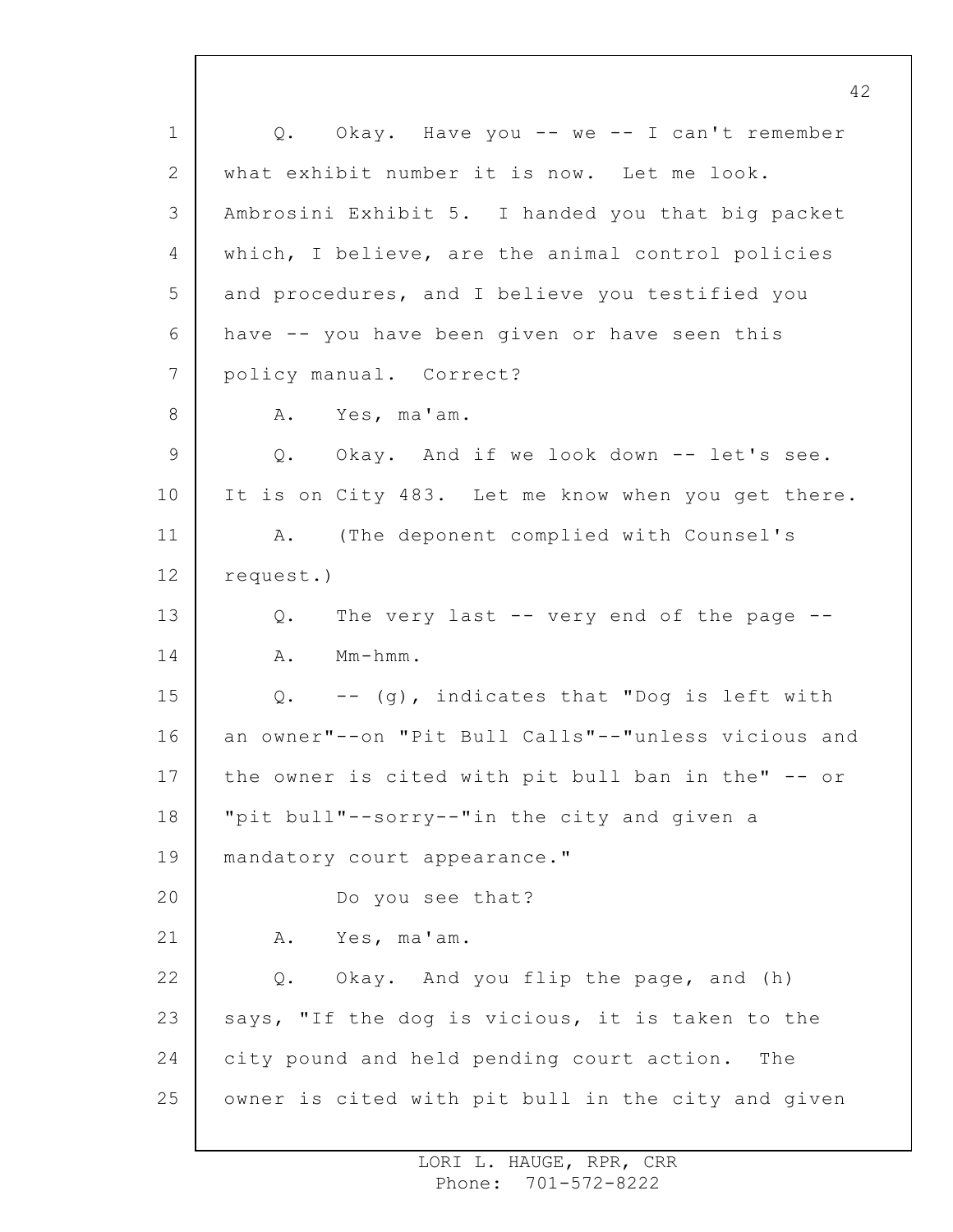1 2 3 4 5 6 7 8 9 10 11 12 13 14 15 16 17 18 19 20 21 22 23 24 25 a mandatory court appearance. The dog is then held pending court action." Do you see that? A. Yes. Q. Okay. We understand from speaking with other animal control officers that this used to be the policy but is not currently the policy. Is that correct? A. Yes, ma'am. Q. Okay. Was this the policy when you started your animal control duties in January of 2021? A. Yes. Q. Okay. Do you recall when the policy changed? A. I would say recently as well, just not too recently. I don't remember exactly when it changed. Q. So when we were looking at -- or discussing--sorry--the change in the policy of the -- the DNA policy -- A. Mm-hmm. Q. -- and we looked at that citation you wrote in August of 2021, and  $I$  -- I believe you testified that you believe the DNA policy was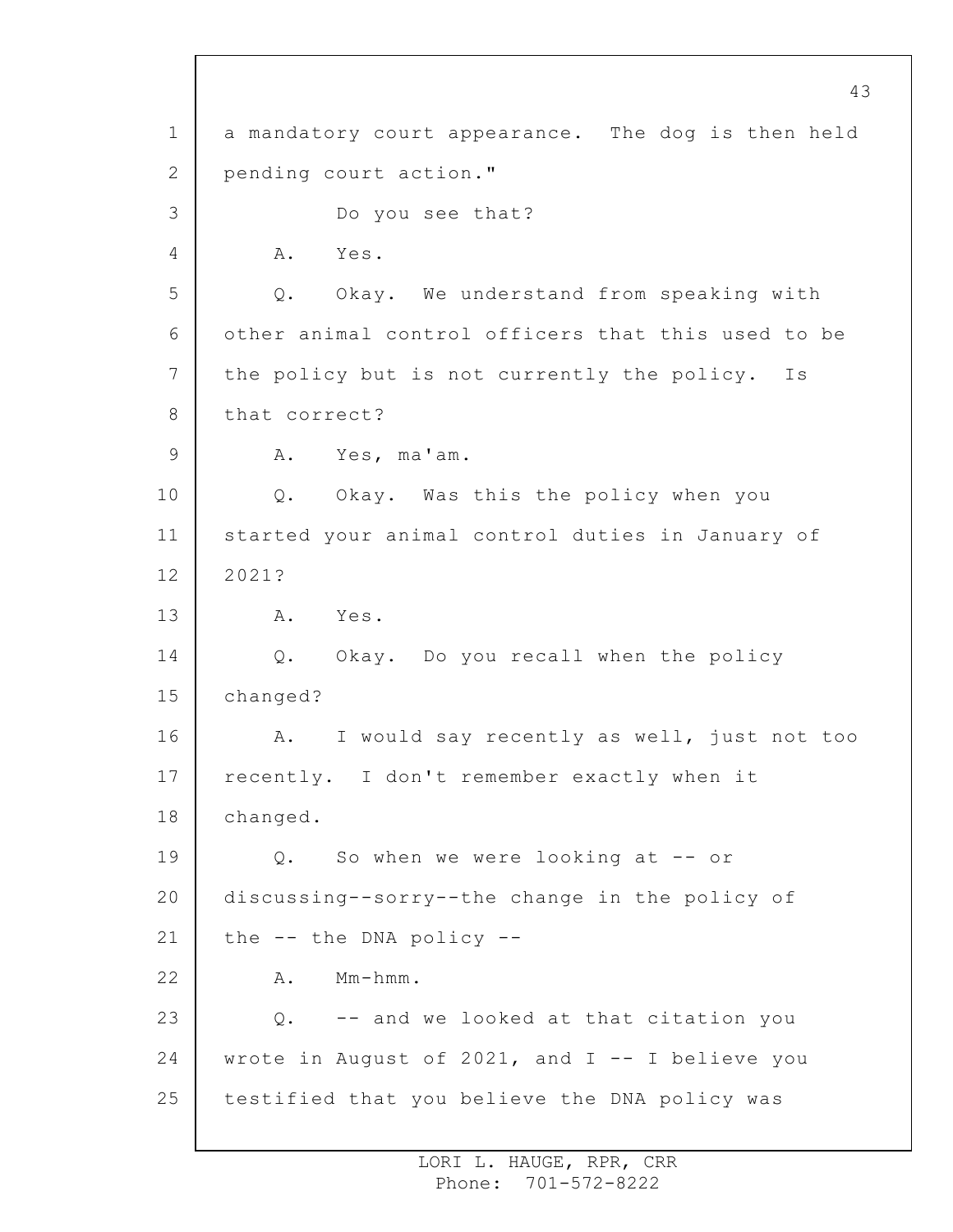1 2 3 4 5 6 7 8 9 10 11 12 13 14 15 16 17 18 19 20 21 22 23 24 25 changed by that date in Oc -- in August of 2021, would this policy have also been changed? A. Not at the same time, no. Q. Okay. Was it before or after? A. Ooh, I don't remember. Q. Okay. What is the current policy? A. When we cite for 4-89, the dog is to be impounded even on first offenses. Q. And that's regardless of the behavior of the dog being vicious or aggressive; correct? A. Yes. Once it's cited, we impound. Q. Okay. Do you know who changed that policy? A. Hmm, I don't know exactly who, but it was told to us, so we -- we implement it. Q. Who told you about the policy change? A. Wade. Q. Okay. Have you seen a written policy change, or has it all just been verbal? A. It's all been verbal, I believe. Q. Is that the same for the DNA policy change? Has that been verbal, or is there a written policy on that? A. That was also verbal. Q. Okay. To your knowledge, looking at this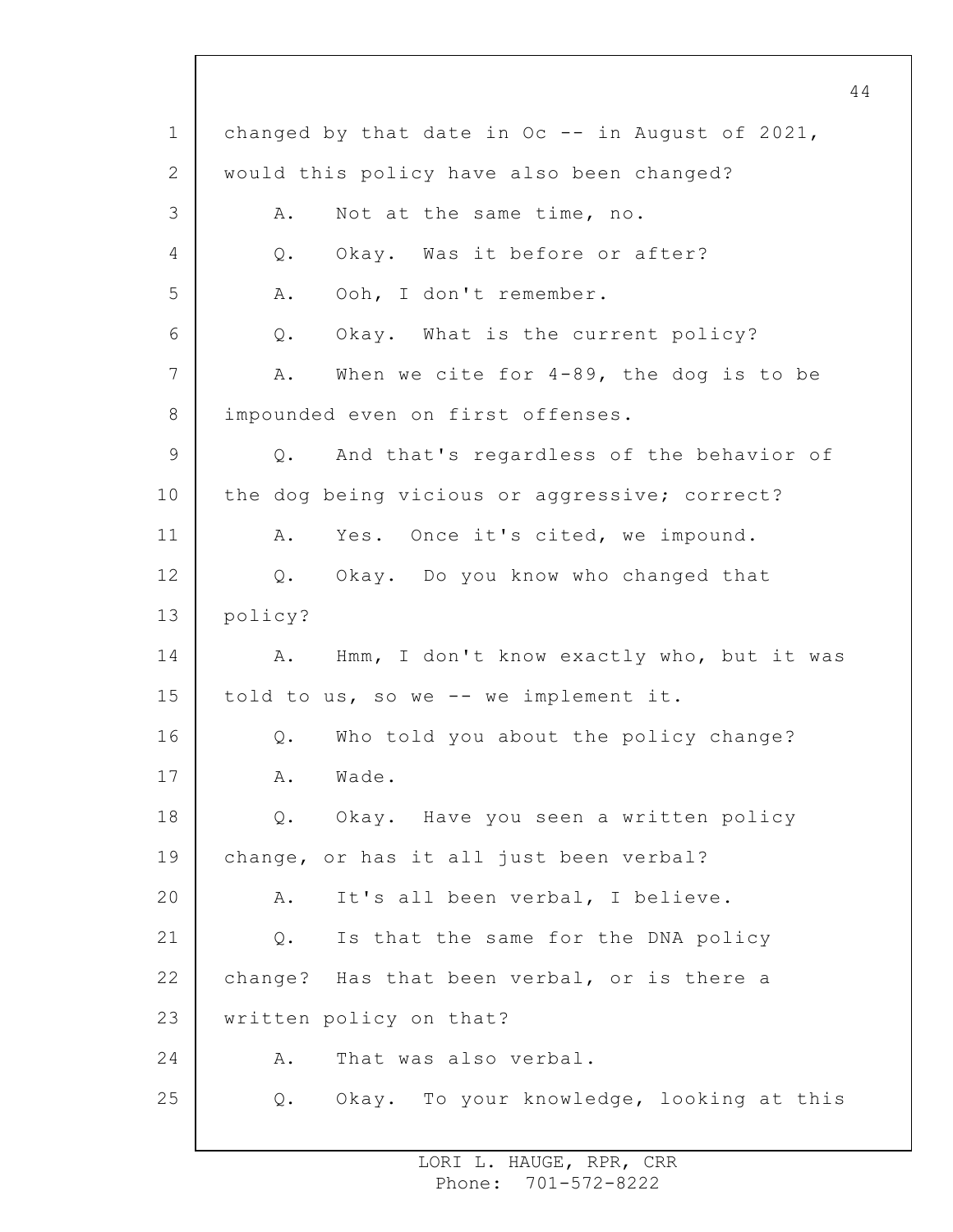1 2 3 4 5 6 7 8 9 10 11 12 13 14 15 16 17 18 19 20 21 22 23 24 25 45 packet, is this the current procedure packet; there's not an updated or renewed procedure packet? A. Not that I know of. Q. Okay. If you want to take a look back at Officer Spitz Exhibit 1, that's the ordinance for you. A. (The deponent complied with Counsel's request.) Q. Have you been trained on how to handle coming across a pit bull in the city of Williston when an owner claims that it's a service animal? A. Trained on it? No. Q. Okay. Have you had an experience where you've come across an owner -- either in your ride-alongs or otherwise, where the owner of a perceived pit bull has been a service animal? A. No, not a service animal. I've had where people say they're emotional support animals, and we don't recognize emotional support animals through the City of Williston. That's -- I haven't come across any instances where I came -- with a service dog. Q. Okay. A. Mm-hmm. Q. How did you come to know that Williston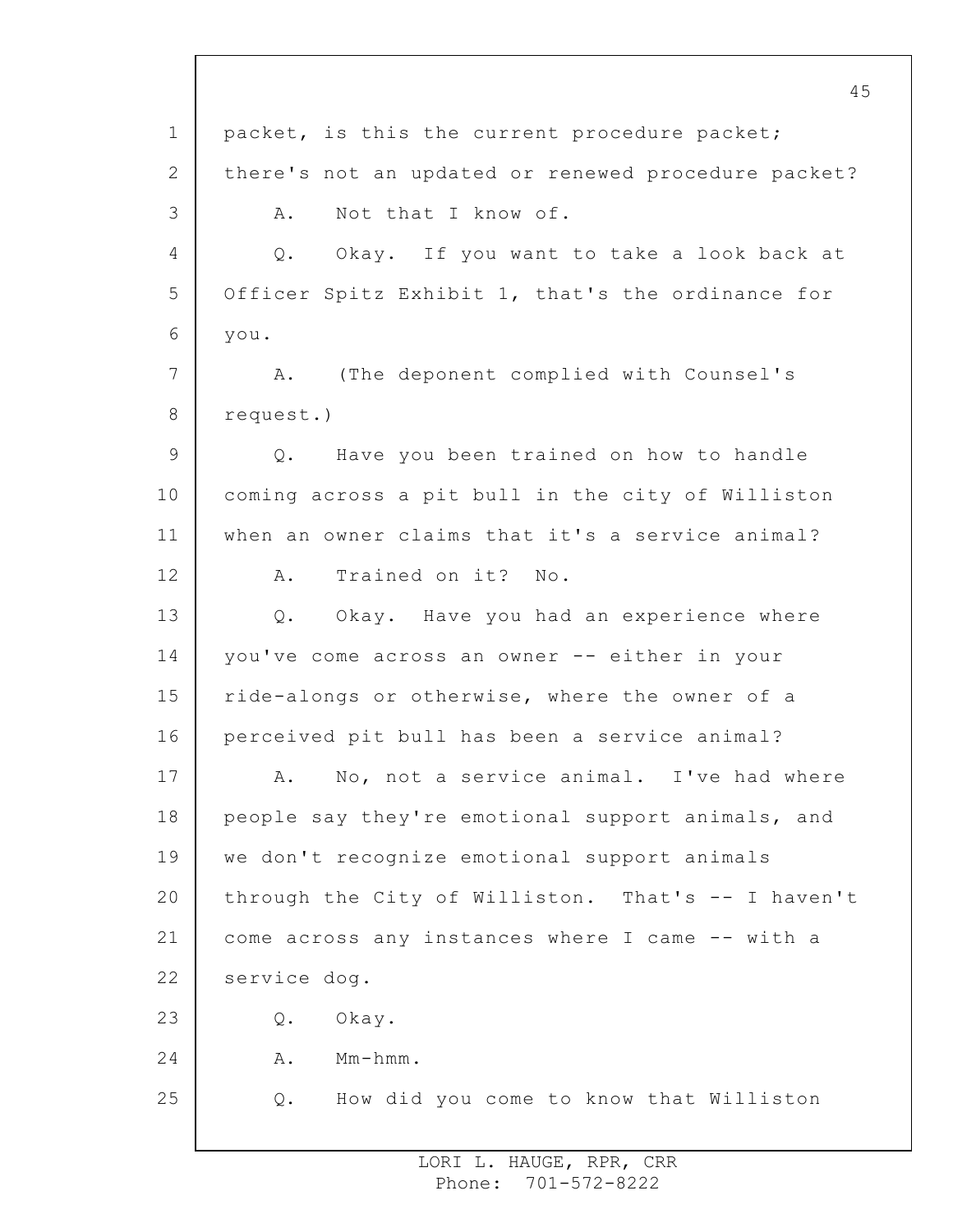1 2 3 4 5 6 7 8 9 10 11 12 13 14 15 16 17 18 19 20 21 22 23 24 25 doesn't recognize emotional support animals? A. Through our training. Q. Okay. But the training did not include any training on service animals? A. Not that I recall. Q. Okay. A. I don't remember. Q. Okay. Do you know of -- do you know what you're supposed to do if you were to come across a service animal that's a purported pit bull? A. I haven't come across it, so I haven't actually performed any kind of duties or anything -- Q. Okay. A. -- for a service animal. If I did have any questions, then I'd ask my supervisor and kind of help me guide through it. Q. Okay. So if your next call is to a residence with a potential pit bull and they say, "This is a service animal," you'd have to call Carli Wade to kind of walk you through -- A. Yes. Q. -- the procedure of that? Okay. Okay. MS. WALL: Can we take a break? MR. SCHMIDT: Sure.

> LORI L. HAUGE, RPR, CRR Phone: 701-572-8222

46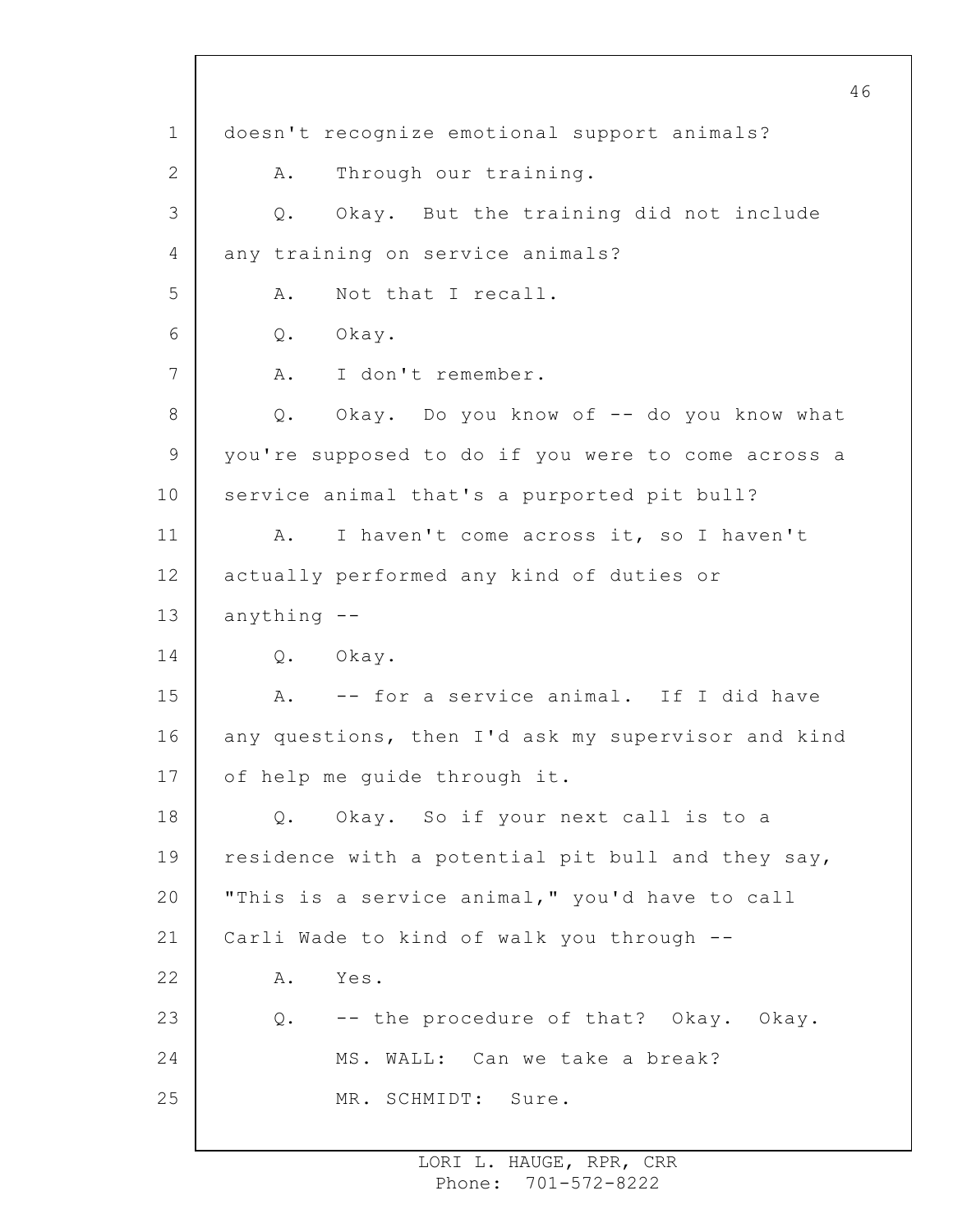(The proceedings recessed at 3:28 p.m. and reconvened with everyone present at 3:32 p.m.) MS. WALL: Are we back on the record? (The court reporter nodded affirmatively.) MS. WALL: I have no further questions. THE DEPONENT: Okay. MR. SCHMIDT: We'll read and sign. You're done. THE DEPONENT: Oh, thank goodness. (The proceedings concluded at 3:32 p.m.)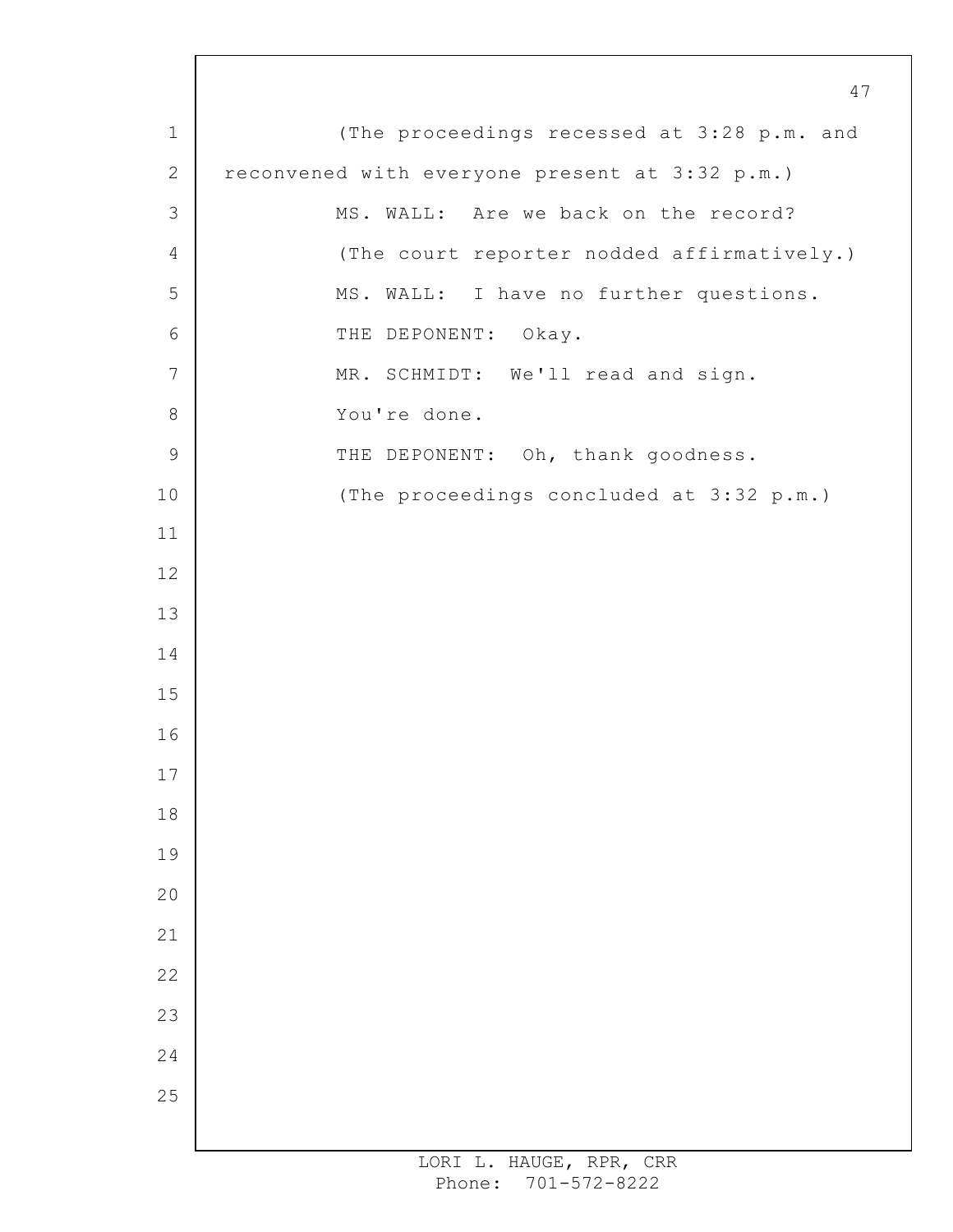|             | 48                                                                            |
|-------------|-------------------------------------------------------------------------------|
| $\mathbf 1$ | CERTIFICATE OF DEPONENT                                                       |
| 2           | I, Yulissa Nicolasa Jimenez, the deponent in                                  |
| 3           | the foregoing deposition, certify that I have read                            |
| 4           | the attached 47 typewritten pages of my deposition                            |
| 5           | upon oral examination, taken at the time and place                            |
| 6           | indicated, and that it is a complete and accurate                             |
| 7           | transcript of my deposition, with corrections, if                             |
| 8           | any, noted herein along with the reason for each                              |
| $\mathsf 9$ | correction.                                                                   |
| 10          |                                                                               |
| 11          | Dated at Williston, North Dakota, this _______                                |
| 12          |                                                                               |
| 13          |                                                                               |
| 14          |                                                                               |
| 15          | YULISSA NICOLASA JIMENEZ                                                      |
| 16          |                                                                               |
| 17          | $\star$<br>$\star$<br>$^{\star}$<br>$\star$<br>$\star$<br>$\star$<br>$^\star$ |
| 18          | PAGE:<br>REASON:<br>LINE:                                                     |
| 19          | CHANGE:                                                                       |
| 20          | PAGE:<br>REASON:<br>LINE:                                                     |
| 21          | CHANGE:                                                                       |
| 22          | PAGE:<br>REASON:<br>LINE:                                                     |
| 23          | CHANGE:                                                                       |
| 24          | PAGE:<br>REASON:<br>LINE:                                                     |
| 25          | CHANGE:                                                                       |
|             |                                                                               |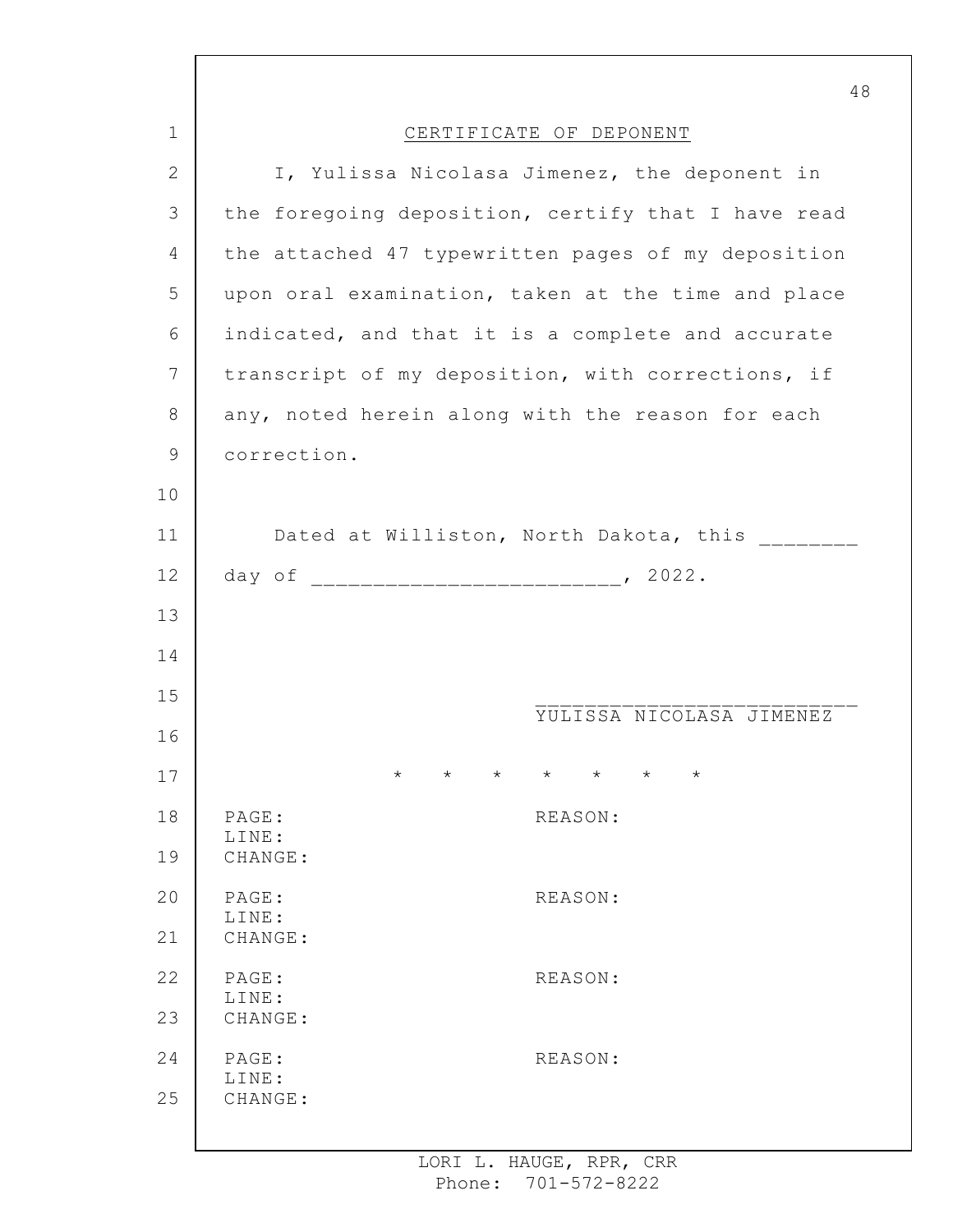|                               |                                | aggressive [1] -                | apply [2] - 5:23, 6:3                   | between [1] - 23:5                      |
|-------------------------------|--------------------------------|---------------------------------|-----------------------------------------|-----------------------------------------|
|                               | 4                              | 44:10                           | <b>Armstrong</b> [1] - 2:14             | <b>big</b> $[1] - 42:3$                 |
|                               |                                | ago [2] - 4:15, 20:1            |                                         |                                         |
| $'21$ [3] - 12:23, 13:9,      | 4 [4] - 3:4, 36:7, 36:9,       |                                 | arrest [2] - 24:12,                     | <b>binder</b> $[1] - 11:19$             |
| 13:19                         | 37:9                           | <b>agree</b> [1] - 18:17        | 24:23                                   | <b>Bismarck</b> $[1]$ - 2:16            |
|                               | 4-89 $[11] - 18.9$             | ahead [8] - 10:6,               | arrestable $[1]$ - 24:9                 | bit [2] - 19:22, 36:22                  |
| $\bf{0}$                      | 18:11, 27:10, 27:22,           | 26:13, 27:12, 35:13,            | <b>arrested</b> $[1] - 24:13$           | Blackwell [1] - 2:9                     |
| $001$ [1] - 35:6              | 30.8, 30.20, 33.13,            | 36:1, 36:10, 36:25,             | arrests $[1] - 24:17$                   | <b>bless</b> $[1] - 38:16$              |
|                               | 34:13, 34:23, 40:1,            | 40:15                           | articulate $[1]$ - 26:5                 | <b>board</b> $[2] - 6:12, 6:13$         |
| 1                             | 44:7                           | ALBERTSON <sub>[1]</sub> -      | assist $[2] - 32:17$ ,                  | <b>bottom</b> [3] - 11:10,              |
|                               | 460 $[1] - 2:15$               | 1:4                             | 32:22                                   | 19:14, 39:8                             |
| $1$ [10] - 10:7, 10:11,       | 47 $[1] - 48.4$                | almost [1] - 29:15              | attached [1] - 48:4                     | <b>Box</b> [1] - 2:15                   |
| 19:3, 19:8, 22:24,            | 479 [1] - 11:11                | <b>alone</b> $[1] - 28.6$       | attended $[3] - 9:1$ ,                  | <b>BRANDY</b> [1] - 1:4                 |
| 27:2, 27:5, 33:16,            | 48 [1] - 3:24                  | alongs $[2] - 8:24$ ,           | 12:15, 16:1                             | break [1] - $46:24$                     |
| 36:15, 45:5                   | 483 [1] - 42:10                | 45:15                           | Attorney [4] - 1:15,                    | breakdown [1] - 39:8                    |
| $1's$ [1] - 29:3              | 49 [1] - 3:25                  | ALSO $[1]$ - 2:19               | 2:7, 2:8, 2:13                          | <b>breed</b> $[26] - 6:22$ ,            |
| 10 $[5] - 22:19, 23:16,$      | 499 [1] - 11:11                | altogether [1] -                | attorney [2] - 4:17,                    | 14:18, 17:2, 18:11,                     |
| 28:7, 32:24, 38:1             |                                | 25:23                           | 29:23                                   | 34:24, 35:7, 35:19,                     |
| $11$ [3] - 38:3, 38:4,        | 5                              | Amanda <sup>[2]</sup> - 1:15,   | August [6] - 19:13,                     | 36.23, 37:7, 37:10,                     |
| 38:5                          |                                | 4:14                            | 33:16, 33:17, 33:20,                    | 37:14, 37:16, 37:17,                    |
| $12$ [1] - 38:7               | $5[4] - 11:4, 11:7,$           | $AMANDA_{[1]} - 2:8$            | 43:24, 44:1                             | 37:21, 37:24, 38:1,                     |
| $122$ [1] - 2:15              | 37:9, 42:3                     | Amber [1] - 15:21               | automatically [1] -                     | 38:5, 38:9, 38:13,                      |
| 13 [3] - 19:13, 33:17,        |                                | <b>Ambrosini</b> [5] - 10:7,    | 30:15                                   | 38:23, 39:9, 40:11,                     |
| 38:7                          | 6                              | 11:4, 15:19, 39:21,             | available [1] - 21:14                   | 40:13, 41:11, 41:13                     |
| $13330$ [1] - 2:9             | 6 [3] - 37:20, 39:6,           | 42:3                            | Avenue [1] - 2:15                       | <b>breeds</b> $[14] - 34:21$ ,          |
| $14$ [1] - 38:12              | 39:21                          | Ambrosini's [4] -               | aware [1] - 26:22                       | 36:23, 37:7, 37:11,                     |
| $15$ [5] - 22:19, 23:16,      |                                | 10:10, 11:7, 36:9,              |                                         | 37:14, 37:21, 37:24,                    |
| 28:7, 32:24, 38:12            | $\overline{7}$                 | 39:6                            | В                                       | 38:1, 38:5, 38:10,                      |
| 16 $[2] - 38:15, 38:23$       |                                | amount [1] - 35:4               |                                         | 38:13, 38:23, 40:8,                     |
| $17$ [2] - 38:15, 38:23       | 7 [2] - 11:11, 37:20           | Amy $[1] - 19.8$                | background [2] -                        | 40:25                                   |
| <b>19</b> [1] - 1:22          |                                | animal [42] - 4:25,             | 17:6, 17:10                             | <b>Brian</b> [1] - 19:5                 |
|                               | 8                              | 7:6, 7:11, 7:12, 7:18,          | <b>ban</b> $[20] - 4.19$ , 18.1,        | <b>BRIAN</b> $[1]$ - 2:13               |
| $\boldsymbol{2}$              |                                | 8:1, 8:12, 8:22, 9:13,          | 18:20, 19:17, 19:23,                    | <b>Broadway</b> $[2] - 1:21$ ,          |
|                               | $8$ [1] - 37:23                | 9:20, 10:1, 11:12,              | 20:17, 21:12, 22:14,                    | 2:15                                    |
| $2$ [2] - 36:25, 37:3         |                                | 12:3, 12:9, 13:1, 14:5,         | 24:3, 24:6, 24:22,                      | <b>brought</b> $[3] - 4:18$ ,           |
| $200$ [1] - 2:9               | 9                              | 15:3, 15:8, 15:14,              | 24:24, 26:9, 26:22,                     | 17:21, 17:24                            |
| 2018 [3] - 5:9, 5:18,         |                                | 16:10, 17:1, 17:5,              | 27:7, 28:2, 28:8,<br>28:13, 40:1, 42:17 | <b>Bull</b> $[1]$ - 42:16               |
| 13:15                         | $9$ [1] - 37:23                | 20:18, 20:21, 20:24,            |                                         | <b>bull</b> [40] - 4:19, 18:1,          |
| $2020$ [5] - 12:22,           |                                | 22:1, 22:5, 24:1,               | <b>banned</b> $[11] - 18:11$ ,          | 18:2, 18:5, 18:8,                       |
| 13:6, 13:8, 13:19,            | A                              | 24:16, 31:2, 39:24,             | 34:21, 34:24, 35:7,                     | 18:20, 19:10, 19:17,                    |
| 14:2                          |                                | 41:24, 42:4, 43:6,              | 35:19, 40:8, 40:11,                     | 19:23, 20:17, 21:12,                    |
| <b>2021</b> [15] - 5:5, 5:19, | <b>able</b> [2] - 19:12,       | 43:11, 45:11, 45:16,            | 40:13, 40:25, 41:11,<br>41:13           | 22.9, 22.14, 23:16,                     |
| 6.8, 7.3, 8.7, 13.4,          | 27:16                          | 45:17, 46:10, 46:15,<br>46:20   | <b>bans</b> $[1] - 26:18$               | 24:6, 24:21, 25:3,                      |
| 14.9, 14.12, 19.13,           | Academy $[1]$ - 12:5           | <b>animals</b> $[7] - 6:2$ ,    | <b>based</b> [5] $- 24:24,$             | 25:25, 26:9, 26:18,                     |
| 31:3, 33:17, 33:21,           | $ACCA$ [4] - 12:5,             | 17:6, 17:11, 45:18,             | 27:23, 32:6, 39:24,                     | 27:7, 28:2, 28:8,                       |
| 43.12, 43.24, 44.1            | 12:6, 14:15, 15:9              | 45.19, 46.1, 46.4               | 41:10                                   | 28:13, 28:16, 28:20,                    |
| <b>2022</b> [2] - 1:22, 48:12 | $accurate$ [1] - 48:6          | <b>answer</b> [3] - 26:13,      | <b>basic</b> $[2] - 12:9$               | 30.6, 30.14, 31.8,<br>32.3, 40.1, 41.8, |
| 21-cv-00012-CRH [1]           | $ACOs_{[1]} - 23:21$           | 36:3, 41:16                     | <b>basics</b> $[1] - 10:1$              | 42:17, 42:18, 42:25,                    |
| $-1:6$                        | <b>action</b> $[2] - 42:24$ ,  | <b>answered</b> $[2] - 6.15$ ,  | <b>BAUMSTARK[1]-</b>                    | 45:10, 45:16, 46:10,                    |
| $22$ [1] - 1:20               | 43:2                           | 28:12                           | 1.5                                     | 46:19                                   |
| $2:38$ [2] - 1:22, 4:1        | <b>actions</b> $[2] - 23:17$ , |                                 | beautiful $[1] - 4.12$                  | bull-related [1] -                      |
|                               | 29:6                           | appearance [2] -<br>42:19, 43:1 | <b>became</b> $[3] - 5:21$ ,            | 30:6                                    |
| 3                             | actual [1] - 13:21             | Appearances <sub>[1]</sub> -    | 13:20, 14:6                             | <b>bulls</b> $[1]$ - 26:18              |
|                               | added $[2] - 8:3, 14:5$        | 1:24                            | beginning $[3]$ - 5:25,                 | <b>burps</b> $[1]$ - 38:25              |
| $3$ [1] - 37:3                | additional $[1]$ - 8:13        | <b>appeared</b> $[2] - 2:10$ ,  | 14:7, 14:9                              | <b>BY</b> [14] - 4:8, 10:8,             |
| $3:28$ [1] - 47:1             | affirmatively [3] -            | 2:16                            | <b>behalf</b> $[2] - 2.11$ ,            | 11:5, 19:6, 26:16,                      |
| $3:32$ [2] - 47:2, 47:10      | 19:18, 35:3, 47:4              | APPEARING[1] -                  | 2:17                                    | 27:3, 29:5, 35:17,                      |
|                               | affirmatively) [3] -           | 2:19                            | <b>behavior</b> [5] - 26:8,             | 36:2, 38:17, 38:22,                     |
|                               | 8:4, 11:2, 15:20               | <b>applied</b> $[3] - 5.24$ ,   | 26:23, 27:23, 27:25,                    | 39:3, 40:17, 41:18                      |
|                               | age [1] - 17:24                | 6:6, 7:1                        | 44.9                                    |                                         |
|                               |                                |                                 |                                         |                                         |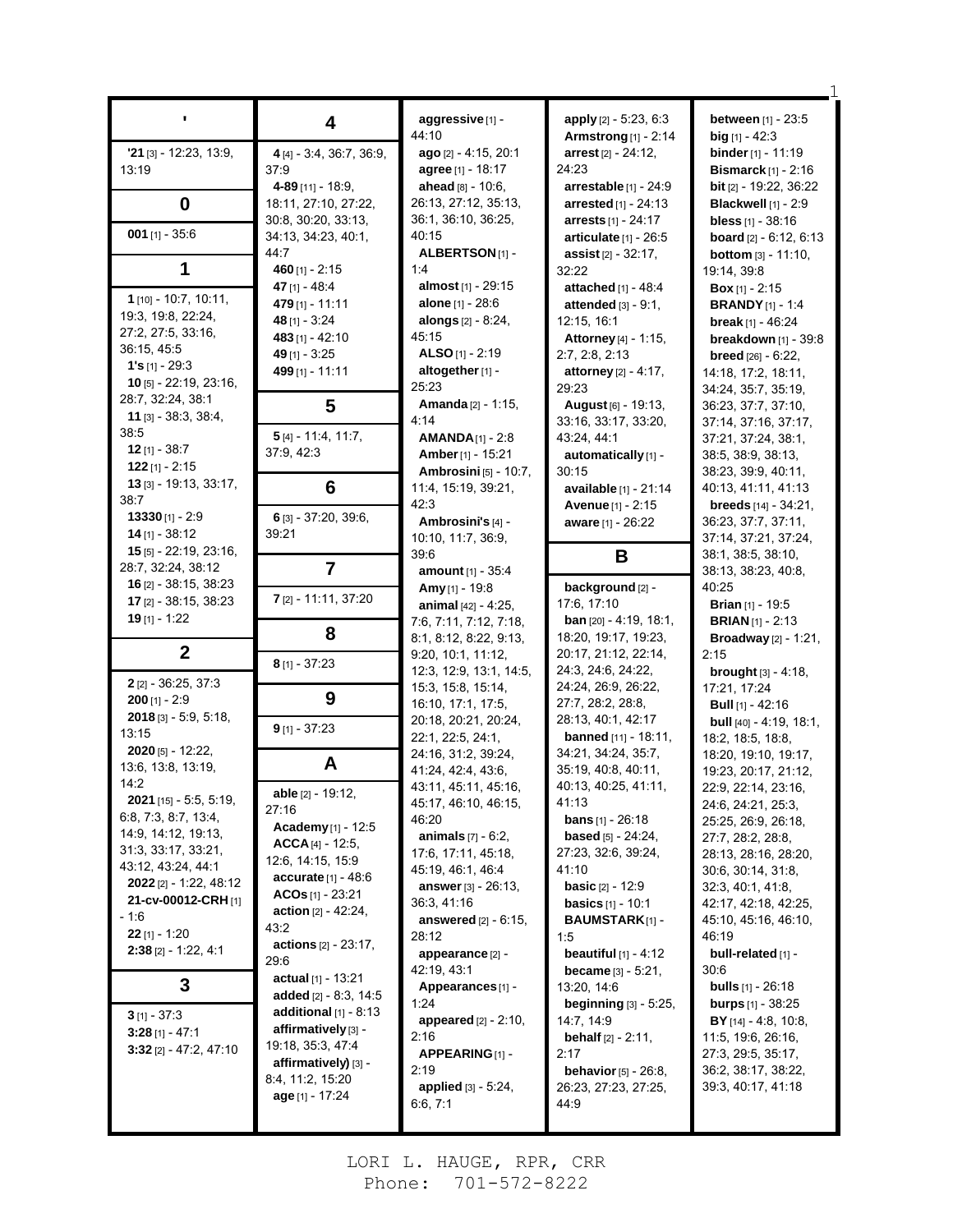| C                                                   | 12:8, 12:10, 12:15,<br>14:14, 16:15, 16:16 | 2:16, 19:9<br>Counsel's [7] -                  | 10:16<br>description $[1]$ -                       | 39:13, 39:21, 40:7,<br>40.11, 40:24, 41:6,          |
|-----------------------------------------------------|--------------------------------------------|------------------------------------------------|----------------------------------------------------|-----------------------------------------------------|
| California [1] - 2:9                                | <b>Class</b> [1] - 24:7                    | 11:13, 27:14, 36:13,                           | 25:15                                              | 41:11                                               |
| call's [1] - 23:9                                   | close $[1] - 9:10$                         | 37:1, 39:15, 42:11,                            | determine [3] -                                    | done $[3] - 33:12$ ,                                |
| cannot [1] - 38:9                                   | code [1] - 21:24                           | 45:7                                           | 18:10, 29:1, 35:16                                 | 41:21, 47:8                                         |
| Carli [16] - 8:16,                                  | <b>COLE</b> $[1] - 1.6$                    | County [1] - 1:18                              | determined [2] -                                   | <b>double</b> $[2] - 20:11$ ,                       |
| 8:18, 8:19, 9:16, 9:23,                             | COLE-PEREA [1] -                           | couple [2] - 4:15,                             | 29:12, 31:3                                        | 22:19                                               |
| 10:16, 11:23, 12:2,                                 | 1:6                                        | 18:14                                          | <b>differ</b> $[1]$ - 21:6                         | double-check [1] -                                  |
| 12:17, 16:9, 16:15,                                 | collar [1] - 36:16                         | <b>Court</b> $[1] - 3:25$                      | <b>difference</b> $[2] - 7:23$ ,                   | 20:11                                               |
| 20:5, 20:12, 29:21,                                 | college [1] - 17:16                        | court [5] - 42:19,                             | 23:5                                               | down $[3] - 19:14$ ,                                |
| 46:21                                               | comfortable [2] -                          | 42:24, 43:1, 43:2,                             | different $[8] - 6:13$ ,                           | 23:11, 42:9                                         |
| <b>Case</b> $[1] - 1.6$                             | 6:2, 21:20                                 | 47:4                                           | 15:10, 15:12, 16:6,                                | due $[1]$ - 30:19                                   |
|                                                     | coming [2] - 20:13,                        | <b>COURT</b> $[1] - 1:1$                       | 23.9, 23.19, 27:17,                                | duly $[1] - 4.5$                                    |
| case $[4] - 4:18$ ,<br>32:10, 32:16, 33:6           | 45:10                                      | $CSO$ [5] - 5:1, 5:18,                         | 39:23                                              | during $[5] - 6:23$ ,                               |
|                                                     |                                            | 5:21, 7:16, 17:4                               | difficult [1] - 36:22                              | 9:22, 11:16, 11:22,                                 |
| <b>certain</b> $[3] - 21:3$ ,                       | commenced [1] - 4:1                        | $CSOs_{[2]} - 15.15,$                          | digits $[1] - 22:19$                               | 39:1                                                |
| 21:5, 25:3                                          | commencing [1] -                           | 21:3                                           | diploma $[1] - 17:16$                              | duties $[17] - 7:3$ ,                               |
| Certificate $[2] - 3.24$ ,                          | 1:22                                       | current [2] - 44:6,                            | discussing [1] -                                   | 7:15, 8:1, 8:12, 9:11,                              |
| 3:25                                                | community $[4]$ -                          | 45:1                                           |                                                    | 9:14, 9:20, 10:2, 12:3,                             |
| <b>CERTIFICATE[1] -</b>                             | 4:25, 14:6, 17:25,                         |                                                | 43:20                                              | 14:5, 17:5, 20:18,                                  |
| 48:1                                                | 24:5                                       | cute [1] - 41:20                               | dispatcher $[4]$ - 5:9.                            | 21:5, 24:2, 31:2,                                   |
| certify $[1] - 48.3$                                | complete [2] - 22:7,                       |                                                | 5:14, 5:18, 13:14                                  |                                                     |
| change $[5] - 5.22$ ,                               | 48:6                                       | D                                              | <b>DISTRICT</b> $[2] - 1:1$ ,                      | 43.11, 46:12                                        |
| 43:20, 44:16, 44:19,                                | <b>complied</b> $[6] - 11:13$ ,            | <b>DAKOTA</b> $[2] - 1:2$ ,                    | 1:2                                                |                                                     |
| 44:22                                               | 27:14, 36:13, 37:1,                        | 1:10                                           | DNA [30] - 29:8,                                   | Е                                                   |
| <b>CHANGE</b> [4] - 48:19,                          | 42:11, 45:7                                |                                                | 29:10, 29:13, 29:14,                               | East $[2] - 1:20, 2:15$                             |
| 48:21, 48:23, 48:25                                 | complying [1] -                            | <b>Dakota</b> [4] - 1:19,<br>1:21, 2:16, 48:11 | 29:18, 30:3, 30:15,                                | educational [1] -                                   |
| changed $[6] - 7:15$ ,                              | 39:15                                      |                                                | 30:18, 31:7, 31:23,                                | 17:10                                               |
| 43.15, 43.18, 44.1,                                 | concluded [1] -                            | <b>DANIKA</b> $[1]$ - 1:5                      | 31:24, 32:1, 32:9,                                 | either $[6] - 15:2$ ,                               |
| 44:2, 44:12                                         | 47:10                                      | date $[1] - 44.1$                              | 33.8, 33.9, 33.14,                                 | 28:6, 29:14, 29:21,                                 |
| characteristic [3] -                                | conducted $[1] - 6.18$                     | <b>Dated</b> [1] - 48:11                       | 33:21, 33:25, 34:4,                                | 45.14                                               |
| 25:16, 40:12, 41:13                                 | Conference [1] -                           | <b>dates</b> $[1]$ - 12:23                     | 34:6, 34:12, 34:19,                                | <b>Embark</b> $[1]$ - 39:9                          |
| characteristics [3] -                               | 1:20                                       | decide [1] - 28:20                             | 39:9, 40:6, 40:11,                                 |                                                     |
|                                                     |                                            |                                                |                                                    |                                                     |
| 25.4, 25.10, 30.14                                  | considering [1] -                          | <b>Defendant</b> $[2] - 1:11$ ,                | 40:25, 41:12, 43:21,                               | <b>EMILY</b> $[1]$ - 1:6                            |
| check $[1] - 20:11$                                 | 28:1                                       | 2:17                                           | 43:25, 44:21                                       | emotional [3] -                                     |
| <b>citation</b> $[11] - 19:10$ ,                    | consisted $[1]$ - 8:21                     | demeanor [2] -                                 | <b>DNA-test</b> $[8] - 29:14$ ,                    | 45:18, 45:19, 46:1                                  |
| 19:11, 22:9, 22:10,                                 | contact [1] - 32:21                        | 26.23, 27.23                                   | 29:18, 30:18, 31:7,                                | en <sub>[1]</sub> - 7:8                             |
| 28:21, 30:6, 32:18,                                 | control [28] - 7:7,                        | department [4] -                               | 33:8, 33:14, 33:25,                                | end [3] - 8:6, 38:21,                               |
| 32:25, 33:17, 40:13,                                | 7:11, 7:12, 7:19, 8:1,                     | 5:10, 5:13, 15:15,                             | 34:6                                               | 42:13                                               |
| 43:23                                               | 8:12, 9:13, 9:20, 10:2,                    | 15:16                                          | DNA-tested $[8]$ -                                 | enforce [9] - 7:8,                                  |
| <b>citations</b> $[2] - 19:10$ ,                    | 11:12, 12:3, 12:9,                         | deponent $[10]$ -                              | 29:13, 30:3, 30:15,                                | 7:11, 10:3, 18:1, 18:5,                             |
| 34:13                                               | 14:5, 15:3, 15:8,                          | 11:13, 16:11, 19:18,                           | 31:23, 31:24, 32:1,                                | 19:23, 20:20, 28:1,                                 |
| <b>cite</b> $[9] - 18.5, 18.8,$                     | 15:14, 16:10, 17:1,                        | 27:14, 35:3, 36:13,                            | 32:9, 33:9                                         | 28:8                                                |
| 18.9, 18.13, 29.2,                                  | 17:5, 20:18, 22:1,                         | 37:1, 42:11, 45:7,                             | <b>document</b> $[1] - 27:6$                       | <b>enforced</b> $[3] - 18.19$ ,                     |
| 35:15, 39:25, 41:7,                                 | 24:1, 24:16, 31:2,                         | 48.2                                           | $\log$ [39] - 18:10,                               | 19:17, 20:17                                        |
| 44:7                                                | 41:24, 42:4, 43:6,                         | Deponent [2] - 2:20,                           | 20:13, 25:23, 28:23,                               | enforcement [18] -                                  |
| cited $[6] - 20.2$ ,                                | 43:11                                      | 3:24                                           | 28:25, 29:12, 30:5,                                | 5:24, 6.4, 7:6, 7:8,                                |
| 33:13, 41:14, 42:17,                                | copy $[1]$ - 11:1                          | <b>DEPONENT</b> [6] -                          | 30:7, 30:9, 31:8, 32:1,                            | 7:18, 7:25, 9:20,                                   |
| 42:25, 44:11                                        | <b>correct</b> $[25] - 7:5$ ,              | 35:14, 40:16, 41:17,                           | 32:5, 32:22, 33:8,                                 | 13:22, 13:23, 14:1,                                 |
| cites $[1] - 21:16$                                 | 9.2, 13.14, 24.7, 24.9,                    | 47:6, 47:9, 48:1                               | 33:13, 33:14, 34:6,                                | 21:25, 22:7, 22:13,                                 |
| <b>CITY</b> $[1]$ - 1:9                             | 24:14, 24:19, 26:8,                        | deposed [1] - 4:20                             | 36:16, 36:21, 36:23,                               | 23:17, 24:2, 24:22,                                 |
| city $[8] - 7:10, 20:22,$                           | 26:15, 26:19, 27:10,                       | deposition [10] -                              | 37:4, 37:6, 37:10,                                 | 29:6                                                |
| 26:19, 29:23, 42:18,                                | 27:25, 29:24, 30:3,                        | 10:10, 11:7, 19:8,                             | 37:16, 37:20, 37:23,                               | enforcement/                                        |
| 42:24, 42:25, 45:10                                 | 31:4, 33:18, 35:22,                        | 27:5, 36:9, 39:1, 39:6,                        | 38:7, 38:12, 38:18,                                | <b>parking</b> $[1] - 21:25$                        |
| City $[8] - 1.20, 4.18,$                            | 40.8, 40.23, 41.3,                         | 48:3, 48:4, 48:7                               | 39:4, 39:25, 41:20,                                | enforcing $[2]$ - 18:3,                             |
| 5:8, 5:22, 7:9, 11:11,                              | 41.8, 41.10, 42.7,                         | <b>DEPOSITION</b> [1] -                        | 42:15, 42:23, 43:1,                                | 21:12                                               |
| 42:10, 45:20                                        | 43:8, 44:10                                | 1:14                                           | 44:7, 44:10, 45:22                                 | entail $[2] - 7.3, 9.23$                            |
| <b>Civil</b> $[1]$ - 1:17                           | correction $[1]$ - 48:9                    | <b>describe</b> $[6] - 18:12$ ,                | dog's $[4]$ - 26:22,                               | <b>estimate</b> $[1] - 31:10$                       |
| claims $[1] - 45:11$                                | corrections $[1]$ -                        | 18:15, 25:2, 25:12,                            | 27:23, 30:2, 32:8                                  | <b>exact</b> [1] - 22:18                            |
| class $[12] - 8.17, 9.1,$<br>9.4, 9.22, 12.2, 12.4, | 48:7<br><b>counsel</b> [3] - 2:10,         | 26:1, 26:2<br>describing [1] -                 | <b>dogs</b> $[11]$ - 30:19,<br>31:23, 37:14, 39:8, | <b>exactly</b> $[4] - 8.9$ ,<br>31:14, 43:17, 44:14 |

2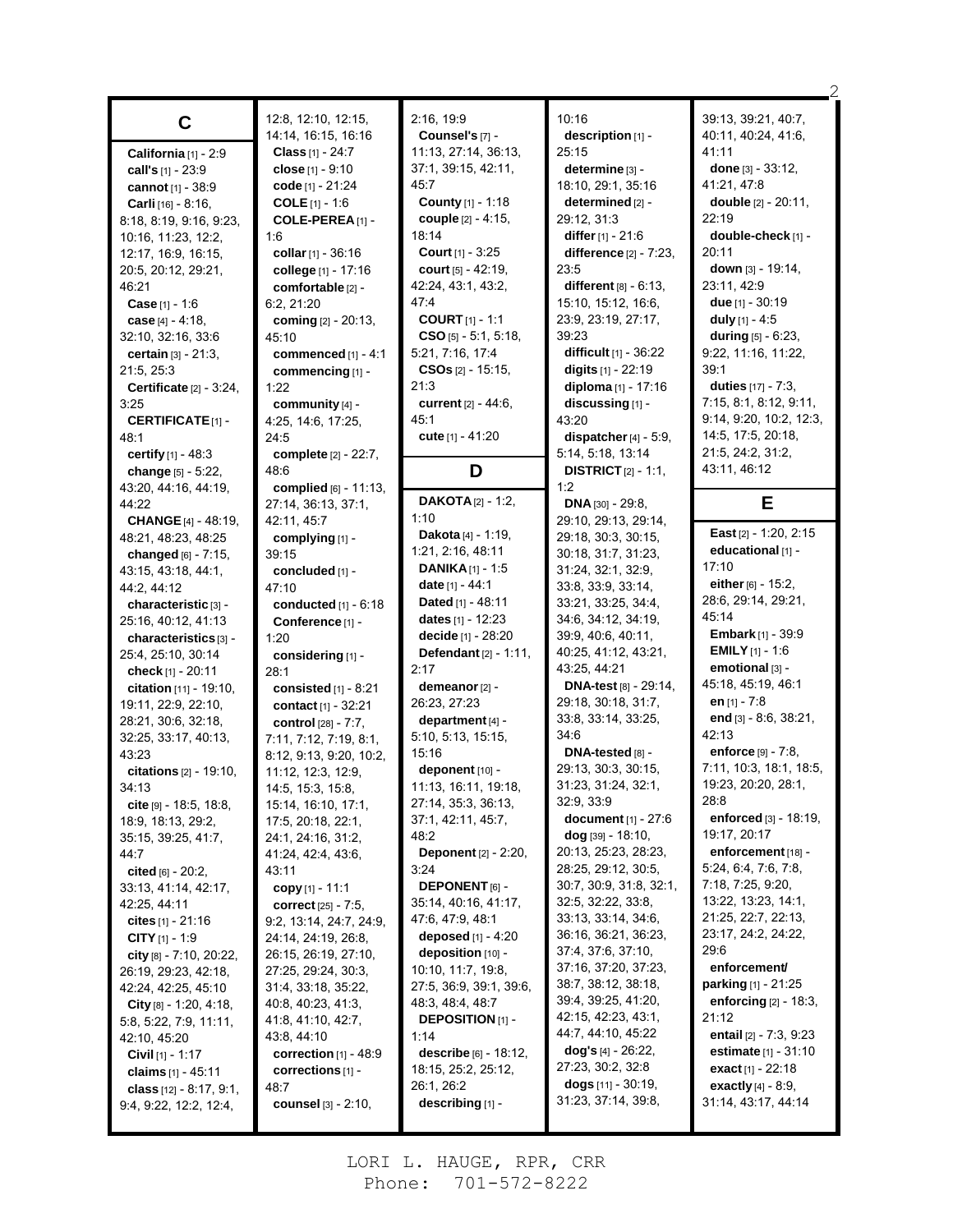|                                                      | 15:25                                    | 38:18                                   | kinds [1] - 25:9                | 42:21, 43:9                                        |
|------------------------------------------------------|------------------------------------------|-----------------------------------------|---------------------------------|----------------------------------------------------|
| Examination [1] -<br>3:4                             | group [1] - 4:17                         | implement [1] -                         |                                 | <b>Madison</b> [4] - 10:10,                        |
| examination [1] -                                    | guess $[7] - 6:13$ ,                     | 44:15                                   | knowledge [1] -<br>44:25        | 11:7, 36:9, 39:5                                   |
| 48:5                                                 | 10:21, 13:21, 20:11,                     | implemented [2] -                       |                                 | mandatory [2] -                                    |
| <b>EXAMINATION[1]-</b>                               | 20:18, 21:14, 26:11                      | 31:17, 31:19                            |                                 | 42:19, 43:1                                        |
|                                                      |                                          |                                         | L                               |                                                    |
| 4:7                                                  | guide [1] - 46:17                        | implying [1] - 7:14                     | large [2] - 20:22,              | <b>manual</b> $[1] - 42:7$                         |
| examined $[1] - 4.5$                                 |                                          | impound [1] - 44:11<br>impounded [10] - | 30:10                           | <b>MANUEL</b> $[1] - 1.6$<br>mark [2] - 19:3, 27:1 |
| examples [1] - 20:21                                 | Н                                        | 30:2, 30:6, 30:7,                       | $last$ [5] $-5:4$ , 12:22,      |                                                    |
| <b>Exhibit</b> $[14] - 10.7$ ,<br>10:11, 11:7, 19:3, | Hall [1] - 1:20                          | 30:10, 30:17, 30:19,                    | 15:23, 31:12, 42:13             | marked [6] - 10:10,                                |
|                                                      | hand $[2] - 36.8, 39.5$                  | 31:7, 32:6, 44:8                        | <b>law</b> $[1]$ - 18:2         | 11:6, 19:8, 27:5, 36:8,                            |
| 19:8, 22:24, 27:5,<br>33:16, 36:7, 36:9,             | <b>handed</b> $[5] - 10:9$ ,             | impoundment [3] -                       | Law $[4] - 1.15, 2.7,$          | 39:5<br>materials [3] - 14:22,                     |
|                                                      | 11:6, 19:7, 27:4, 42:3                   |                                         | 2:8, 2:13                       |                                                    |
| 39.6, 39.21, 42.3,<br>45:5                           | handle [1] - 45:9                        | 29:19, 32:17, 32:22<br>$IN [1] - 1.1$   | laws [2] - 7:9, 7:11            | 14:24, 16:22                                       |
| exhibit [2] - 41:2,                                  | <b>handled</b> $[1] - 12:14$             | include $[2] - 9:13$ ,                  | lead [4] - 33:3, 33:7,          | <b>MATHEW</b> $[1] - 1.5$                          |
| 42:2                                                 | hard $[7] - 12:23$ ,                     |                                         | 33:18, 34:15                    | <b>matter</b> [1] - 4:20                           |
|                                                      | 18:12, 18:15, 25:2,                      | 46:3                                    |                                 | mean $[4] - 8:21$ ,                                |
| experience [2] -                                     | 25:11, 26:2, 36:20                       | <b>included</b> $[4] - 8:12$ ,          | <b>learned</b> [1] - 15:4       | 23:8, 26:11, 32:10                                 |
| 21:12, 45:13                                         |                                          | 16:15, 17:5, 24:23                      | <b>leash</b> $[1]$ - 36:16      | mentioned [1] -                                    |
| expertise [1] - 21:18                                | Hauge [1] - 1:17<br>head $[2] - 16:11$ , | indicated $[1]$ - 48:6                  | <b>least</b> $[1] - 41:2$       | 11:16                                              |
| eye [1] - 19:5                                       |                                          | indicates [1] - 42:15                   | <b>left</b> $[1]$ - 42:15       | met $[1] - 4:14$                                   |
|                                                      | 30:23                                    | information [6] -                       | license [1] - 20:22             | mind [1] - 25:24                                   |
| F                                                    | heard $[3] - 18:14$ ,                    | 10:19, 11:16, 11:20,                    | <b>LINE</b> $[4] - 48:18$       | mine [1] - 34:14                                   |
|                                                      | 24:5, 32:7                               | 11:21, 14:18, 15:3                      | 48:20, 48:22, 48:24             | $minute [1] - 27:13$                               |
| fair $[3] - 37:15$ ,                                 | held [5] - 5:7, 16:4,                    | instances $[1]$ - 45:21                 | <b>list</b> $[2] - 19.10, 25.9$ | minutes $[1] - 4:15$                               |
| 40:10, 40:20                                         | 16:6, 42:24, 43:1                        | <b>interview</b> $[4] - 6:10$ ,         | <b>listed</b> $[1] - 33:18$     | misdemeanor [1] -                                  |
| familiar $[3] - 26:17$ ,                             | help [2] - 14:4, 46:17                   | 6:14, 6:19, 6:23                        | <b>lists</b> [1] - 22:24        | 24:7                                               |
| 27:6, 27:20                                          | <b>herein</b> $[2] - 1:24$ ,             | interviews $[1] - 6.16$                 | live [1] - 39:24                | mixed $[1] - 37:16$                                |
| <b>Federal</b> $[1] - 1:16$                          | 48:8                                     | involved $[5] - 22:13$ ,                | <b>LLP</b> $[1] - 2:9$          | mixed-breed [1] -                                  |
| fees $[1] - 10.4$                                    | high [1] - 17:15                         | 22:16, 23:17, 24:23,                    | $locate$ [1] - 30:11            | 37:16                                              |
| few $[1] - 31:13$                                    | hire $[1] - 13.5$                        | 29.7                                    | <b>look</b> $[10] - 11:10$ ,    | Moldenhauer [1] -                                  |
| field [2] - 9:25, 12:14                              | hired $[12] - 6:1, 6:5,$                 | involves $[1] - 24:2$                   | 25:5, 25:10, 33:15,             | 2:14                                               |
|                                                      |                                          |                                         |                                 |                                                    |
| first $[7] - 4.5$ , 19:13,                           | 6:6, 7:22, 7:24, 9:6,                    | irrelevant $[2] - 26.9$ ,               | 39:13, 39:18, 40:5,             | month [3] - 6:5, 6:25,                             |
| 20:6, 21:15, 24:12,                                  | 12:21, 12:24, 12:25,                     | 28:1                                    | 42:2, 42:9, 45:4                | 31:12                                              |
| 26:10, 44:8                                          | 13:5, 13:14, 13:18                       | itself [1] - 38:4                       | looked [5] - 19:11,             | <b>months</b> $[1] - 31:13$                        |
| flip [6] - 10:13, 11:9,                              | <b>hmm</b> $[20] - 4:16$ ,               |                                         | 22:23, 39:22, 40:22,            | mostly $[1] - 30:7$                                |
| 36:12, 36:25, 39:17,                                 | 7:22, 8:4, 10:14, 11:2,                  | J                                       | 43:23                           | $move [1] - 5:11$                                  |
| 42:22                                                | 11:14, 15:20, 17:14,                     |                                         | looking [9] - 25:22,            | moved $[1] - 5:10$                                 |
| flipping [1] - 39:13                                 | 21:4, 22:18, 23:14,                      | <b>January</b> $[2] - 31:3$ ,           | 34:19, 36:10, 36:18,            | MR [12] - 2:7, 2:13,                               |
| Floor [1] - 1:19                                     | 28:10, 30:12, 32:2,                      | 43:11                                   | 36:21, 41:5, 41:20,             | 19:4, 26:12, 35:12,                                |
| follows $[1] - 4.6$                                  | 32:20, 34:7, 42:14,                      | <b>JIMENEZ</b> [5] - 1:14,              | 43:19, 44:25                    | 35:25, 38:20, 38:25,                               |
| FOR $[1] - 1:2$                                      | 43:22, 44:14, 45:24                      | 2:20, 3:3, 4:3, 48:15                   | looks $[2] - 19:13$ ,           | 40:14, 41:15, 46:25,                               |
| foregoing $[1]$ - 48:3                               | <b>HOLLY</b> $[1] - 1.6$                 | Jimenez [2] - 4:11,                     | 25:25                           | 47:7                                               |
| form $[5] - 26:12$ ,                                 | <b>home</b> $[3] - 28.9$ ,               | 48.2                                    | Lori [1] - 1:17                 | MS [27] - 2:8, 2:19,                               |
| 35:12, 35:25, 40:14,                                 | 28:11, 28:17                             | job [6] - 7:14, 7:25,                   | <b>low</b> [4] - 24:4, 35:4,    | 4:8, 10:6, 10:8, 11:3,                             |
| 41:15                                                | <b>honestly</b> $[1]$ - 19:25            | 9:11, 9:17, 17:25,                      | 35:10, 35:16                    | 11:5, 19:2, 19:5, 19:6,                            |
| four [3] - 15:17,                                    | husband [1] - 28:19                      | 21:24                                   | <b>LYNETTE</b> $[1]$ - 1:5      | 26:14, 26:16, 27:1,                                |
| 15:18, 16:1                                          | <b>Husch</b> $[1] - 2:8$                 | <b>Johnson</b> [4] - 19:3,              |                                 | 27:3, 29:3, 29:5,                                  |
| frame $[1] - 8.10$                                   | hypothetically [1] -                     | 22:24, 33:15                            | M                               | 35:17, 36:2, 38:16,                                |
| full $[1] - 4.9$                                     | 35.9                                     | <b>Johnson's [1] - 19:8</b>             |                                 | 38:17, 38:22, 39:3,                                |
|                                                      |                                          | $JYL$ [1] - 1:4                         | $ma'am$ [33] - 4:23,            | 40:17, 41:18, 46:24,                               |
| G                                                    | I                                        |                                         | 9:21, 10:18, 16:24,             | 47.3, 47.5                                         |
|                                                      |                                          | Κ                                       | 17:3, 17:8, 18:18,              | multiple [6] - 23:6,                               |
| <b>GENE</b> [1] - 2:7                                | <b>Idaho</b> [1] - 17:20                 |                                         | 19:15, 19:20, 22:12,            | 28:9, 28:11, 28:17,                                |
| generally [3] - 17:9,                                | identification $[4]$ -                   | <b>keep</b> $[1] - 41.20$               | 24:15, 24:20, 24:25,            | 37:14, 40:7                                        |
| 17:12, 17:15                                         | 6:23, 14:18, 17:2,                       | <b>kept</b> [1] - 34:11                 | 26:20, 27:8, 28:3,              |                                                    |
| <b>given</b> $[4] - 33.1$ ,                          | 20:2                                     | kind [12] - 8:10, 8:22,                 | 29:25, 30:16, 35:23,            | N                                                  |
| 42:6, 42:18, 42:25                                   | <b>identify</b> [11] - 19:12,            | 10:1, 21:1, 21:13,                      | 37:8, 37:18, 37:22,             |                                                    |
| goodness $[1] - 47.9$                                | 36:23, 37:6, 37:10,                      | 25.5, 25.6, 27:19,                      | 37:25, 38:6, 38:11,             | name $[4] - 4.9, 4.12,$                            |
| graduate [1] - 17:17                                 | 37:13, 37:21, 37:24,                     | 40:5, 46:12, 46:16,                     | 38:24, 39:11, 40:2,             | 4:14, 15:23                                        |
| <b>great</b> $[2] - 7:20$ ,                          | 38.4, 38.9, 38.13,                       | 46:21                                   | 40.9, 41.9, 42.8,               | <b>narrative</b> $[1] - 33.5$                      |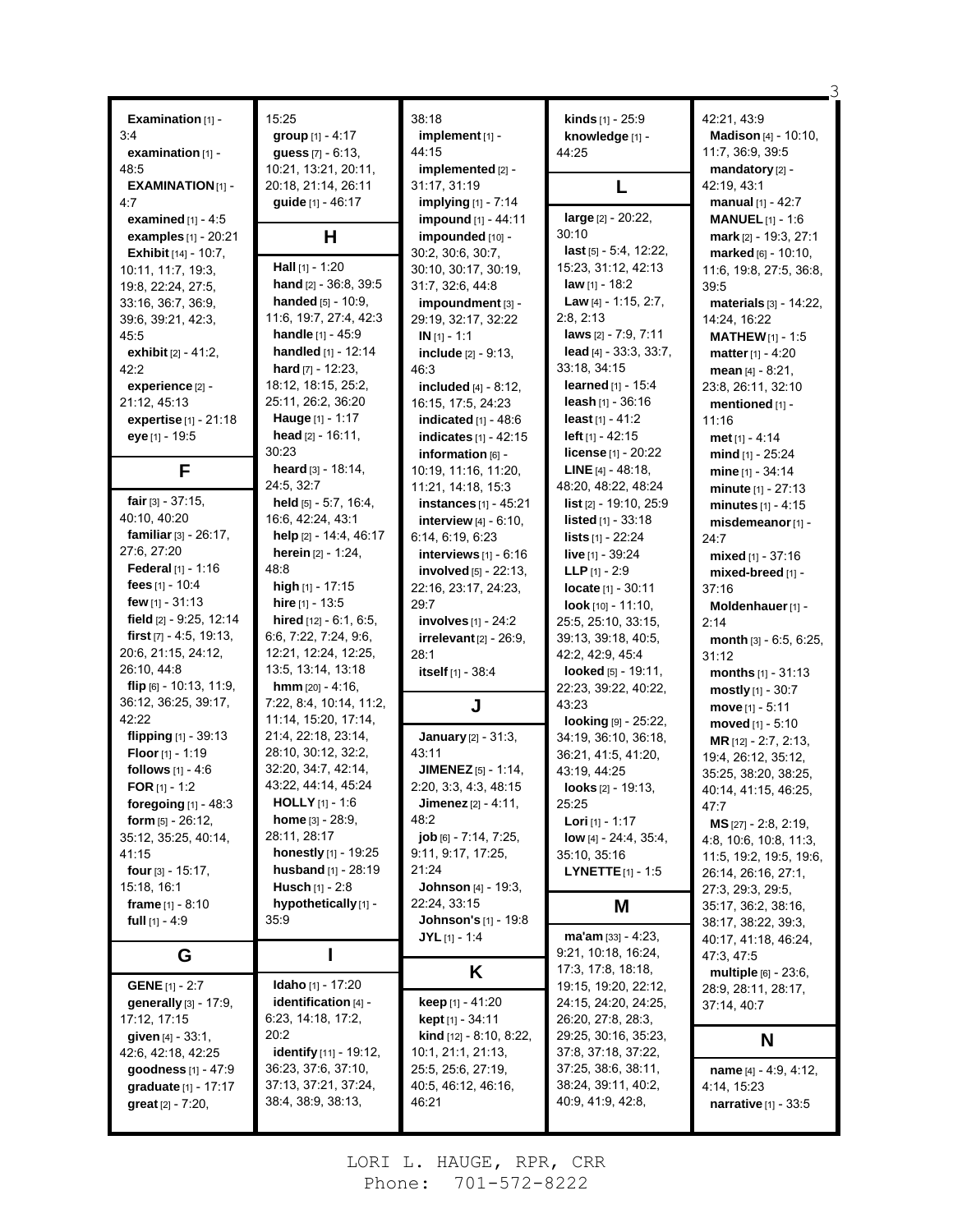| Nebraska[1] - 2:10<br>necessarily [1] -<br>34:10<br>needed [2] - 20:10,<br>34:25<br>needs [1] - 32:6<br>negatively [1] -<br>16:11<br>negatively) [1] -<br>30:23<br>Nevada [3] - 12:5,<br>16:5, 16:17<br><b>never</b> $[3] - 31:25$ ,<br>35:8, 35:16<br><b>new</b> $[4] - 30.20$ ,<br>31:16, 31:19, 33:21<br>next $[2] - 39.4, 46.18$<br><b>Nicolasa</b> $[2] - 4:11$ ,<br>48:2<br>NICOLASA <sub>[5]</sub> -<br>1:14, 2:19, 3:3, 4:3, | officers [15] - 15:3,<br>15:8, 15:14, 16:10,<br>21:10, 22:11, 23:6,<br>23:18, 23:19, 23:22,<br>24.6, 24.16, 24:18,<br>43:6<br>Olson [4] - 29:22,<br>29:23, 31:21<br><b>Omaha</b> $[1] - 2:10$<br>on-site [1] - 32:25<br>once [3] - 18:24,<br>34:3, 44:11<br>one [37] - 6:17, 8:25,<br>10:25, 11:18, 12:1,<br>15:6, 18:13, 19:17,<br>19:19, 19:22, 20:16,<br>21:16, 21:17, 21:20,<br>22:3, 22:8, 22:9,<br>22:23, 23:5, 23:9,<br>23:11, 25:7, 25:12,<br>25:20, 28:6, 28:13, | Page [3] - 3:4, 3:24,<br>3:25<br>page [8] - 10:20,<br>13:13, 19:13, 29:3,<br>36:15, 42:13, 42:22<br><b>pages</b> $[2] - 38:15$ ,<br>48.4<br>parents [1] - 17:22<br><b>parking</b> [14] - 5:24,<br>6:3, 7:6, 7:7, 7:9,<br>7:17, 7:18, 7:25, 9:20,<br>13:22, 13:23, 14:1,<br>22:6<br>part [1] - 17:25<br>passed [1] - 31:14<br>patrol [2] - 13:2,<br>23:21<br>PD $[2] - 13:3, 13:18$<br>Pelzl [2] - 15:24,<br>15:25<br>pending [2] - 42:24, | 41:21<br>pit $[41] - 4.19$ , 18.1,<br>18:2, 18:5, 18:8,<br>18:20, 19:10, 19:17,<br>19:23, 20:17, 21:12,<br>22:8, 22:9, 22:14,<br>23:16, 24:6, 24:21,<br>25:3, 25:25, 26:9,<br>26:18, 27:7, 28:2,<br>28:8, 28:13, 28:16,<br>28:20, 30:6, 30:14,<br>31:7, 32:3, 40:1, 41:7,<br>42:17, 42:18, 42:25,<br>45:10, 45:16, 46:10,<br>46:19<br>Pit $[1] - 42:16$<br>place [2] - 33:22,<br>48:5<br>plaintiffs $[2] - 4.4$ ,<br>4:17<br><b>Plaintiffs</b> $[2] - 1:7$ , | 45:2, 46:23<br>procedures [2] -<br>32:4, 42:5<br>proceedings [3] -<br>4:1, 47:1, 47:10<br>process [4] - 6:10,<br>6:14, 6:23, 34:3<br>provide [2] - 15:2,<br>25:13<br>provided $[6]$ - 8:13,<br>12:3, 14:22, 16:23,<br>19:9, 20:24<br>proximity $[1]$ - 9:10<br>Public [1] - 1:18<br><b>pull</b> $[1] - 10.6$<br>puppy [1] - 36:7<br>purported [1] - 46:10<br><b>pursuant</b> $[3] - 1:16$ ,<br>41:2<br>put [1] - 14:15 |
|--------------------------------------------------------------------------------------------------------------------------------------------------------------------------------------------------------------------------------------------------------------------------------------------------------------------------------------------------------------------------------------------------------------------------------------|---------------------------------------------------------------------------------------------------------------------------------------------------------------------------------------------------------------------------------------------------------------------------------------------------------------------------------------------------------------------------------------------------------------------------------------------------------------------------|-------------------------------------------------------------------------------------------------------------------------------------------------------------------------------------------------------------------------------------------------------------------------------------------------------------------------------------------------------------------------------------------------------------------------------------------|--------------------------------------------------------------------------------------------------------------------------------------------------------------------------------------------------------------------------------------------------------------------------------------------------------------------------------------------------------------------------------------------------------------------------------------------------------------|------------------------------------------------------------------------------------------------------------------------------------------------------------------------------------------------------------------------------------------------------------------------------------------------------------------------------------------------------------------------------------------------------------------------|
| 48:15                                                                                                                                                                                                                                                                                                                                                                                                                                | 29:14, 30:21, 33:6,<br>33:17, 34:14, 35:10,                                                                                                                                                                                                                                                                                                                                                                                                                               | 43:2                                                                                                                                                                                                                                                                                                                                                                                                                                      | 2:11<br>police [4] - 5:10,                                                                                                                                                                                                                                                                                                                                                                                                                                   | Q                                                                                                                                                                                                                                                                                                                                                                                                                      |
| nobody [1] - 28:24<br><b>NORTH</b> $[2] - 1:2$ ,<br>1:10<br>North [4] - 1:19,<br>1.21, 2.16, 48.11<br><b>Notary</b> $[1] - 1:18$                                                                                                                                                                                                                                                                                                     | 37:17, 38:3, 39:6<br><b>ooh</b> [3] $-6:20$ , 12:20,<br>44:5<br><b>opinion</b> $[4] - 20.2$ ,<br>20:4, 20:10, 20:12                                                                                                                                                                                                                                                                                                                                                       | <b>people</b> $[5] - 6:13$ ,<br>28:9, 28:11, 28:17,<br>45:18<br>perceived $[1]$ - 45:16<br><b>percent</b> $[2] - 35:2$ ,<br>35:6                                                                                                                                                                                                                                                                                                          | 5:11, 23:22, 24:18<br><b>policies</b> $[2] - 41:23$ ,<br>42:4<br>policy [22] - 24:11,<br>30:18, 30:20, 31:7,                                                                                                                                                                                                                                                                                                                                                 | qualify [1] - 35:11<br>questions [4] -<br>39:14, 39:20, 46:16,<br>47:5<br>quick [1] - 36:11                                                                                                                                                                                                                                                                                                                            |
| noted [2] - 1:24, 48:8<br><b>notice</b> $[1] - 1.16$                                                                                                                                                                                                                                                                                                                                                                                 | opposite [1] - 22:7<br>oral $[1] - 48.5$                                                                                                                                                                                                                                                                                                                                                                                                                                  | percentage [7] -<br>21:24, 22:2, 24:4,                                                                                                                                                                                                                                                                                                                                                                                                    | 31:16, 31:20, 33:21,<br>42:7, 43:7, 43:10,                                                                                                                                                                                                                                                                                                                                                                                                                   | R                                                                                                                                                                                                                                                                                                                                                                                                                      |
| notified [1] - 31:22                                                                                                                                                                                                                                                                                                                                                                                                                 | ordinance [11] -                                                                                                                                                                                                                                                                                                                                                                                                                                                          | 34:24, 35:15, 35:16,                                                                                                                                                                                                                                                                                                                                                                                                                      | 43:14, 43:20, 43:21,                                                                                                                                                                                                                                                                                                                                                                                                                                         |                                                                                                                                                                                                                                                                                                                                                                                                                        |
| <b>Number</b> [1] - 11:4                                                                                                                                                                                                                                                                                                                                                                                                             | 18:6, 18:9, 20:21,<br>26:17, 26:18, 27:20,                                                                                                                                                                                                                                                                                                                                                                                                                                | 35:18                                                                                                                                                                                                                                                                                                                                                                                                                                     | 43:25, 44:2, 44:6,<br>44:13, 44:16, 44:18,                                                                                                                                                                                                                                                                                                                                                                                                                   | random [1] - 21:14<br>read $[3] - 27:13$ ,                                                                                                                                                                                                                                                                                                                                                                             |
| number [2] - 22:18,<br>42:2                                                                                                                                                                                                                                                                                                                                                                                                          | 27:22, 32:6, 35:11,                                                                                                                                                                                                                                                                                                                                                                                                                                                       | <b>PEREA</b> $[2] - 1.6, 1.6$<br>perfect [1] - 25:25                                                                                                                                                                                                                                                                                                                                                                                      | 44:21, 44:23                                                                                                                                                                                                                                                                                                                                                                                                                                                 | 47:7, 48:3                                                                                                                                                                                                                                                                                                                                                                                                             |
|                                                                                                                                                                                                                                                                                                                                                                                                                                      | 35:20, 45:5                                                                                                                                                                                                                                                                                                                                                                                                                                                               | perform [1] - 24:17                                                                                                                                                                                                                                                                                                                                                                                                                       | Porsborg [1] - 2:14                                                                                                                                                                                                                                                                                                                                                                                                                                          | reading [1] - 27:21                                                                                                                                                                                                                                                                                                                                                                                                    |
| O                                                                                                                                                                                                                                                                                                                                                                                                                                    | ordinances [3] -                                                                                                                                                                                                                                                                                                                                                                                                                                                          | performed [2] -                                                                                                                                                                                                                                                                                                                                                                                                                           | position $[7] - 5:3$ ,                                                                                                                                                                                                                                                                                                                                                                                                                                       | real [1] - 36:11                                                                                                                                                                                                                                                                                                                                                                                                       |
| object $[5] - 26:12$ ,<br>35:12, 35:25, 40:14,<br>41:15                                                                                                                                                                                                                                                                                                                                                                              | 10:3, 16:16, 20:20<br>originally $[1]$ - 17:19<br>otherwise [1] - 45:15<br><b>outside</b> $[1] - 16:25$                                                                                                                                                                                                                                                                                                                                                                   | 24:18, 46:12<br>person [3] - 20:13,<br>23:12, 28:13<br>personally [2] -                                                                                                                                                                                                                                                                                                                                                                   | 5:18, 5:23, 5:25, 7:1,<br>8:9, 16:25<br>positions $[1] - 5:7$<br>potential $[2] - 31:7$ ,                                                                                                                                                                                                                                                                                                                                                                    | really [6] - 12:12,<br>18:12, 23:12, 25:11,<br>26:2, 32:10<br><b>REANNAN</b> [1] - 1:4                                                                                                                                                                                                                                                                                                                                 |
| Oc [1] - 44:1                                                                                                                                                                                                                                                                                                                                                                                                                        | <b>OWAN</b> $[1]$ - 1:5<br>own [1] - 11:19                                                                                                                                                                                                                                                                                                                                                                                                                                | 18:19, 32:7                                                                                                                                                                                                                                                                                                                                                                                                                               | 46:19<br>potentially [1] - 9:25                                                                                                                                                                                                                                                                                                                                                                                                                              | <b>REASON</b> [4] - 48:18,<br>48:20, 48:22, 48:24                                                                                                                                                                                                                                                                                                                                                                      |
| <b>occurrence</b> [1] -<br>20:17                                                                                                                                                                                                                                                                                                                                                                                                     | owner [12] - 28:22,                                                                                                                                                                                                                                                                                                                                                                                                                                                       | pets [1] - 20:22<br><b>photo</b> $[1] - 39:4$                                                                                                                                                                                                                                                                                                                                                                                             | pound [1] - 42:24                                                                                                                                                                                                                                                                                                                                                                                                                                            | reason $[3] - 21:10$ ,                                                                                                                                                                                                                                                                                                                                                                                                 |
| October [8] - 5:4,                                                                                                                                                                                                                                                                                                                                                                                                                   | 28:25, 29:1, 30:11,                                                                                                                                                                                                                                                                                                                                                                                                                                                       | photograph [1] -                                                                                                                                                                                                                                                                                                                                                                                                                          | PowerPoint $[4]$ -                                                                                                                                                                                                                                                                                                                                                                                                                                           | 31:18, 48:8                                                                                                                                                                                                                                                                                                                                                                                                            |
| 5:15, 5:16, 5:19, 7:1,                                                                                                                                                                                                                                                                                                                                                                                                               | 32:21, 39:25, 42:16,                                                                                                                                                                                                                                                                                                                                                                                                                                                      | 20:14                                                                                                                                                                                                                                                                                                                                                                                                                                     | 9:24, 10:15, 10:22,                                                                                                                                                                                                                                                                                                                                                                                                                                          | <b>received</b> $[2] - 11:16$ ,                                                                                                                                                                                                                                                                                                                                                                                        |
| 7:2, 13:4, 14:1                                                                                                                                                                                                                                                                                                                                                                                                                      | 42:17, 42:25, 45:11,                                                                                                                                                                                                                                                                                                                                                                                                                                                      | photos [6] - 39:18,                                                                                                                                                                                                                                                                                                                                                                                                                       | 16:16<br><b>predom</b> $[1] - 12:12$                                                                                                                                                                                                                                                                                                                                                                                                                         | 16:18                                                                                                                                                                                                                                                                                                                                                                                                                  |
| <b>OF</b> [4] $- 1.2, 1.9,$<br>1:14, 48:1                                                                                                                                                                                                                                                                                                                                                                                            | 45:14, 45:15<br><b>owners</b> [3] - 31:22,                                                                                                                                                                                                                                                                                                                                                                                                                                | 39:22, 39:23, 39:24,<br>40:21, 40:24                                                                                                                                                                                                                                                                                                                                                                                                      | predominant [13] -                                                                                                                                                                                                                                                                                                                                                                                                                                           | receives $[1] - 34:17$<br>recent $[1] - 31:15$                                                                                                                                                                                                                                                                                                                                                                         |
| offender [1] - 20:7                                                                                                                                                                                                                                                                                                                                                                                                                  | 32:7, 32:18                                                                                                                                                                                                                                                                                                                                                                                                                                                               | physical [7] - 10:24,                                                                                                                                                                                                                                                                                                                                                                                                                     | 22:4, 36:23, 37:7,                                                                                                                                                                                                                                                                                                                                                                                                                                           | recently [4] - 30:21,                                                                                                                                                                                                                                                                                                                                                                                                  |
| offense [5] - 20:6,                                                                                                                                                                                                                                                                                                                                                                                                                  |                                                                                                                                                                                                                                                                                                                                                                                                                                                                           | 11:1, 14:24, 25:3,                                                                                                                                                                                                                                                                                                                                                                                                                        | 37:10, 37:14, 37:17,                                                                                                                                                                                                                                                                                                                                                                                                                                         | 31:12, 43:16, 43:17                                                                                                                                                                                                                                                                                                                                                                                                    |
| 24:6, 24:9, 24:12,                                                                                                                                                                                                                                                                                                                                                                                                                   | P                                                                                                                                                                                                                                                                                                                                                                                                                                                                         | 25:15, 40:12, 41:12                                                                                                                                                                                                                                                                                                                                                                                                                       | 37:21, 37:24, 38:1,                                                                                                                                                                                                                                                                                                                                                                                                                                          | recessed $[1] - 47:1$                                                                                                                                                                                                                                                                                                                                                                                                  |
| 24:13<br>offenses $[1] - 44.8$                                                                                                                                                                                                                                                                                                                                                                                                       | $p.m$ [5] - 1:22, 4:1,                                                                                                                                                                                                                                                                                                                                                                                                                                                    | physically [5] -<br>24:17, 31:25, 32:23,                                                                                                                                                                                                                                                                                                                                                                                                  | 38:4, 38:9, 38:13,<br>38:19                                                                                                                                                                                                                                                                                                                                                                                                                                  | recognize $[3]$ -<br>36:19, 45:19, 46:1                                                                                                                                                                                                                                                                                                                                                                                |
| <b>Officer</b> [2] - 27:5,                                                                                                                                                                                                                                                                                                                                                                                                           | 47:1, 47:2, 47:10                                                                                                                                                                                                                                                                                                                                                                                                                                                         | 32:25, 36:21                                                                                                                                                                                                                                                                                                                                                                                                                              | <b>present</b> $[1] - 47:2$                                                                                                                                                                                                                                                                                                                                                                                                                                  | recognizing [1] -                                                                                                                                                                                                                                                                                                                                                                                                      |
| 45:5                                                                                                                                                                                                                                                                                                                                                                                                                                 | <b>P.O</b> [1] - 2:15                                                                                                                                                                                                                                                                                                                                                                                                                                                     | picked [1] - 30:9                                                                                                                                                                                                                                                                                                                                                                                                                         | presentation [1] -                                                                                                                                                                                                                                                                                                                                                                                                                                           | 39:22                                                                                                                                                                                                                                                                                                                                                                                                                  |
| officer [12] - 4:25,                                                                                                                                                                                                                                                                                                                                                                                                                 | packet [8] - 10:2,                                                                                                                                                                                                                                                                                                                                                                                                                                                        | picking [1] - 22:6                                                                                                                                                                                                                                                                                                                                                                                                                        | 15:4                                                                                                                                                                                                                                                                                                                                                                                                                                                         | reconvened [1] -                                                                                                                                                                                                                                                                                                                                                                                                       |
| 14:6, 18:1, 19:12,                                                                                                                                                                                                                                                                                                                                                                                                                   | 11:15, 11:21, 16:16,<br>42:3, 45:1, 45:2                                                                                                                                                                                                                                                                                                                                                                                                                                  | picture [3] - 36:18,                                                                                                                                                                                                                                                                                                                                                                                                                      | <b>printout</b> $[1] - 10:24$<br><b>problem</b> $[1] - 6:21$                                                                                                                                                                                                                                                                                                                                                                                                 | 47:2                                                                                                                                                                                                                                                                                                                                                                                                                   |
| 21:15, 22:25, 23:5,<br>23:20, 33:3, 33:7,                                                                                                                                                                                                                                                                                                                                                                                            | <b>PAGE</b> [4] - 48:18,                                                                                                                                                                                                                                                                                                                                                                                                                                                  | 36:21, 37:3                                                                                                                                                                                                                                                                                                                                                                                                                               | <b>Procedure [1] - 1:17</b>                                                                                                                                                                                                                                                                                                                                                                                                                                  | <b>record</b> $[3] - 4.10$ ,<br>13:13, 47:3                                                                                                                                                                                                                                                                                                                                                                            |
| 33:18, 34:15                                                                                                                                                                                                                                                                                                                                                                                                                         | 48:20, 48:22, 48:24                                                                                                                                                                                                                                                                                                                                                                                                                                                       | pictures [5] - 36:7,<br>36:11, 39:7, 41:6,                                                                                                                                                                                                                                                                                                                                                                                                | procedure [3] - 45:1,                                                                                                                                                                                                                                                                                                                                                                                                                                        | red [1] - 36:16                                                                                                                                                                                                                                                                                                                                                                                                        |
|                                                                                                                                                                                                                                                                                                                                                                                                                                      |                                                                                                                                                                                                                                                                                                                                                                                                                                                                           |                                                                                                                                                                                                                                                                                                                                                                                                                                           |                                                                                                                                                                                                                                                                                                                                                                                                                                                              |                                                                                                                                                                                                                                                                                                                                                                                                                        |

4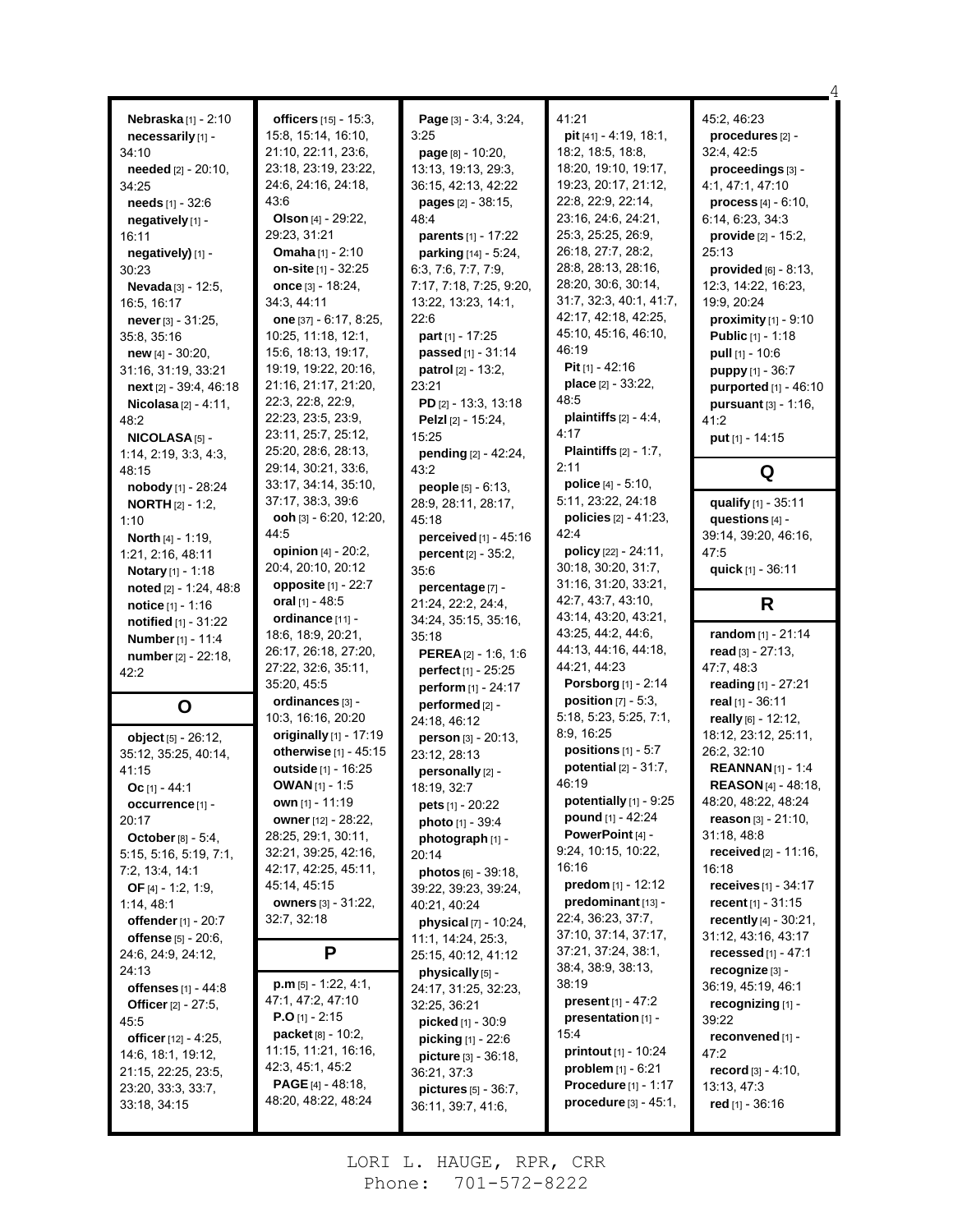| regarding $[3] - 4.19$ ,                       | seasons [1] - 22:3                              | Spitz [2] - 27:2, 45:5                   | 29:14, 29:18, 30:18,                          | <b>UNITED</b> $[1] - 1:1$        |
|------------------------------------------------|-------------------------------------------------|------------------------------------------|-----------------------------------------------|----------------------------------|
| 4:20, 15:4                                     | Second [1] - 1:19                               | Spitz' [1] - 27:5                        | 31:7, 33:8, 33:14,                            | unless $[1] - 42:16$             |
| regardless $[1]$ - 44:9                        | <b>second</b> $[5] - 20:1$ ,                    | spoken [1] - 16:22                       | 33:21, 33:25, 34:4,                           | $up$ [9] - 5:25, 10:24,          |
| regular $[1]$ - 23:20                          | 20:4, 20:10, 20:12,                             | stamped $[1] - 11:11$                    | 34:6, 34:12, 34:19,<br>39:9                   | 22:6, 23:9, 23:10,               |
| related [3] - 12:3,                            | 24:13                                           | stands [2] - 12:6,                       | tested [8] - 29:13,                           | 30:9, 30:21, 39:7                |
| 28:12, 30:6                                    | Section [1] - 27:10                             | 12:13                                    |                                               | updated [1] - 45:2               |
| relation $[1] - 9:16$                          | section [1] - 28:2                              | start [2] - 14:21, 22:6                  | 30:3, 30:15, 31:23,<br>31:24, 32:1, 32:9,     | utilized [1] - 14:20             |
| remember [15] -                                | see [12] - 18:13,                               | started [11] - 7:1,                      | 33.9                                          |                                  |
| 6:18, 6:20, 7:23, 8:8,                         | 18:16, 19:14, 25:3,                             | 9:13, 14:1, 17:4,                        | testified $[6] - 4.5$ ,                       | v                                |
| 12:20, 12:23, 14:19,                           | 25:12, 26:6, 39:7,                              | 21:11, 31:1, 31:2,                       | 19:16, 30:1, 41:5,                            | vacation [1] - 23:10             |
| 15:13, 19:25, 20:1,                            | 39:10, 42:9, 42:20,                             | 31:6, 31:11, 43:11                       | 42:5, 43:25                                   | vaccinations [1] -               |
| 20.15, 42:1, 43:17,                            | 43:3                                            | <b>starting</b> $[1] - 36:15$            | testing [2] - 29:8,                           | 20:23                            |
| 44.5, 46.7<br>renewed [1] - 45:2               | seeing [2] - 20:13,<br>39:23                    | State [1] - 1:19                         | 29:10                                         | variety [1] - 23:18              |
|                                                |                                                 | <b>state</b> $[5] - 4.9, 12.4,$          | tests $[1] - 40.6$                            | vehicle [1] - 11:19              |
| repeat [2] - 27:16,<br>36:3                    | sense [1] - 21:23                               | 14:14, 16:17, 28:24                      | THE $[8] - 1:1, 1:2,$                         | verbal [4] - 44:19,              |
| report $[1] - 33.4$                            | <b>sent</b> $[1] - 34.8$<br>September [1] - 6:7 | states [2] - 16:6,                       | 1.9, 35.14, 40.16,                            | 44:20, 44:22, 44:24              |
| reporter $[1] - 47.4$                          | service [12] - 4:25,                            | 28:22                                    | 41:17, 47:6, 47:9                             | vicious $[3] - 42:16$ ,          |
| <b>Reporter</b> [1] - 3:25                     | 14:6, 17:25, 24:6,                              | <b>STATES</b> [1] - 1:1                  | themselves [1] -                              | 42:23, 44:10                     |
|                                                | 45:11, 45:16, 45:17,                            | still $[1]$ - 35:10                      | 25:19                                         | <b>violation</b> $[4] - 27:22$ , |
| request $[6] - 11.14$ ,<br>27:15, 36:14, 37:2, | 45:22, 46:4, 46:10,                             | straight $[1] - 5:17$                    | thinking $[1]$ - 25:24                        | 35:11, 35:19, 41:8               |
|                                                | 46:15, 46:20                                    | stray $[1] - 30.9$                       | <b>Thursday</b> [1] - 1:21                    | $vs$ [1] - 1:8                   |
| 42:12, 45:8<br>request) [1] - 39:15            | <b>sessions</b> $[1]$ - 12:11                   | Street [1] - 2:9                         | tickets [1] - 7:7                             |                                  |
|                                                | <b>sets</b> $[1] - 41:23$                       | <b>street</b> $[2] - 39.25$ ,            | title [3] - 4:24, 5:22,                       | W                                |
| requirement [1] -<br>26:21                     |                                                 | 41:7                                     | 13:21                                         |                                  |
| reside [1] - 28:9                              | shaking [1] - 30:23<br>shook [1] - 16:11        | strike [1] - 14:21                       | today $[1] - 4:19$                            | Wade [14] - 8:18,                |
| residence [1] - 46:19                          | shortly [2] - 7:22, 8:5                         | stuff $[2] - 12:13$ ,                    | together $[2] - 8:17$ ,                       | 8:19, 9:16, 10:16,               |
|                                                | show $[2] - 23:10$ ,                            | 20:23                                    | 25:7                                          | 12:16, 12:17, 15:2,              |
| results $[4] - 34.9$ ,<br>34:10, 34:12         | 36:6                                            | <b>SUCKLEY</b> [2] - 1:4,                | took $[1] - 9.22$                             | 15:18, 16:9, 20:5,               |
| reviewed [3] - 10:15,                          | showed [1] - 10:1                               | 1:4                                      | top [2] - 19:4, 39:7                          | 20:12, 29:22, 44:17,             |
| 11:22, 16:23                                   | shows [1] - 23:9                                | Suite [1] - 2:9                          | <b>trained</b> $[2] - 45.9$ ,                 | 46:21                            |
| ridden $[1] - 23.3$                            | side $[1] - 7.8$                                | summer [7] - 12:20,                      | 45:12                                         | wait [3] - 12:22, 29:4,          |
| ride $[8] - 8.16, 8.20,$                       | sign $[1] - 47:7$                               | 12:21, 12:22, 12:24,                     | training [18] - 8:13,                         | 34:9                             |
| 8:21, 8:24, 12:1,                              | signed $[1] - 8.8$                              | 13.8, 14:11, 22:5                        | 8:15, 11:17, 11:20,                           | walk $[1] - 46:21$               |
| 16:15, 23:11, 45:15                            | similar [1] - 37:9                              | <b>SUMMERLIN [2] -</b>                   | 11:22, 12:2, 14:8,                            | <b>WALL</b> [26] - 2:8, 4:8,     |
| ride-along $[5] - 8:16$ ,                      | sit $[1] - 38:20$                               | 2:7, 38:20<br>super [1] - 31:12          | 14:17, 14:20, 14:23,                          | 10:6, 10:8, 11:3, 11:5,          |
| 8:20, 8:21, 12:1,                              | site [1] - 32:25                                | supervise $[1]$ - 9:19                   | 15:5, 16:2, 16:17,                            | 19:2, 19:5, 19:6,                |
| 16:15                                          | <b>situation</b> $[4] - 19.24$ ,                | supervisor <sup>[2]</sup> -              | 16:21, 17:1, 46:2,                            | 26:14, 26:16, 27:1,              |
| ride-alongs [2] -                              | 21:17, 23:13, 28:5                              |                                          |                                               |                                  |
|                                                |                                                 |                                          |                                               | 27:3, 29:3, 29:5,                |
|                                                |                                                 | 9:18, 46:16                              | 46:3, 46:4                                    | 35:17, 36:2, 38:16,              |
| 8.24, 45.15                                    | situations [2] -                                | support [3] - 45:18,                     | trainings [1] - 16:19<br>transcribe [2] -     | 38:17, 38:22, 39:3,              |
| riding [1] - 8:21                              | 24:22, 29:17                                    | 45:19, 46:1                              | 38:25, 39:1                                   | 40:17, 41:18, 46:24,             |
| role [1] - 32:15                               | slide [2] - 10:21                               | supportive $[1]$ - 33:5                  | transcript $[1]$ - 48:7                       | 47:3, 47:5                       |
| rolls $[1]$ - 21:13                            | <b>slower</b> [1] - 22:4                        | supposed [1] - 46:9                      | <b>trucks</b> $[1] - 23:11$                   | Wall [3] - 1:15, 3:4,            |
| Room [1] - 1:20                                | Smith [2] - 2:14, 2:15                          | <b>swab</b> [1] - 34:8                   |                                               | 4:14                             |
| rough $[1] - 31:10$                            | <b>sneezes</b> $[1] - 39:2$                     | swabbed [1] - 34:6                       | trying $[1]$ - 21:2<br>two [6] - 5:14, 13:18, | whole [1] - 11:24                |
| roughly [6] - 6:7, 9:7,                        | $SO(11 - 36:10)$                                | switched [1] - 8:11                      |                                               | wife $[1]$ - 28:20               |
| 14.5, 14.7, 22.19,                             | someone [1] - 20:25                             | <b>sworn</b> $[2] - 4.5$                 | 17:16, 23:6, 23:9,<br>29:3                    | <b>Williams</b> $[1] - 1:18$     |
| 23:16                                          | sometimes $[2]$ -                               | 24:18                                    | type [1] - 25:15                              | willing $[1] - 28.24$            |
| <b>Rules</b> [1] - 1:17                        | 23:22, 23:25                                    | system [1] - 34:11                       | types [1] - 20:18                             | <b>WILLISTON</b> $[1] - 1.9$     |
|                                                | <b>sorry</b> $[9] - 8:19$ ,                     |                                          | typewritten [1] - 48:4                        | <b>Williston</b> [17] - 1:20,    |
| S                                              | 11:11, 13:11, 18:7,                             | Τ                                        | typically [1] - 20:19                         | 1:21, 4:19, 5:8, 7:9,            |
| <b>saw</b> [2] - 39:24, 41:6                   | 26:24, 30:25, 40:19,                            | <b>table</b> $[1] - 38:21$               |                                               | 7:10, 13:15, 17:17,              |
| <b>SCHMIDT</b> [10] - 2:13,                    | 42:18, 43:20                                    | <b>target</b> $[1]$ - 25:8               | U                                             | 17:19, 17:21, 18:1,              |
| 19:4, 26:12, 35:12,                            | <b>speaking</b> [2] - 35:9,                     |                                          |                                               | 26:19, 27:7, 45:10,              |
| 35:25, 38:25, 40:14,                           | 43:5                                            | tasked [2] - 20:19,<br>21:6              | umbrella [2] - 25:6,                          | 45:20, 45:25, 48:11              |
| 41:15, 46:25, 47:7                             | <b>specific</b> $[3] - 11:12$ ,                 |                                          | 25:10                                         | wintertimes $[1]$ -              |
| school [1] - 17:15                             | 25:7, 26:22                                     | taught [1] - 25:4<br>Taylor [3] - 29:22, | under [6] - 18:11,                            | 22:4                             |
| <b>Schweigert</b> [1] - 2:14                   | specifies [1] - 27:22                           | 29:23, 31:21                             | 26:9, 26:22, 27:9,                            | <b>witness</b> $[1] - 4.4$       |
| <b>screen</b> [1] - 10:24                      | spend $[2] - 36:10$ ,<br>39:12                  | test $[14] - 6.23$ ,                     | 35:11, 40:1                                   | wood $[1]$ - 7:10                |